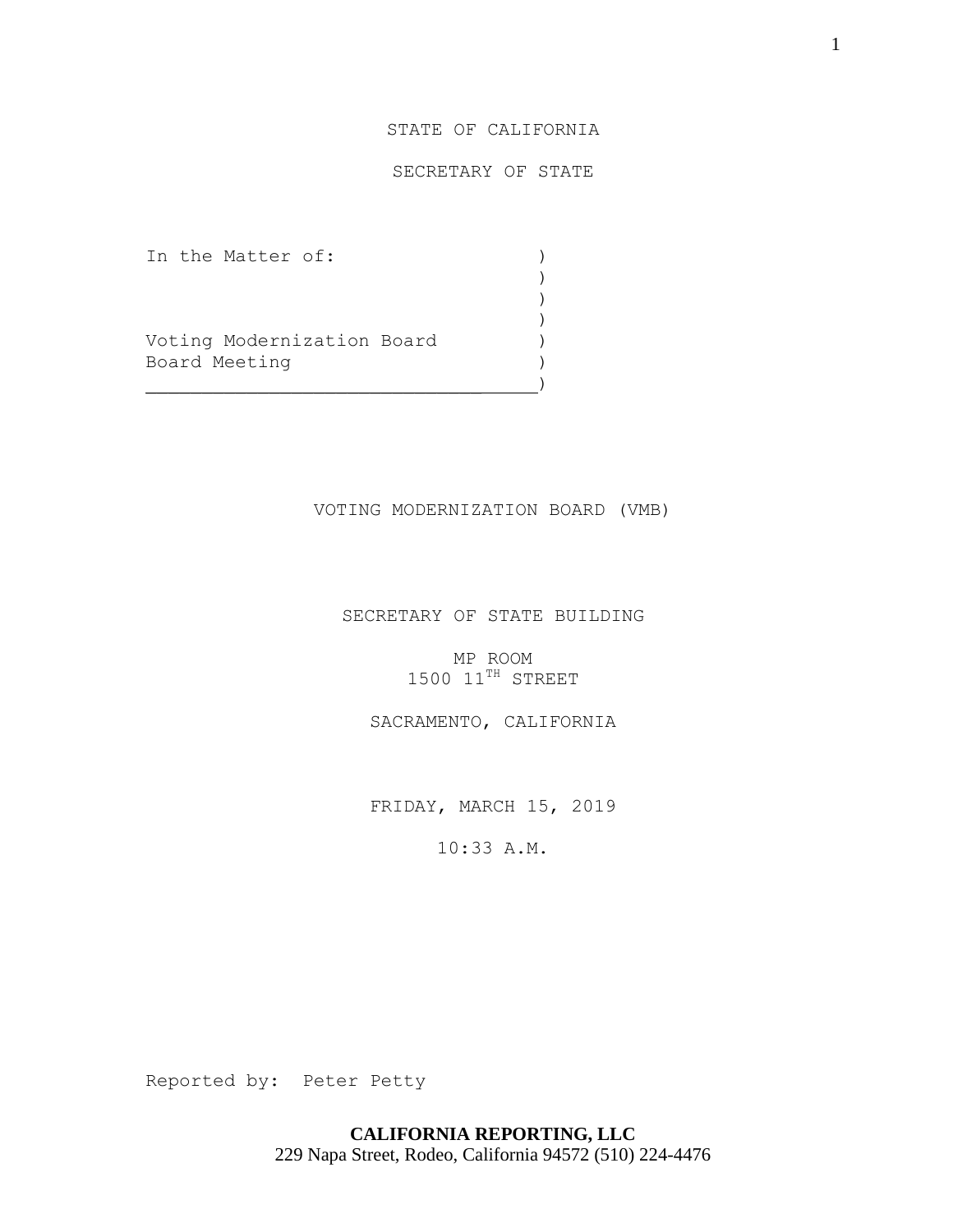#### APPEARANCES

#### VMB BOARD MEMBERS:

Stephen Kaufman, Chair June Awano Lagmay Gabriel Sandoval

# VMB STAFF:

Jana Lean Arman Hirose-Afshari Robbie Anderson NaKesha Robinson

#### PRESENTERS:

Dean C. Logan, County of Los Angeles Rebecca Martinez, Madera County

# PUBLIC COMMENT:

Kim Alexander, California Voter Foundation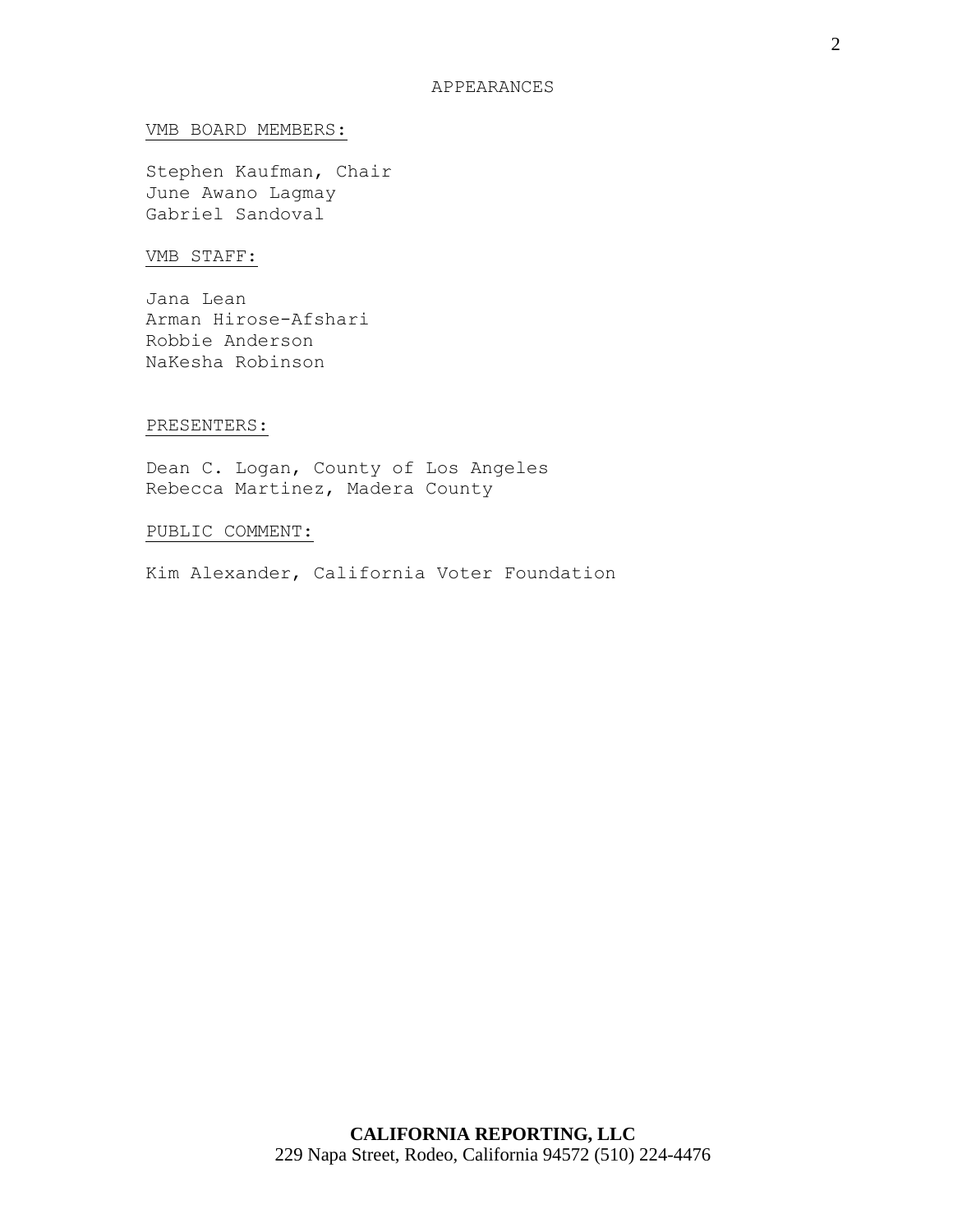## INDEX

|                           | I. Call to Order                                                                                                            | $\overline{4}$ |
|---------------------------|-----------------------------------------------------------------------------------------------------------------------------|----------------|
|                           | II. Roll Call and Declaration of Quorum                                                                                     | $\overline{4}$ |
|                           | III. Public Comment                                                                                                         | 5              |
|                           | IV. Adoption of July 20, 2017 Actions & Meeting<br>Minutes                                                                  | 8              |
| V.                        | Status of County of Los Angeles Voting Solutions<br>For All People (VSAP) Implementation<br>(Dean Logan)                    | 9              |
| VI.                       | Impact of SOS Notice of Withdrawal of<br>Certification Approval of Voting Systems                                           | 31             |
|                           | VII. Project Documentation Plan Review and Funding<br>Award Approval: Receive staff report for<br>approval of funding award | 38             |
|                           | (A) Madera County - Phase 2                                                                                                 | 41             |
|                           | VIII. Proposed 2019 Meeting Schedule of Voting<br>Modernization Board                                                       | 48             |
|                           | IX. Other Business                                                                                                          | 52             |
|                           | X. Adjournment                                                                                                              | 53             |
| Reporter's Certificate    |                                                                                                                             | 54             |
| Transcriber's Certificate |                                                                                                                             | 55             |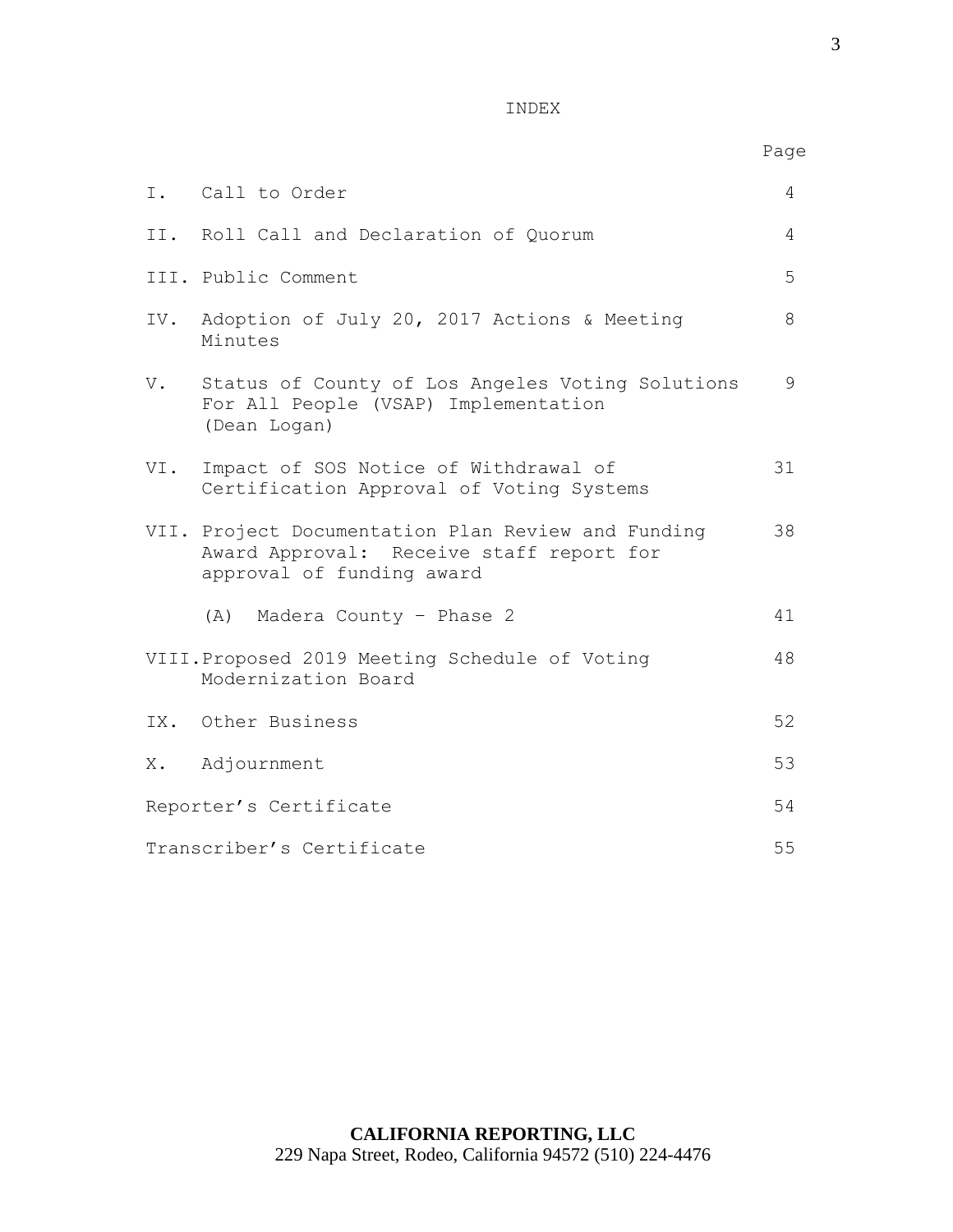CHAIR KAUFMAN: We are going to call the meeting of the Voting Modernization Board to order.

 Welcome, everybody, to our first meeting of 2019 and our first meeting since July of 2017. Good to see everybody and happy to have everybody together. We are unfortunately missing our other board member Teri Holoman this morning but I'm pleased that my fellow board members were able to make it up this morning. We all -- we all came up on the lovely shuttle from Burbank here this morning. So thank you all for making the effort to get here. And thank you all for being here this morning.

 Why don't we formally do the roll and thankfully we have a quorum.

MR. HIROSE-AFSHARI: Stephen Kaufman, Chair.

CHAIR KAUFMAN: Here.

MR. HIROSE-AFSHARI: Teri Holoman, absent.

19 June Awano Lagmay.

MS. AWANO LAGMAY: Present.

MR. HIROSE-AFSHARI: Gabriel Sandoval.

MR. SANDOVAL: Present.

CHAIR KAUFMAN: Thank you. We've introduced the

board members.

And before we do anything else, I know we have some

# **CALIFORNIA REPORTING, LLC**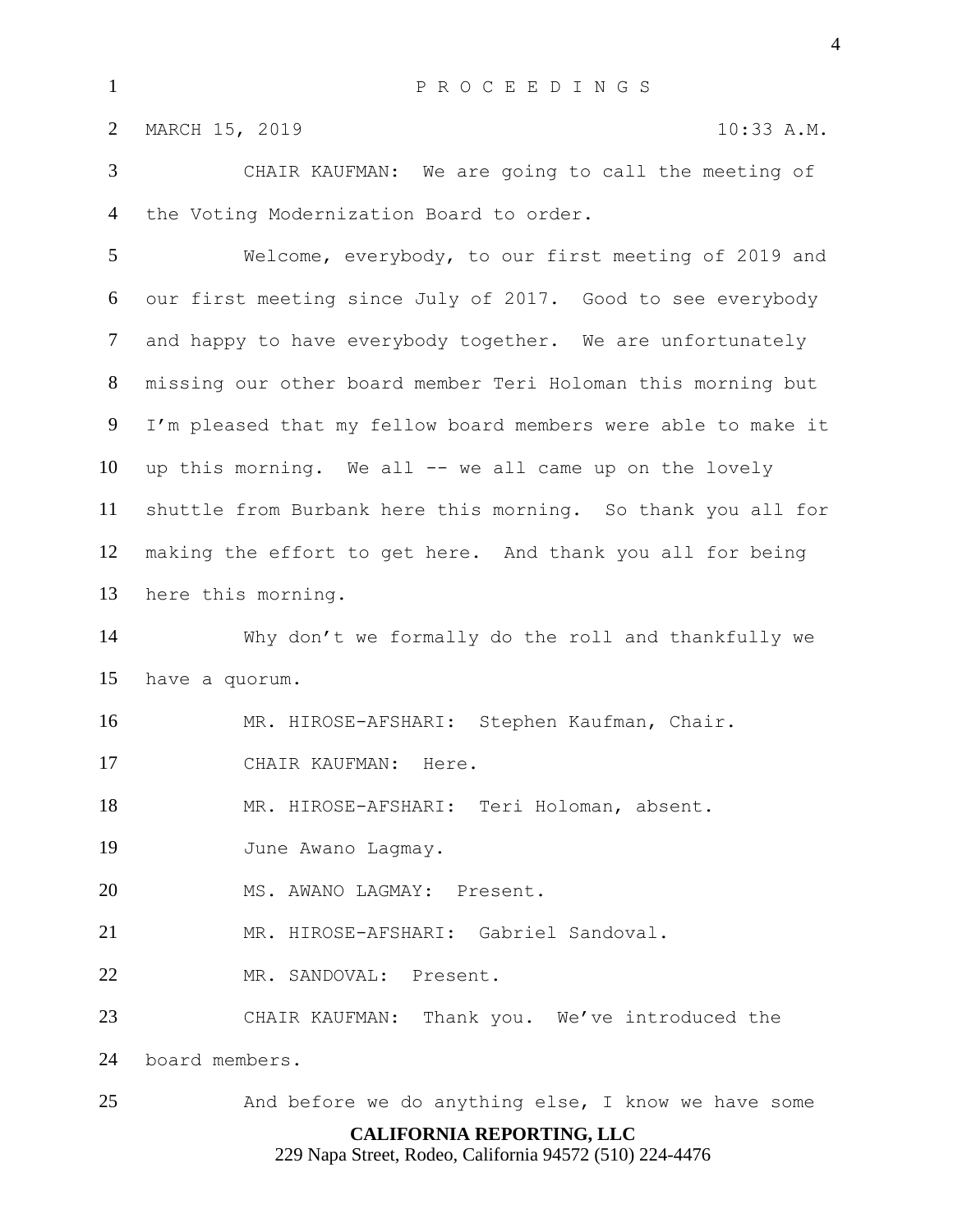new faces over to our right.

 So perhaps, maybe, Jana, do you want to introduce the new members of our VMB staff?

 MS. LEAN: Absolutely. So this is Arman. Arman is taking over for Katherine. I know you guys have dealt with Katherine for many years. So he's brand new.

 Do you want to give a little bit about yourself, Arman?

 MR. HIROSE-AFSHARI: Sure. Good morning, great to be here. I am originally from San Francisco and studied at NYU. Got my master's degree in public policy and have been working at the Secretary of State in elections since last July. So happy to be here.

14 MS. AWANO LAGMAY: Welcome.

CHAIR KAUFMAN: Welcome. Good to have you on board.

MS. LEAN: Robbie's still here.

CHAIR KAUFMAN: Robbie's still kicking.

MS.Lean: And NaKesha was also here last time.

CHAIR KAUFMAN: Yeah. Hi NaKesha.

 All right. Well, good to see you all back here. And thank you.

Okay. Do we have any public comment to start our

day?

Okay. Seeing none.

MS. ALEXANDER: Yeah. (Indiscernible.)

#### **CALIFORNIA REPORTING, LLC**

229 Napa Street, Rodeo, California 94572 (510) 224-4476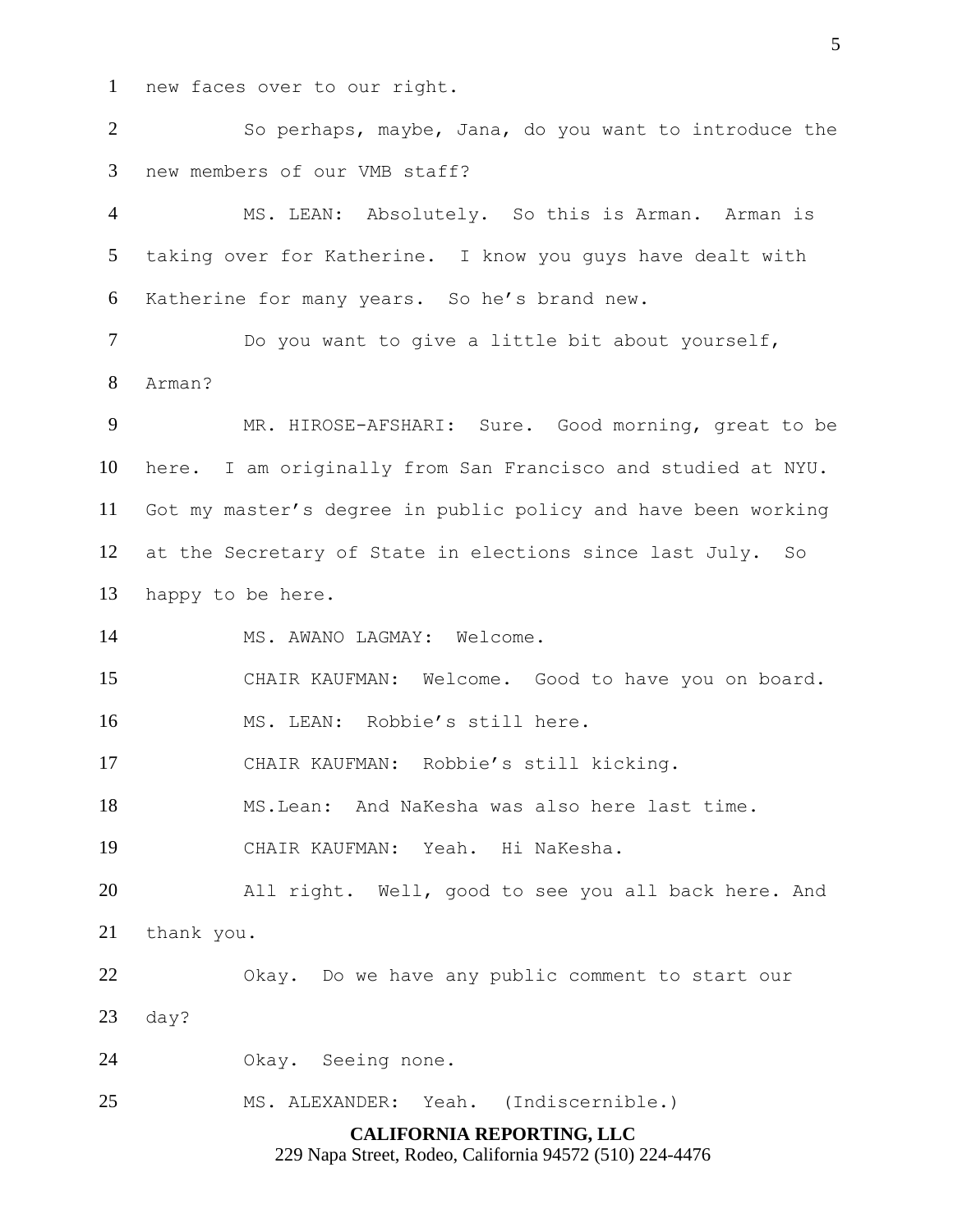CHAIR KAUFMAN: Excuse me?

2 MS. ALEXANDER: Yes.

 CHAIR KAUFMAN: Oh, Kim. Do you want to come up to the podium?

Please state your name for the record.

 MS. ALEXANDER: Good morning, I'm Kim Alexander with the California Voter Foundation. Thank you for being here today for this important meeting.

 The California Voter Foundation appreciates the extensive investment of time and talent and energy that has gone into the voting systems for All People Project which is on your agenda today. And this project gives us the promise of an alternative voting model that is publicly owned and meets a range of voters' voting needs. And we're really happy to see this progress in California. I'm proud of the achievements that L.A. has made to promote the system and develop it.

 Because it's a publicly owned system, it can promote public trust and confidence in elections and it makes it very different from other voting systems that counties have or looking at acquiring which are privately owned and proprietary.

 One feature of the VSAP project that has been widely anticipated is that source code utilized in the system will be publicly disclosed and election security advocates are

**CALIFORNIA REPORTING, LLC**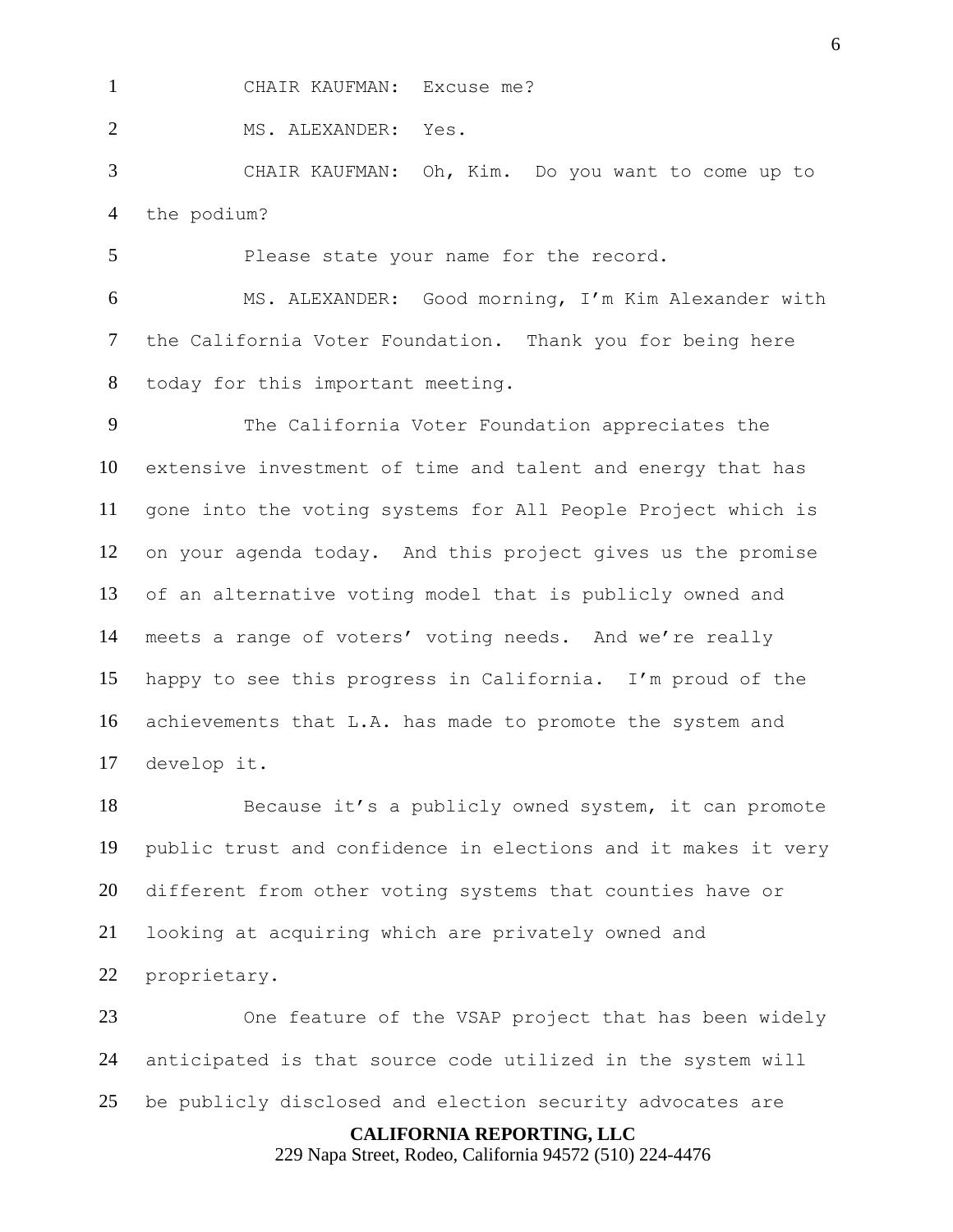eager to learn what the county's plans are for doing so. It also represents the largest investment in any voting system of public dollars ever made in California and likely anywhere in the United States. So given that it is an enormous investment of public dollars, we hope the state ensures that it gets out of it what it sought when California enacted legislation in 2013 to enable Los Angeles to build and deploy a publicly owned voting system.

 You may recall Senate Bill 450 -- 360 of 2013 was the vehicle that facilitated the development and certification of the VSAP voting system. And there was intent language in this bill that included descriptions of the value of nonproprietary source code use in voting systems and the benefits of a local jurisdiction using public funds to research and develop a nonproprietary voting system that utilizes disclosed source code.

 In the provisions of your board and your voting modernization finance committee, we're also amended through SB 360 to specifically authorize research and development of a new voting system that has not been certified or conditionally approved by the Secretary of State and uses only nonproprietary software and firmware with disclosed source code.

 So we urge the Voting Modernization Board to support this project with the understanding that this public --

> **CALIFORNIA REPORTING, LLC** 229 Napa Street, Rodeo, California 94572 (510) 224-4476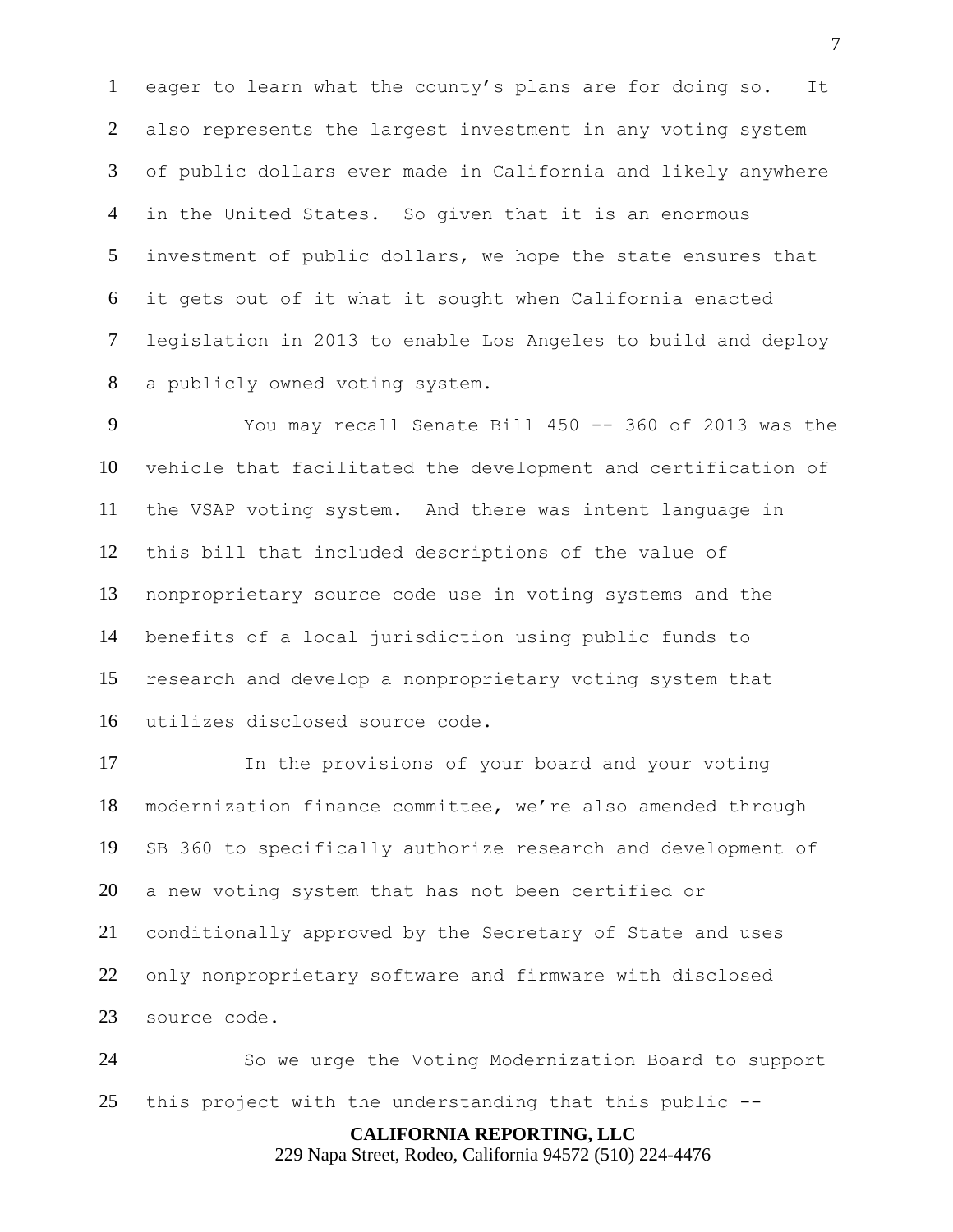publicly disclosed source code will be forthcoming and we hope that there will be a schedule provided for how that will happen.

**CALIFORNIA REPORTING, LLC** I just also want to mention two other important developments in the open source voting space that just occurred. One is that the Department of Defense DARPA branch announced yesterday it's going to invest \$10 million to develop an open source voting system. San Francisco is moving forward with an open source voting system, and these projects could really benefit from disclosed source code from the VSAP project. So thank you for your consideration. CHAIR KAUFMAN: Thank you, Kim. Any other public comment? Okay. With that, we will move to Item 4 on our agenda which is the adoption of the July 20, 2017 actions and meeting minutes. Does anybody have any changes or corrections to the minutes or the action items? MS. AWANO LAGMAY: No changes. MR. SANDOVAL: No changes. CHAIR KAUFMAN: I'm going to -- I'm going to just -- for my daughter's benefit, my daughter was with me at the last minute and I acknowledged her in here. And her name is Madeleine, M-A-D-E-L-E-I-N-E. And I would be doing her a 25 disfavor if I didn't at least state that the  $-- I'm$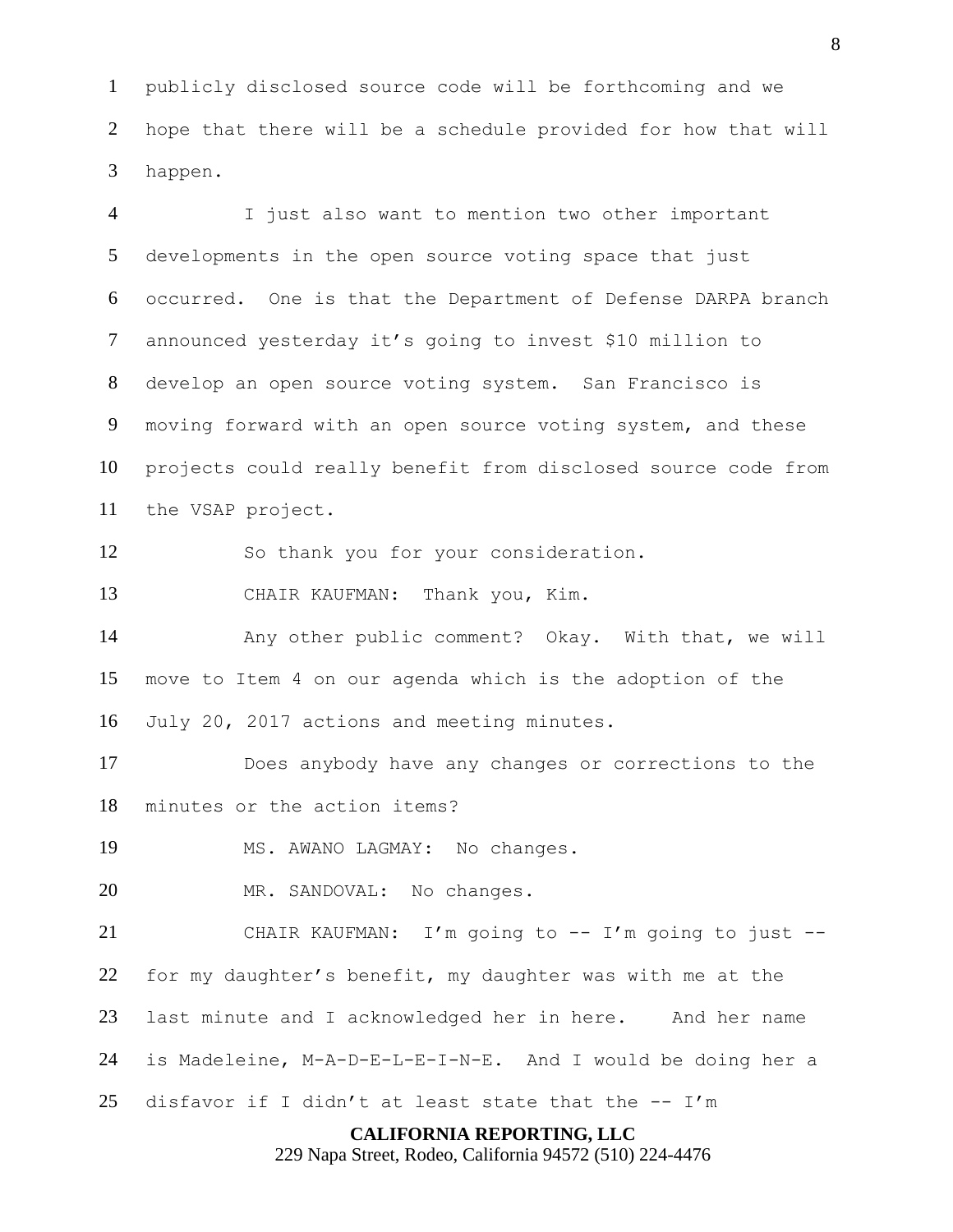correcting the minutes with an amendment to the minutes on the spelling of her name. I would agree that the minutes are in order. And I say that as a guy whose name is Stephen with a P-H, and it drives me crazy when I see people spell it with a "V." So I will do that on her behalf today. MS. AWANO LAGMAY: Is that a motion? CHAIR KAUFMAN: But with that, do we have a motion to approve the -- with that change, do we have a motion to approve the action items and the meeting minutes? MS. AWANO LAGMAY: I so move as specified. CHAIR KAUFMAN: Okay. Second? MR. SANDOVAL: Second. CHAIR KAUFMAN: Okay. All in favor? 14 MS. AWANO LAGMAY: Aye. 15 MR. SANDOVAL: Aye. CHAIR KAUFMAN: Okay. The motion passes. And we can now move on. So the first substantive item on our agenda is Item 5 which Ms. Alexander alluded to in her public comments. The Status of the County of Los Angeles Voting Solutions for All People Implementation, the VSAP System. 22 And I'm happy to see that we have here today Dean Logan, the Registrar Recorder of the county of Los Angeles to update us on the status of the county's efforts. So welcome, Dean.

> **CALIFORNIA REPORTING, LLC** 229 Napa Street, Rodeo, California 94572 (510) 224-4476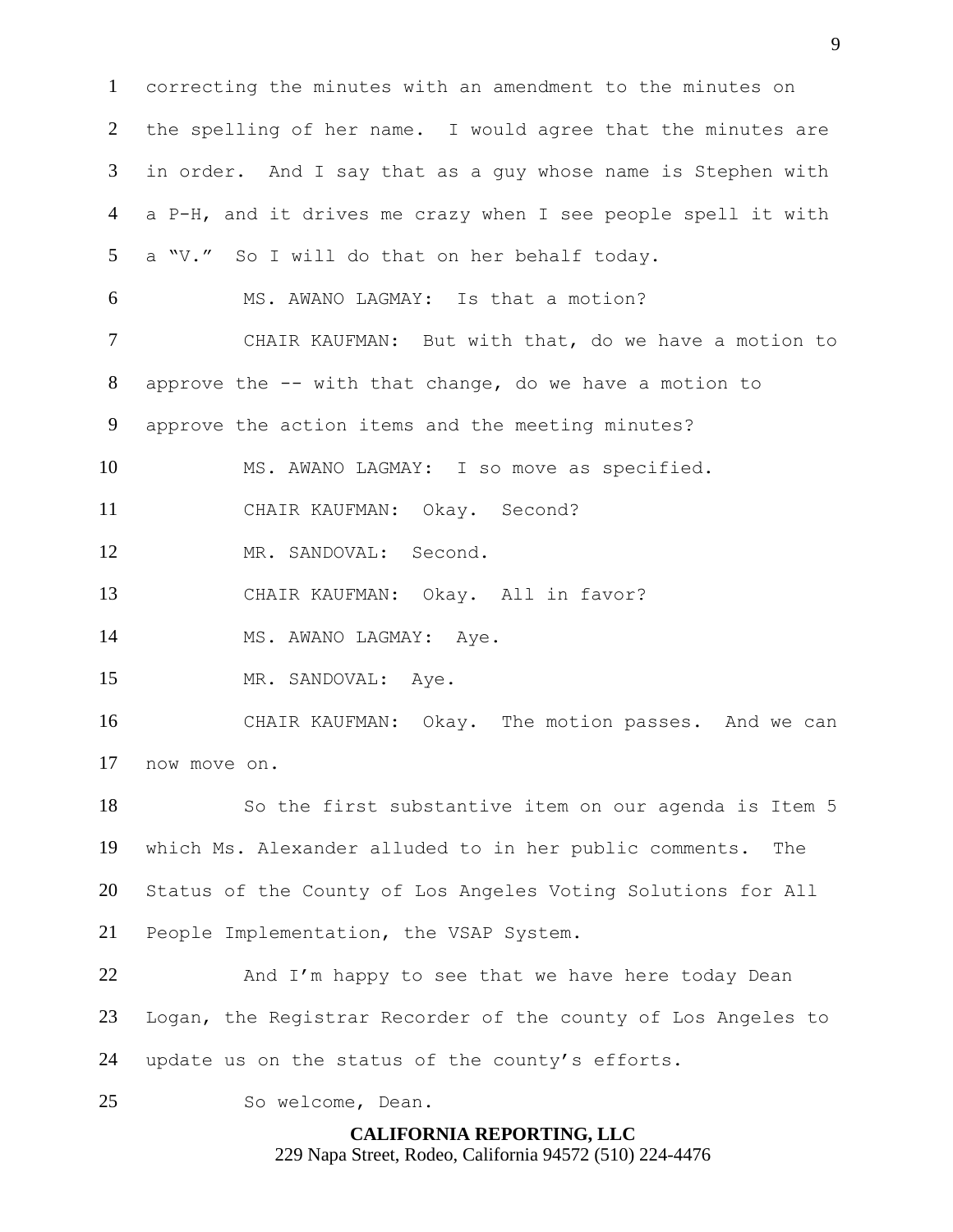MR. LOGAN: Thank you. Good morning, everybody. CHAIR KAUFMAN: Good morning.

 MR. LOGAN: Appreciate the opportunity. Again, for the record, I'm Dean Logan, I'm Registrar Recorder, County Clerk for Los Angeles County. I'm very pleased to be here to give you an update and even more pleased to see this 7 slighted -- or slated on the agenda as --

CHAIR KAUFMAN: Or slighted.

9 MR. LOGAN: -- as a report on the status of implementation because in all previous meetings, this has been more of a concept or plan or research, and we are -- we are very pleased in Los Angeles County to be in the implementation stage of this project which has been a herculean effort but one that I think is going to be beneficial for the voters in Los Angeles County and hopefully to the electoral process well beyond the borders of Los Angeles County.

 So again, today we're not here with a funding request, although I will reference in my presentation that there are funding requests coming soon. We believe will give you the opportunity to meet more frequently than you have in the last two years. We're happy to facilitate that as well. So I did provide a slide deck. I will go through this relatively quickly because I know you have a full

agenda. But pleased to share with you where we're at with

**CALIFORNIA REPORTING, LLC**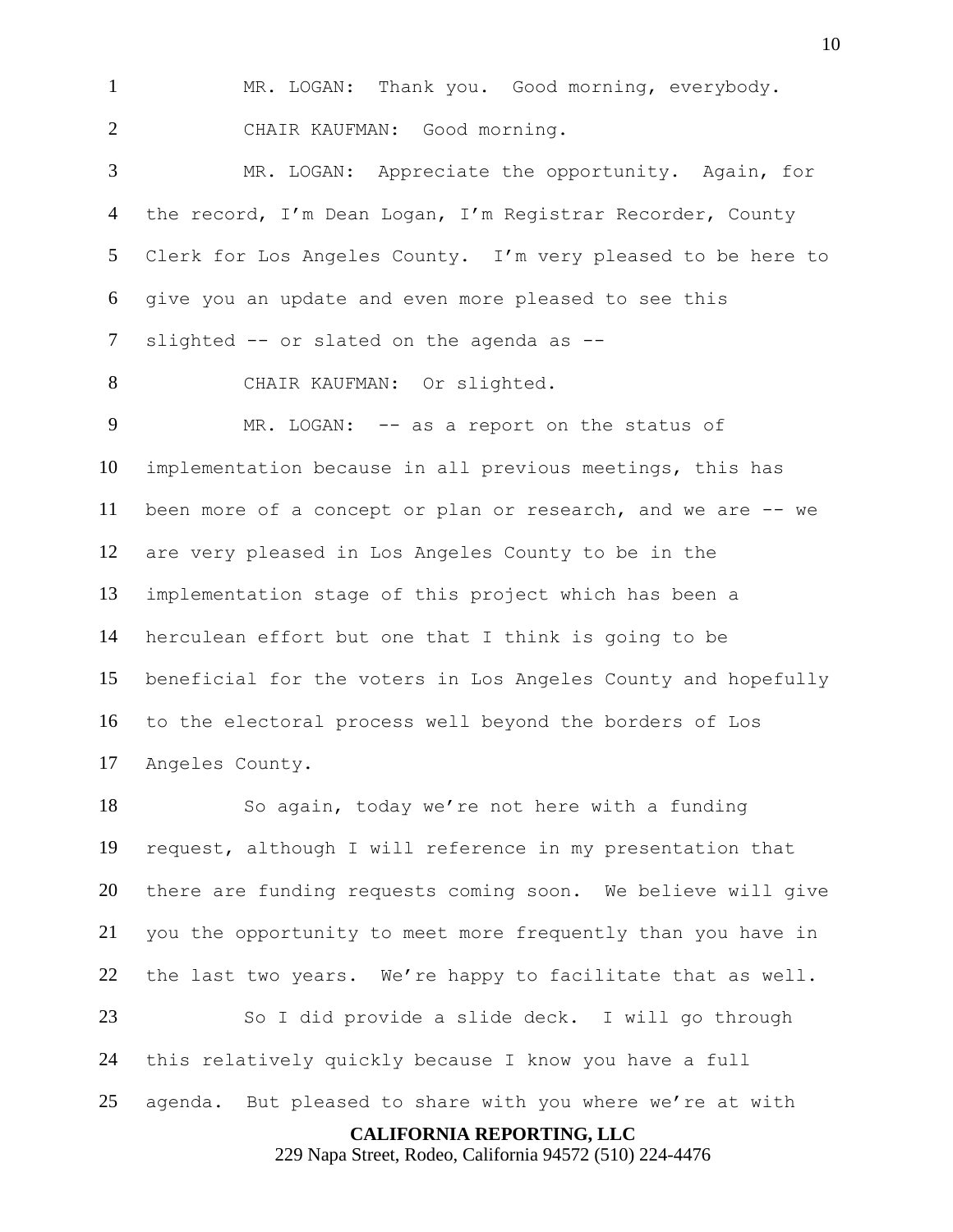the project. And as was referenced in the public comments, the hallmark of this project, Voting Solutions for All People is to create a voting experience for the future but also to do it in a way that it is publicly owned and publicly operated which we believe in Los Angeles County to be particularly important to give them the electorate that we serve.

 So the first slide that you see is really just a visual description of the components of the new voting experience. And we have been very deliberative in talking about this in the context of a voting experience rather than simply a voting system because it is more than just technology and just equipment, it is a fundamental change in the way that voting will be delivered and experienced by the voters in Los Angeles County. Much of that relates to the parallel passage of the Voter's Choice Act and our implementation of that beginning in March of 2020. But then there are other elements of it that are unique to what we are doing in Los Angeles County.

 So the components include -- and I'll walk through these in the clips from the slides. So first because we're talking about implementation, we did implement the new vote by mail portion of this project in the 2018 election. So voters in Los Angeles County who vote by mail receive the new ballot format which was designed for usability and ease of

**CALIFORNIA REPORTING, LLC**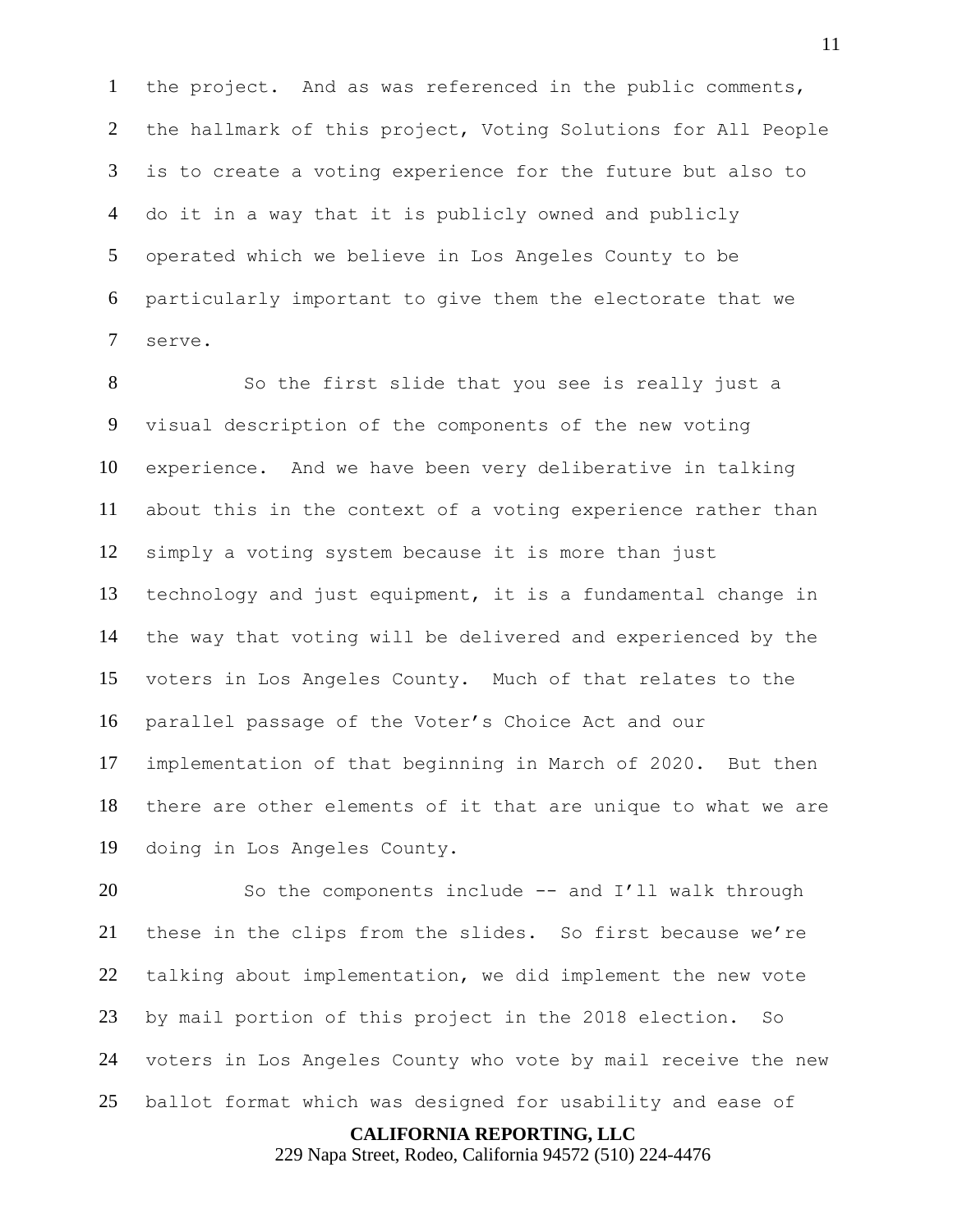voters. We also implemented ahead of the state mandate, we implemented prepaid postage on our vote-by-mail ballots in Los Angeles County in 2018, partially because we knew that was coming and it would have been the first election in L.A. County where voters had multiple cards to vote and may have had to use multiple stamps and then would have been the last time for them to use stamps at all. So again, in our commitment to the voting experience, we didn't want to have voters go through that change and have that overshadow the benefits of the new vote by mail process.

 Associated with that, we had the VSAP Tally Version 1 which was certified by the Secretary of State so those vote by mail ballots were tallied on our new publicly owned tally system and then merged with the precinct results.

 Next slide that the -- and again, this relates to the parallel implementation of the Voter's Choice Act. When we go to full implementation of the solution in March of 2020, we'll be operating using vote centers and a voting period. So we'll go beyond the traditional polling place where voters will have the option to go to any location in the county over a period beginning 11 days before the election. And as we ramp up closer to the election during the last four days of the election, the number of vote centers will increase. And the utility of those vote centers is pretty

extensive. Not only does it allow the voter to vote anywhere

**CALIFORNIA REPORTING, LLC**

229 Napa Street, Rodeo, California 94572 (510) 224-4476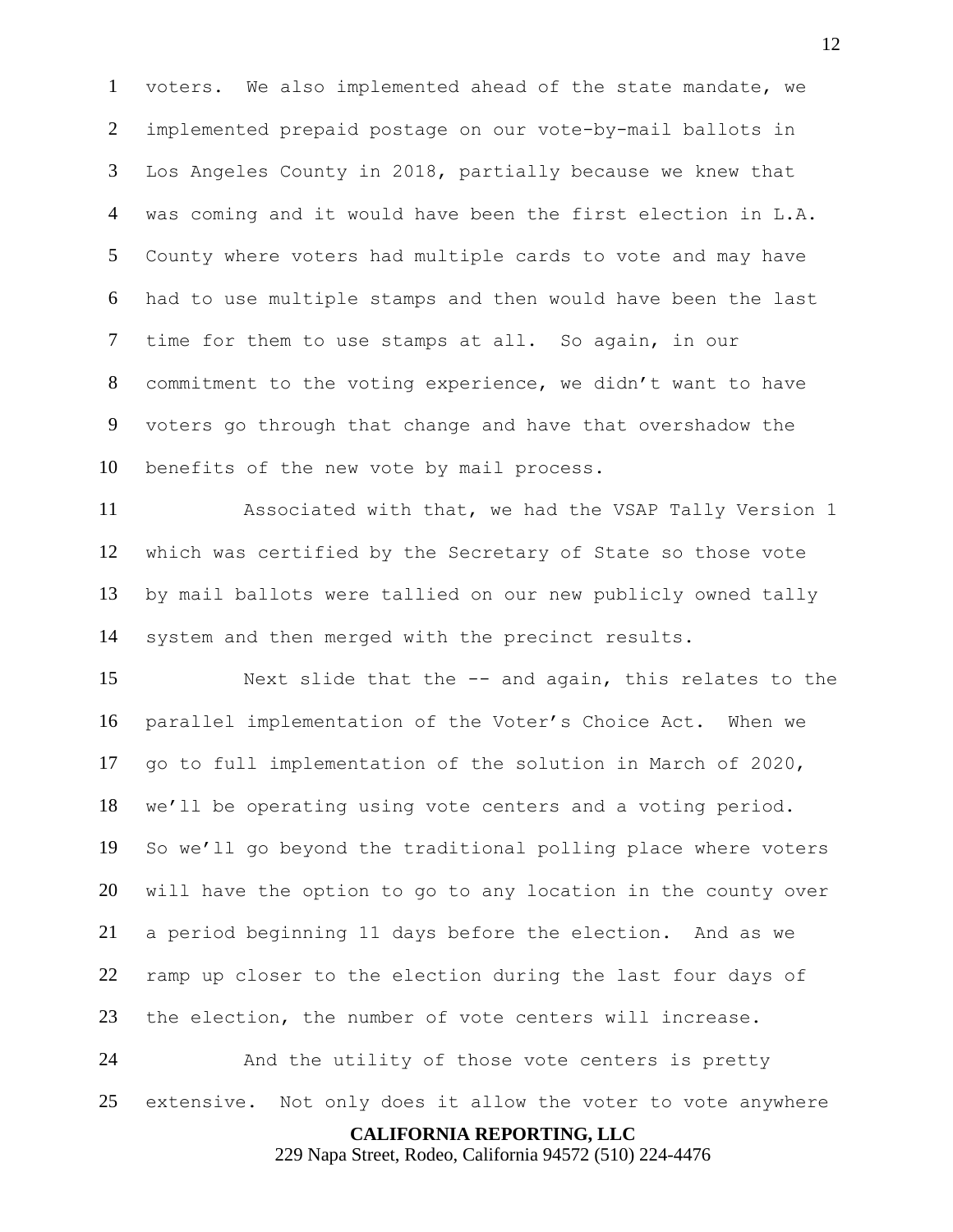in the county and at a time and a place that they deem significant or convenient to them, but it also allows them to take advantage of conditional voter registration at any of those locations, particularly important in the March 2020 presidential primary where we will have party-specific ballots. Voters will be able to modify their party affiliation if they wish and they also will be able to utilize those locations to -- to turn in vote-by-mail ballots.

 So full functioning vote centers that will be available throughout the county. We are still in the process of developing our election administration plan which is part of the requirement under the Voter's Choice Act. But I can share with you that we anticipate that at a minimum, at a floor level there will be about 250 locations that are open beginning 11 days before the election and about a minimum of about 1,000 locations that are open starting the fourth -- fourth day before the election and remaining open through election day.

 On the next slide, some of the features or the equipment -- and this will be particularly important as we come back to seek the funding from the Voting Modernization Board. The components that will facilitate the ability to do those activities at the vote centers include electronic poll book, that's what will allow us to have voters vote at any

#### **CALIFORNIA REPORTING, LLC**

229 Napa Street, Rodeo, California 94572 (510) 224-4476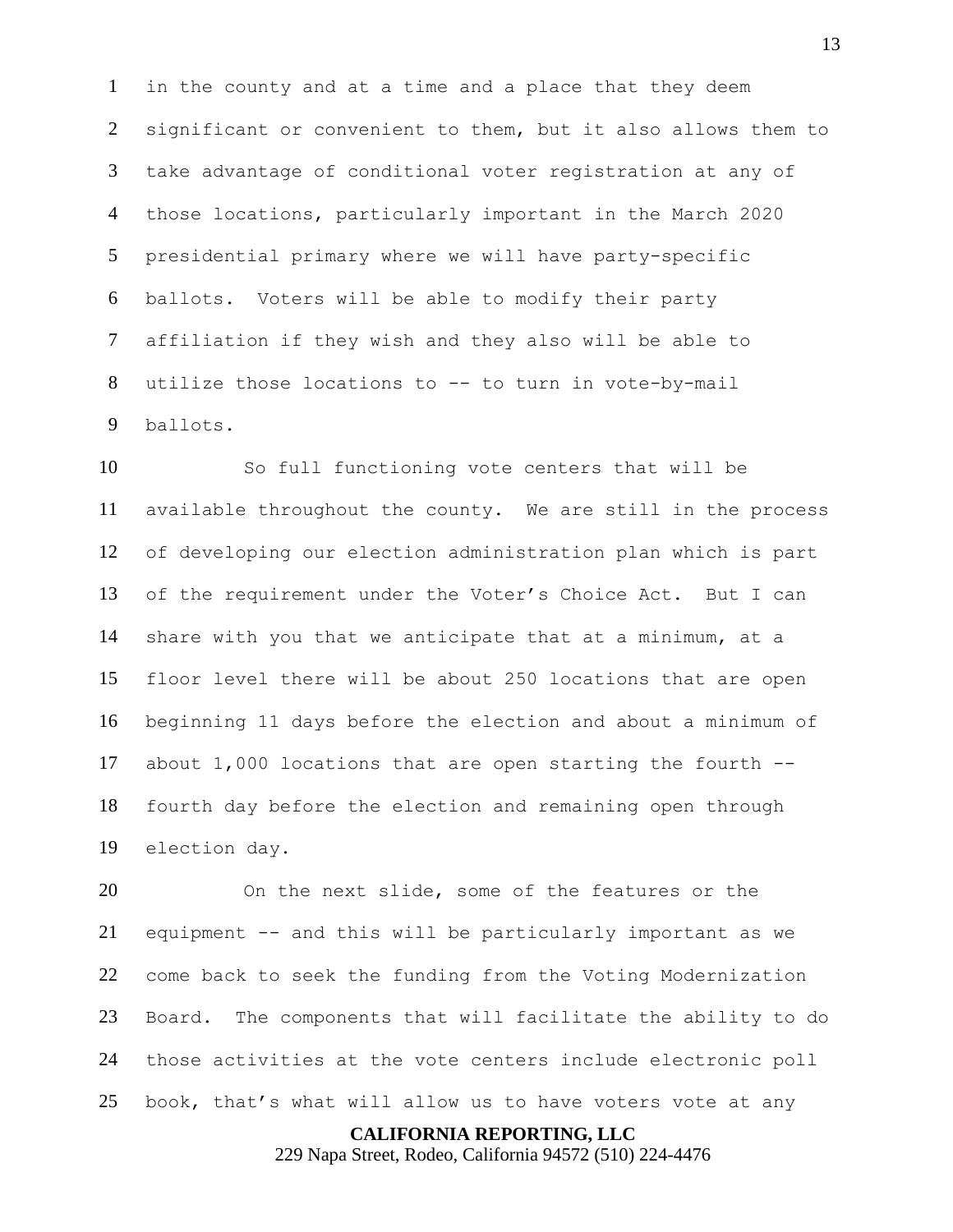location. And what we know from counties that preceded us with the Voter's Choice Act and the design list is that this will significantly reduce, if not almost entirely reduce provisional ballots in L.A. County.

5 So two primary reasons that voters vote provisionally in L.A. County statistically have been shown that they -- where they were issued a vote-by-mail ballot and they showed up on election day but they didn't have that vote-by-mail ballot to surrender. Or they are appearing at a polling place other than the one that was assigned to their precinct. Both of those issues go away under the vote center model. Because we will be able to clear the vote-by-mail ballot in real time and issue them a regular ballot and there is no longer a requirement to go to a specific location to vote on election day.

 Another component of our solution that we're particularly excited about is what -- although, I'm not as particularly excited about the name of it, so we need to get more creative with the name of it. But for now we're referring to it as the interactive sample ballot. And this is a feature that allows voters while we will still mail to every voter in the county a printed paper sample ballot with their information, we will also make available to voters an interactive sample ballot that they can use on a personal device, home computer, cell phone, whatever device they

#### **CALIFORNIA REPORTING, LLC**

229 Napa Street, Rodeo, California 94572 (510) 224-4476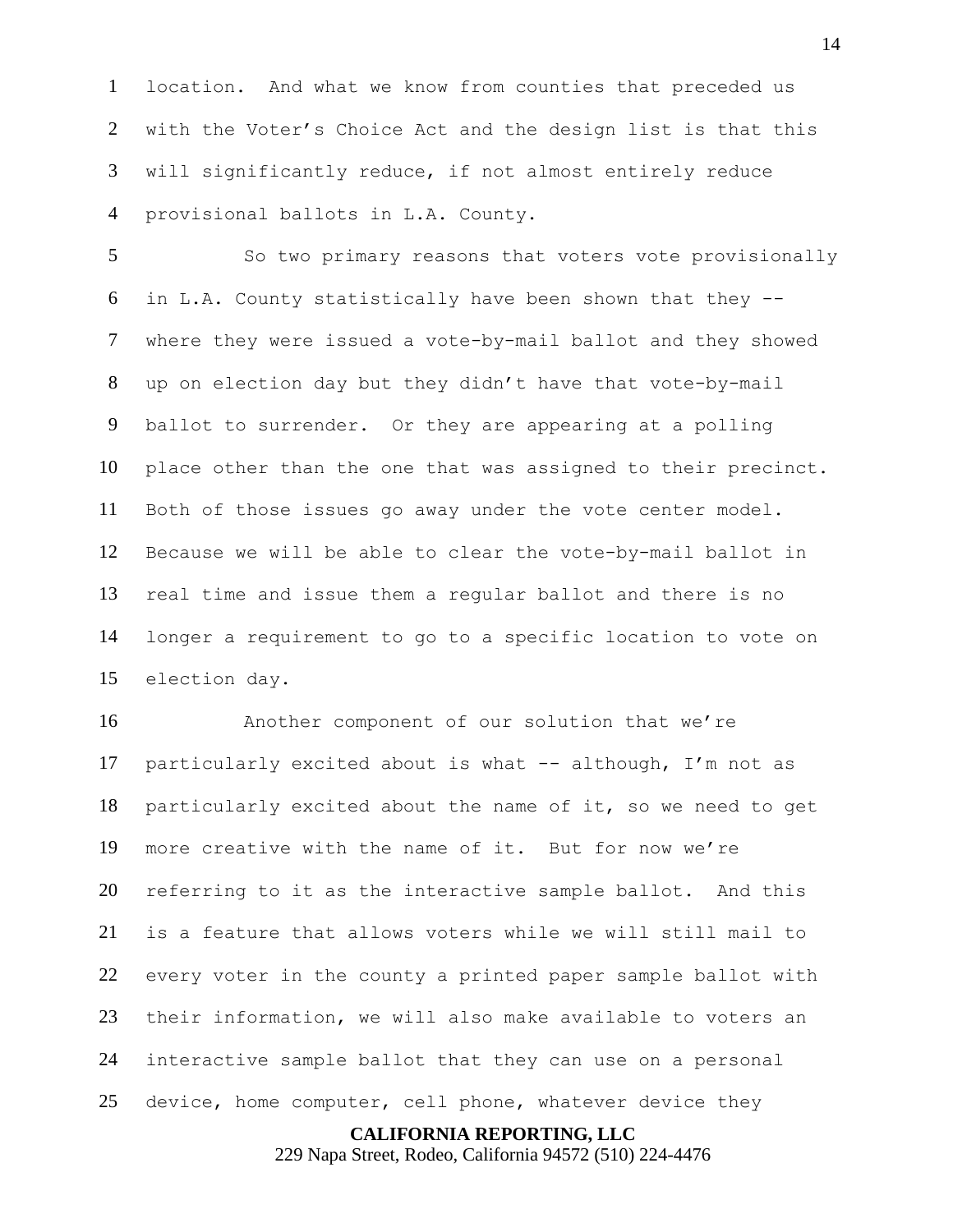prefer and that they can interact with that sample ballot.

 So much the way we encourage voters to hand mark their paper sample ballot and bring it with them to the polling place in the current model, this will allow them to mark that sample ballot using their personal device that will create a poll pass for them much like an electronic boarding pass that we all use today when we travel up here and to take that with them to the vote center, scan that into the ballot marking device, and that will expedite their voting experience.

 So it is not their official ballot, it is their sample ballot. It will allow them to upload that to the ballot marking device to review their choices, change their selections if they wish, but for a very long ballot to give them the opportunity to expedite their voting experience. Again, that's voluntary but something based on our research that we think is a desirable feature for voters to enhance the voting experience.

 CHAIR KAUFMAN: Dean, can I just ask you something about that?

MR. LOGAN: Sure.

 CHAIR KAUFMAN: So I can walk in, I can basically 23 scan the votes in, it'll populate, and then you'll have an opportunity to obviously check it before hitting some button to confirm those votes?

# **CALIFORNIA REPORTING, LLC** 229 Napa Street, Rodeo, California 94572 (510) 224-4476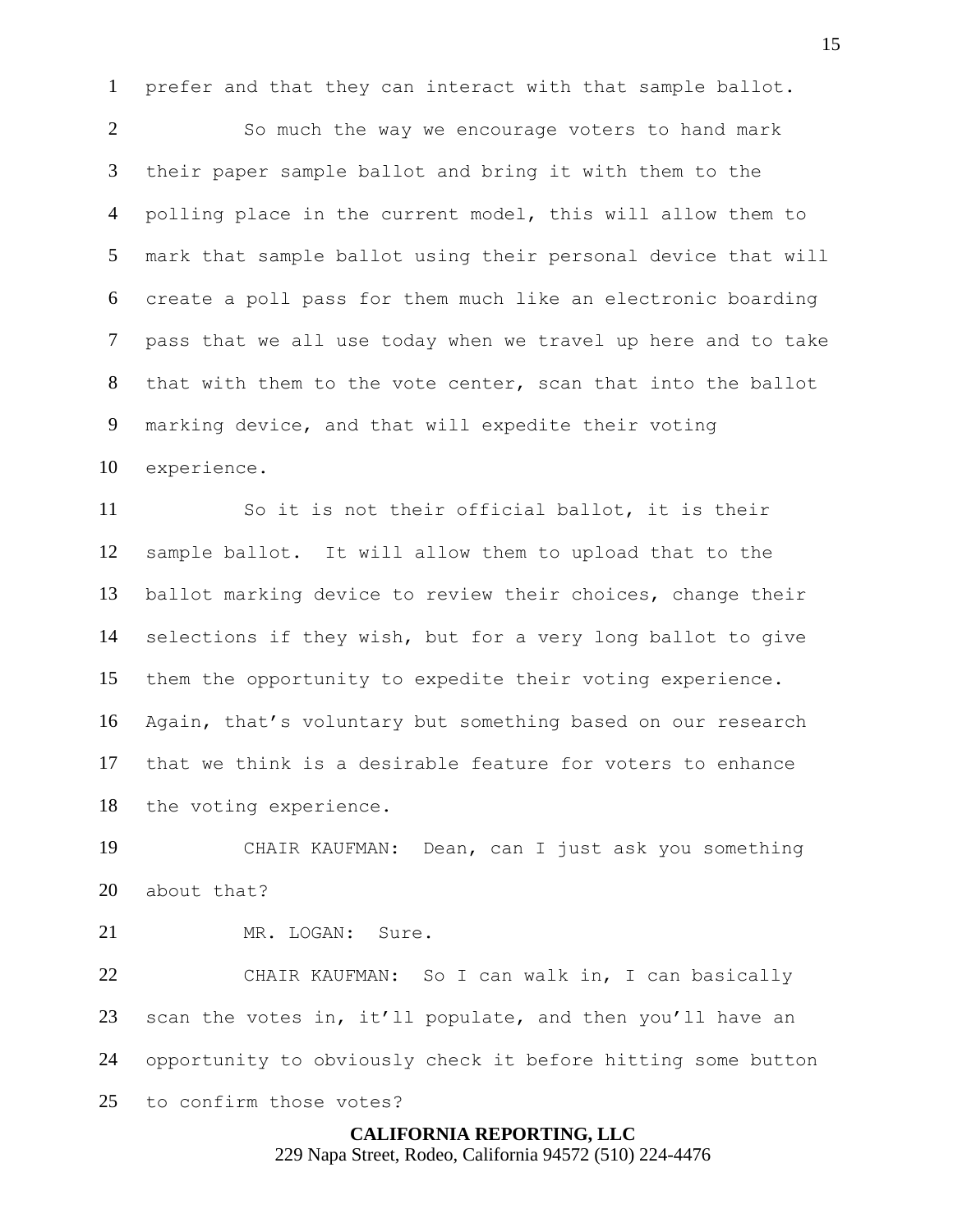**CALIFORNIA REPORTING, LLC** 1 MR. LOGAN: Correct. So it will -- it will bring you immediately to the review screen, you'll review your choices, again, you can change those choices, make sure they are consistent with what you wanted and then you hit a button and it'll print your ballot. And at that point you have one more time to review it before it goes into the box. MS. AWANO LAGMAY: Dean, you said something about being able to change the vote. Can you elaborate just a little bit how long they have to -- what's like the absolute deadline they can change? MR. LOGAN: So it's not changing their vote once it's cast. MS. AWANO LAGMAY: Uh-huh. MR. LOGAN: It's again the application -- 15 MS. AWANO LAGMAY: Oh, the -- MR. LOGAN: -- that you're using is the sample ballot, it's not the official ballot. So you're uploading it while you're at the voting booth. So the equivalent of like -- it's sort of the same idea if you took your printed hand marked sample ballot in and started transferring those choices on to your paper ballot. This is just an electronic version of that that you're uploading -- MS. AWANO LAGMAY: Oh, an electronic worksheet. MR. LOGAN: Exactly. MS. AWANO LAGMAY: Okay.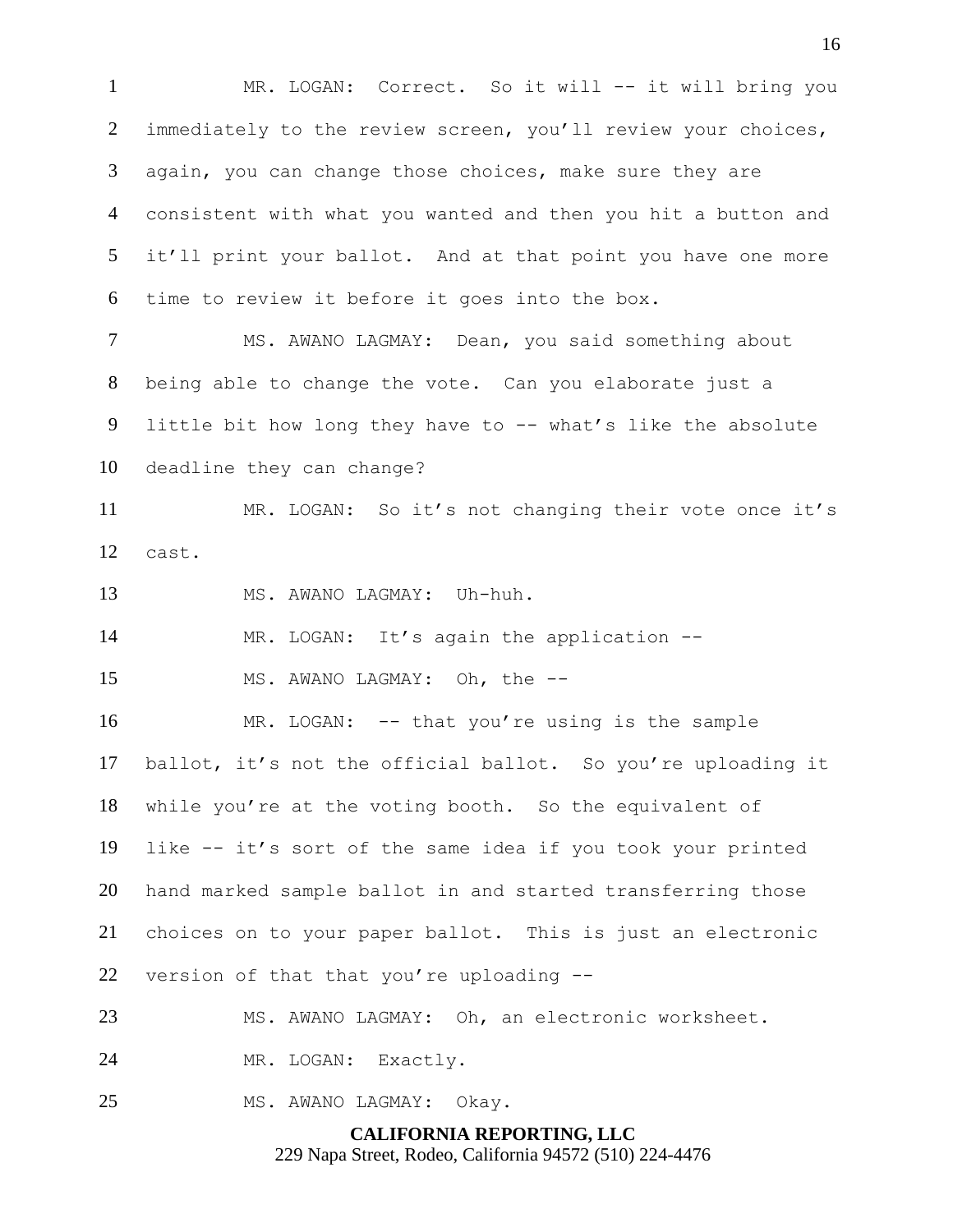1 MR. LOGAN: Exactly.

2 MS. AWANO LAGMAY: Thank you.

 MR. LOGAN: Then the next slide talks about, and this is really the phase of the project that we're in right now is our vote center placement project. As I talked about the ability for voters to go to any location in the county, the success of this depends on voters knowing where those locations are and feeling comfortable with those locations.

 So we have embarked on a series of 33 community meetings that we did in partnership with community-based organizations to get input from the public on what are the locations throughout L.A. County that voters would view as -- as locations that would be easily accessible, that would match the significance of the voting process, places that they would like to go. And here the philosophy here is to meet the voters where they're at. So instead of voters having to go out and seek information about where to vote, that during that 11-day voting period that they would be visible in the community so the voters could just intuitively when they're ready go to one of those locations to vote.

 We also had a website where people could suggest locations --

 MR. SANDOVAL: What did you learn through that community convening?

MR. LOGAN: Yeah, it's been very interesting. So

**CALIFORNIA REPORTING, LLC**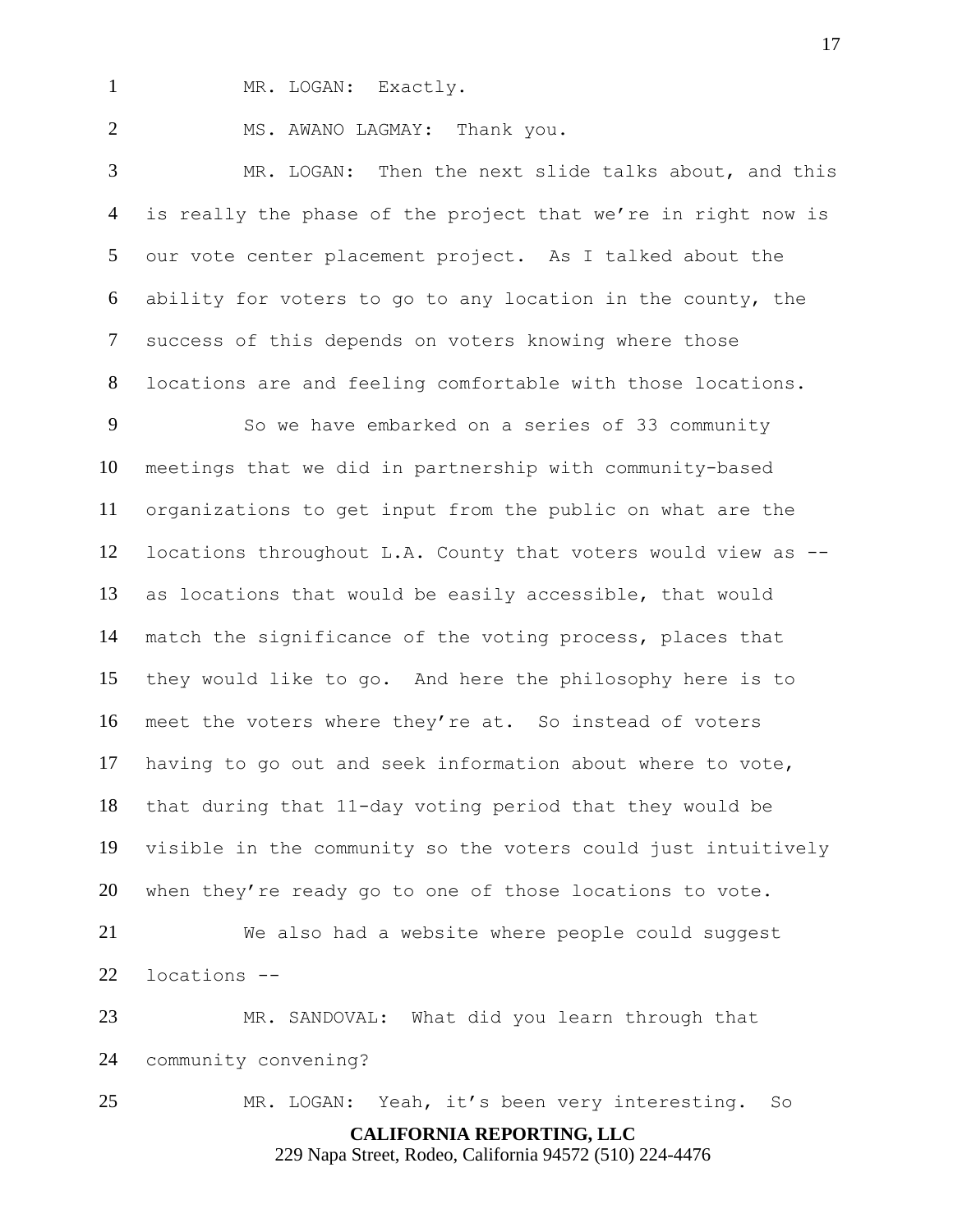we've had the first series of 33 community meetings and they identified about a little over 1900 locations throughout the county in those 33 geographical areas. And we're about to go out for another -- a second set of 34 meetings for refinement.

 But there was very interesting input that we learned 7 in that process. Things that -- and that really I think illustrate the impact of this particular model. So we had voters who told us that they associated with voting with government buildings so they recommended places like city halls and public libraries and buildings that they associated with government. A lot of feedback on that. Those are places that they would associate with going to vote.

 At the same time, we had people tell us that -- that they would not want to vote in city hall because they're -- maybe there's a jail attached to the city hall and they find that to be intimidating and that they would prefer to vote in a community center or even in a retail shopping mall or someplace near where they drop their kids off at daycare, something of that nature. And that's what's great about this model is we can actually appeal to both of those desires. We can locate both centers and city halls but we can also locate them in retail facilities. So that feedback is particularly valuable I think for asking before.

MR. SANDOVAL: I know they do that in Nevada, Las

**CALIFORNIA REPORTING, LLC**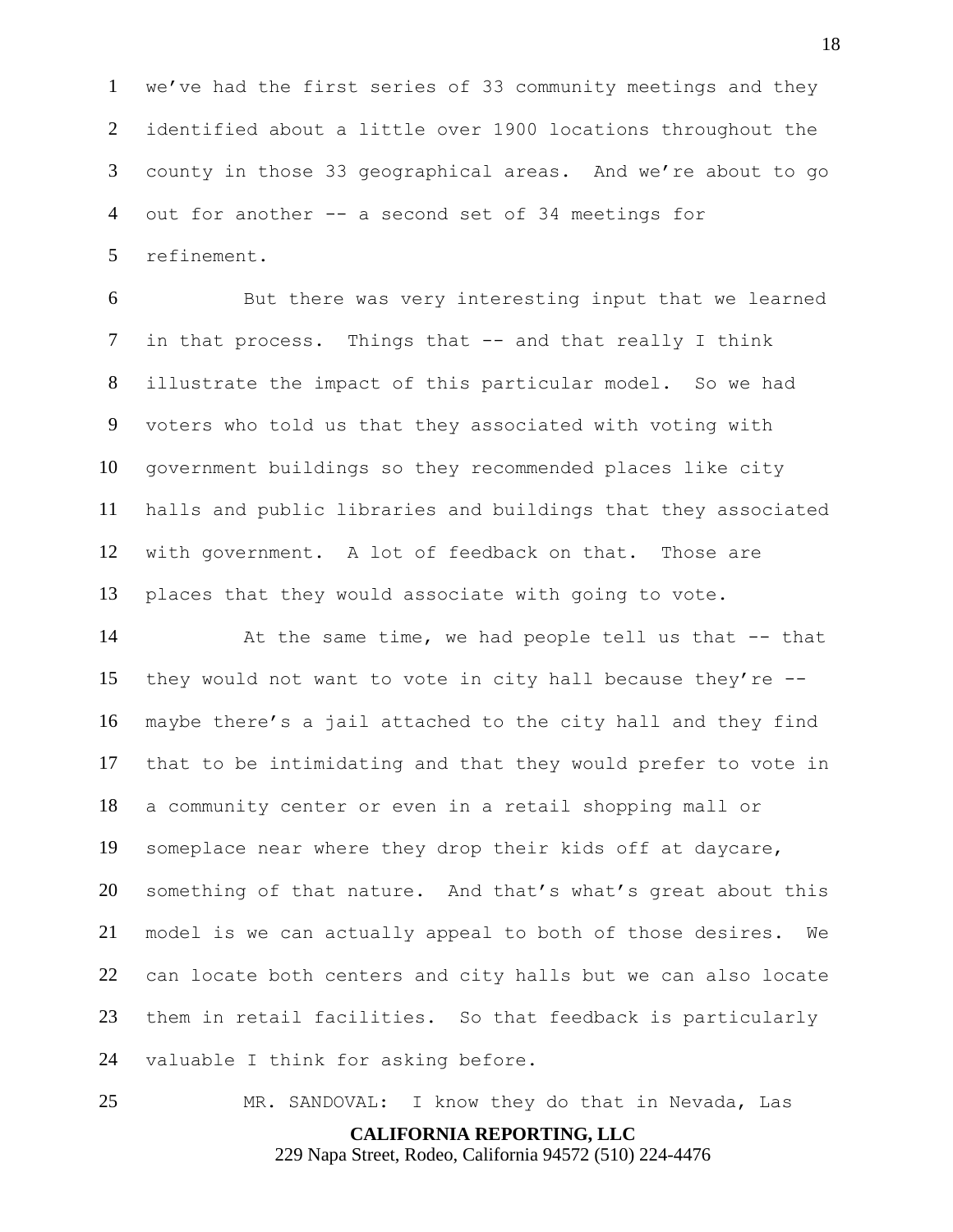Vegas. They have different spots to vote, including retail stores, et cetera.

 MR. LOGAN: Yeah, I know, it's interesting that you 4 mention that. So Clark County, Nevada, that's right has been using vote centers for early voting for quite some time. Their upcoming election which is here in a few weeks is the first time that they are going to open vote centers on election day. And we're sending a team of people out there to observe that for that very reason because they've had quite a bit of success with that.

 MR. SANDOVAL: What's -- what's been the receptivity of kind of the retail locations and can you talk a bit about, you know, malls, supermarkets, and that kind of venue for these vote centers?

 MR. LOGAN: So that's sort of our next stage is to take those 1900 recommended locations and start to -- the term that we're using is ground truth and find out so how realistic is it that we can get a place like that for 11 days or for 4 days and hopefully get that for the good of the 20 community rather than paying retail lease -- lease expenses. So we're in the process of doing that now.

 There's a whole series of assessments that have to be done on those locations because they have to meet accessibility standards under the Americans for Disabilities Act. They have to have good parking. They have to be in

**CALIFORNIA REPORTING, LLC**

229 Napa Street, Rodeo, California 94572 (510) 224-4476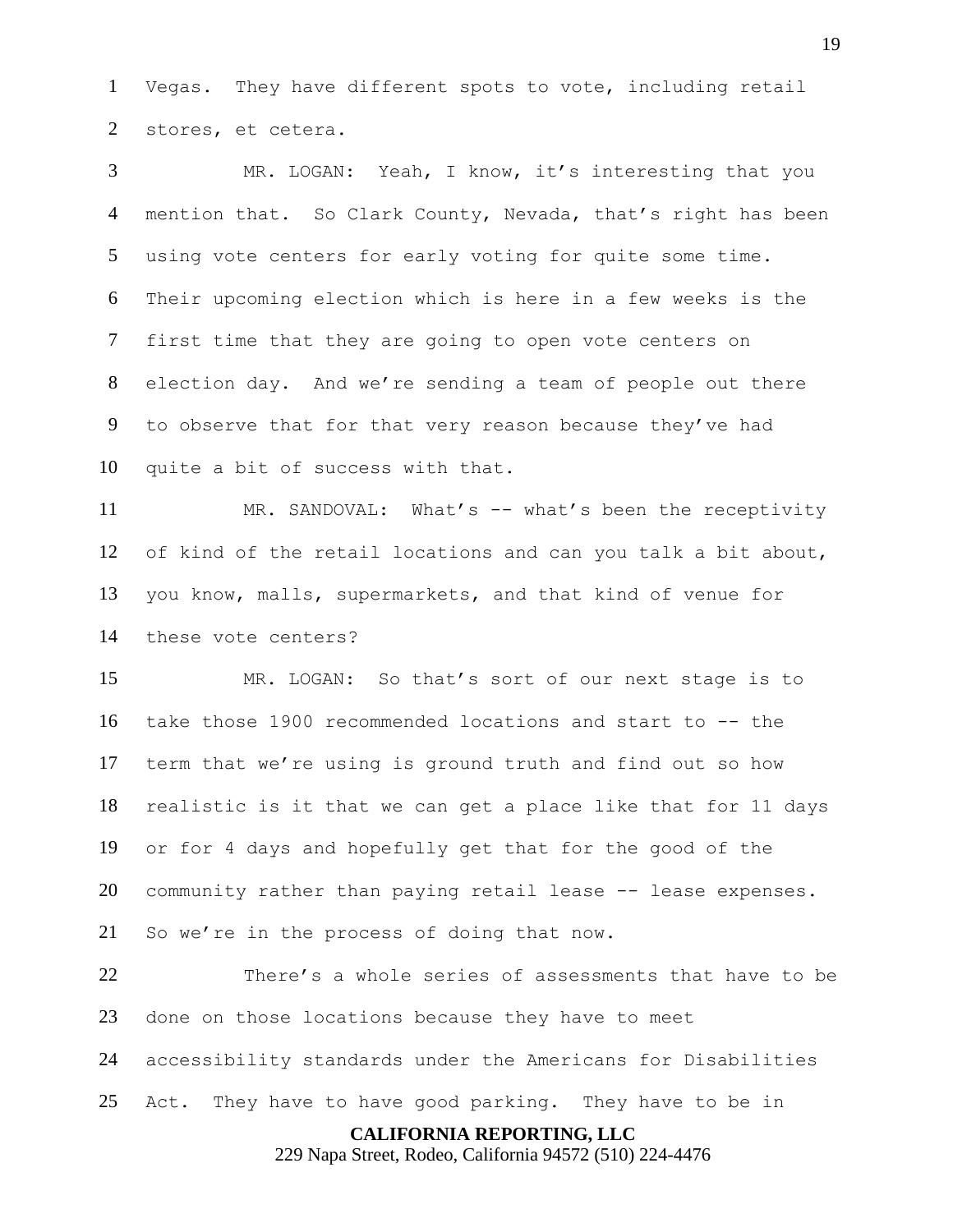proximity to public transportation. So there's a lot of work that needs to go into that process and we're working on that right now.

 The good news from our perspective is we were successful in passing a bill I think last session or the last session before that for municipalities and other governmental entities, while we're going to seek their agreement to be vote centers, they actually are legally bound to provide those facilities for vote centers if they meet the requirements. So that'll be kind of the low hanging fruit that we will get those commitments first and then we'll move on to the next [indiscernible].

 So parallel to that on -- we're running our entire system in consistent test labs. And that basically is using the hardware and the software that develop for the system, integrating the components like the e-Poll book and the tally system and running mock elections through that process. And we're doing a series of those between May and July of this year. I went to the first display of that with the actual software and actual manufactured equipment last week. It was very exciting to see all of this work kind of come to fruition and see it actually work.

 Next slide we will -- because we know that while this was designed by and with voters in Los Angeles County with 5.2 million registered voters in L.A. County, this is only

**CALIFORNIA REPORTING, LLC**

229 Napa Street, Rodeo, California 94572 (510) 224-4476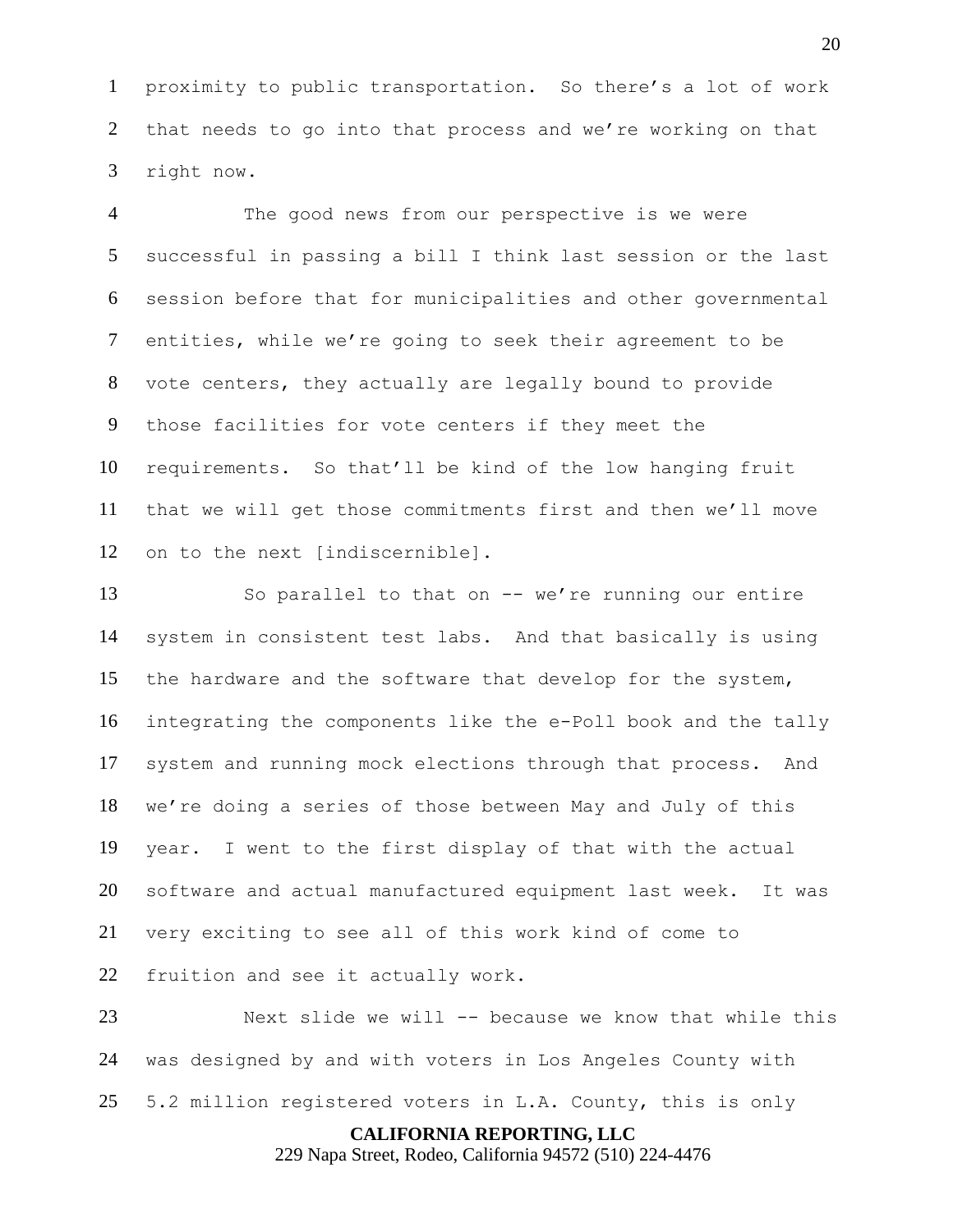going to work if voters know what to expect when they show up in March of 2020 and that is going to be a heavy lift doing the outreach and the education of that. So we are going to hold a mock election event in the fall of this year, 5 September 28<sup>th</sup> and 29<sup>th</sup>, over that weekend. We are going to open 50 vote centers and do a community-wide mock election and use that as the kickoff for our voter outreach and education campaign. So we anticipate a lot of publicity around that and an opportunity to do some creative things to bring attention to -- to this change.

 The next slide gives you the timelines. You can see this is a very ambitious and aggressive schedule that takes us through to certification which we look forward to achieving in December of 2019 and then the full roll off for the March 2020 election. What you don't see on that timeline is as sort of below the line is that we in the meantime will be running another six to eight elections in L.A. County on our legacy system parallel to getting this up and running. So again it's a heavy lift but we have invested the resources and the right partners I think to make that successful.

 So that gets us to kind of where do you come in on the next slide with the Voting Modernization Board. And I know that we have had a balance of funding sitting with the board for quite some time in L.A. County but I think there's a good story to be told about that. So it was referenced

**CALIFORNIA REPORTING, LLC**

229 Napa Street, Rodeo, California 94572 (510) 224-4476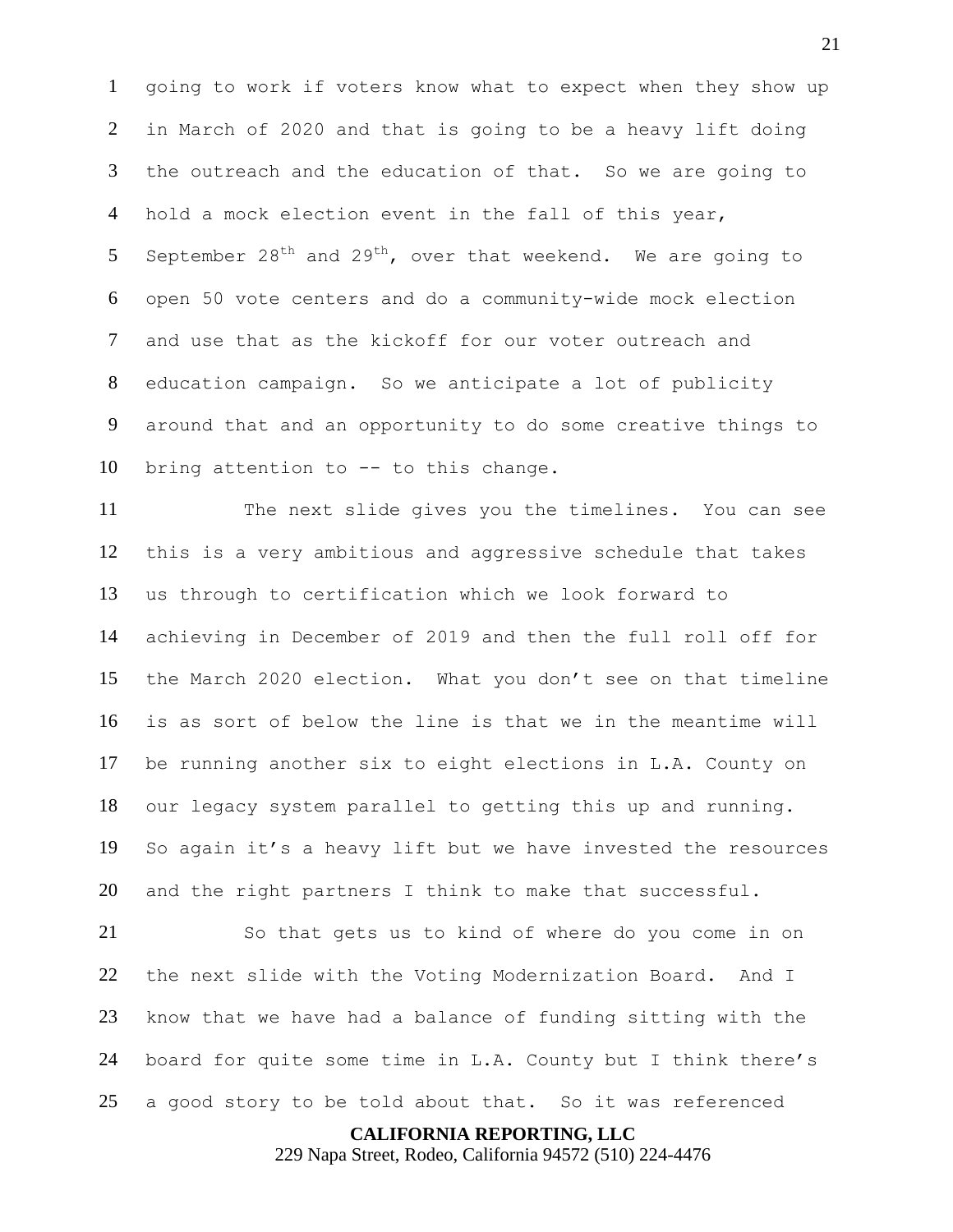earlier that this is a significant investment of public funds. Part of that investment in L.A. County is an investment in the research and development elements that from our perspective never happened in the voting systems that came before this. So our focus has been on the voting experience and putting the voter first. And so we invested a lot of time and a lot of effort in that and we think that that is going to result in a better system and that is something that did not happen in the systems that kind of went quick to market after the decertification of punch card voting both in California and throughout the country.

 So we are now in a position where we have a certified component, the Tally System Version 1 that we used last November. And we are preparing our funding proposal to come to you for reimbursement on that now. And then we will do another Phase II of that after we achieve certification in December of the full solution which includes the ballot marking devices and the other components of the whole experience that will roll out in March.

 And I think perhaps of interest to you the final thing I'll cover is what -- what is the future like? We have been very clear in this project that we have to do this and do it right for the voters of Los Angeles County. We have a voting system that dates back to 1967 and it is at the end of its lifecycle. It served us well, it's been efficient and

**CALIFORNIA REPORTING, LLC**

229 Napa Street, Rodeo, California 94572 (510) 224-4476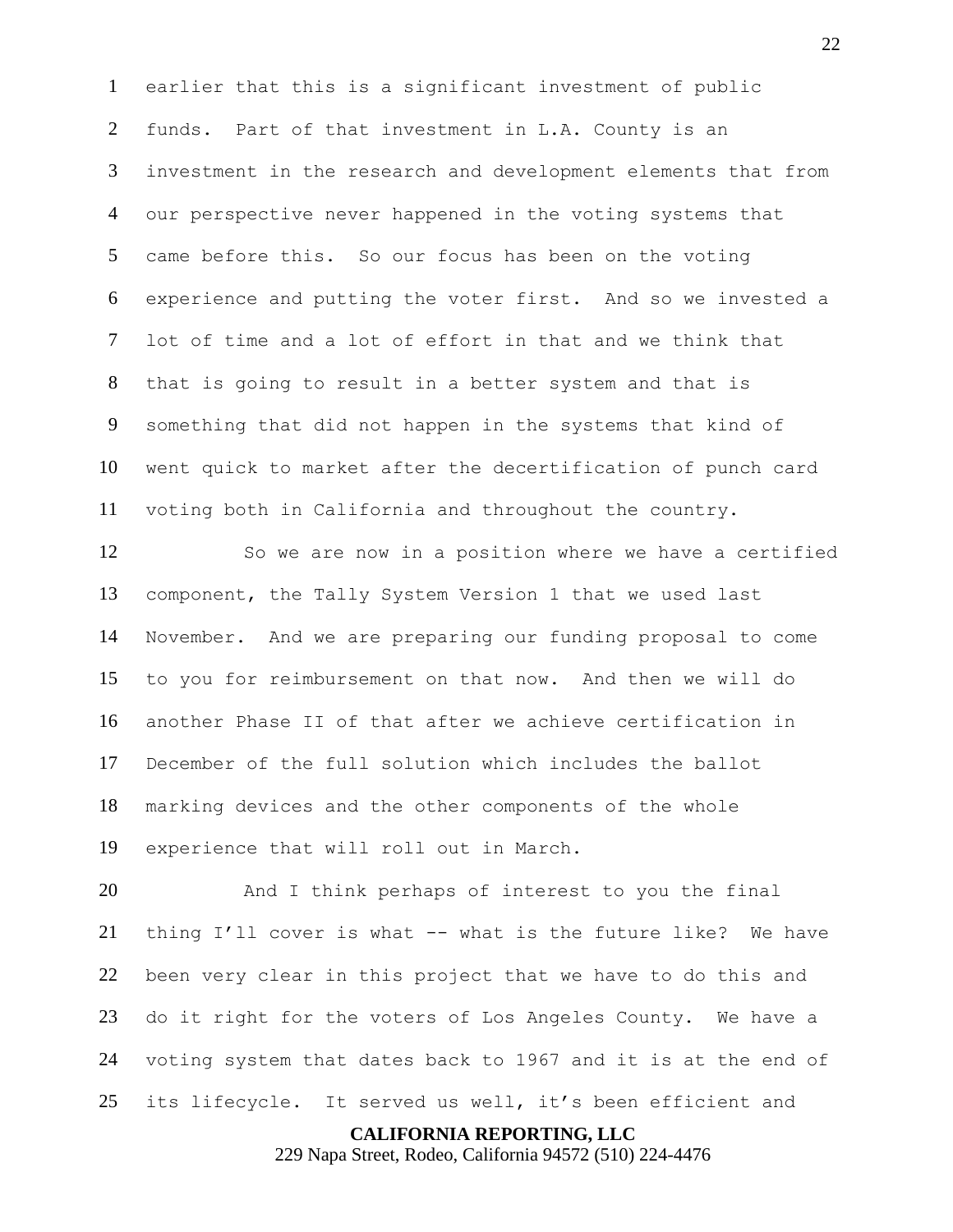accurate but it does not have the agility and the flexibility to meet the needs -- the modern needs of our electorate and that is now confirmed by the Secretary of State's decision to decertify those legacy voting systems. So it will no longer be a viable system for L.A. County come February of --

6 Ms. Lean: February  $10^{th}$ .

 MR. LOGAN: Yeah. But we also were clear at the beginning of this that because we were doing this in a different manner than voting systems have typically been developed, that we wanted to be sure that as a return on the public investment that what we were doing would be transferable to other jurisdictions again both here in California and hopefully even beyond the borders of California.

 So we have -- we have been true to those principles. So the research and data that went into this design process is all available on our website and we know from talking to other jurisdictions that they are benefiting from that, but we also want to make the system components available to other 20 jurisdictions once they're certified. And these systems are developed. The user interface on the ballot marking device, the tally system software have been developed using an open technology approach, using open source stacks of software. So the next step for that is we need to -- we need to

be sure that there's a governance process that gives us

**CALIFORNIA REPORTING, LLC**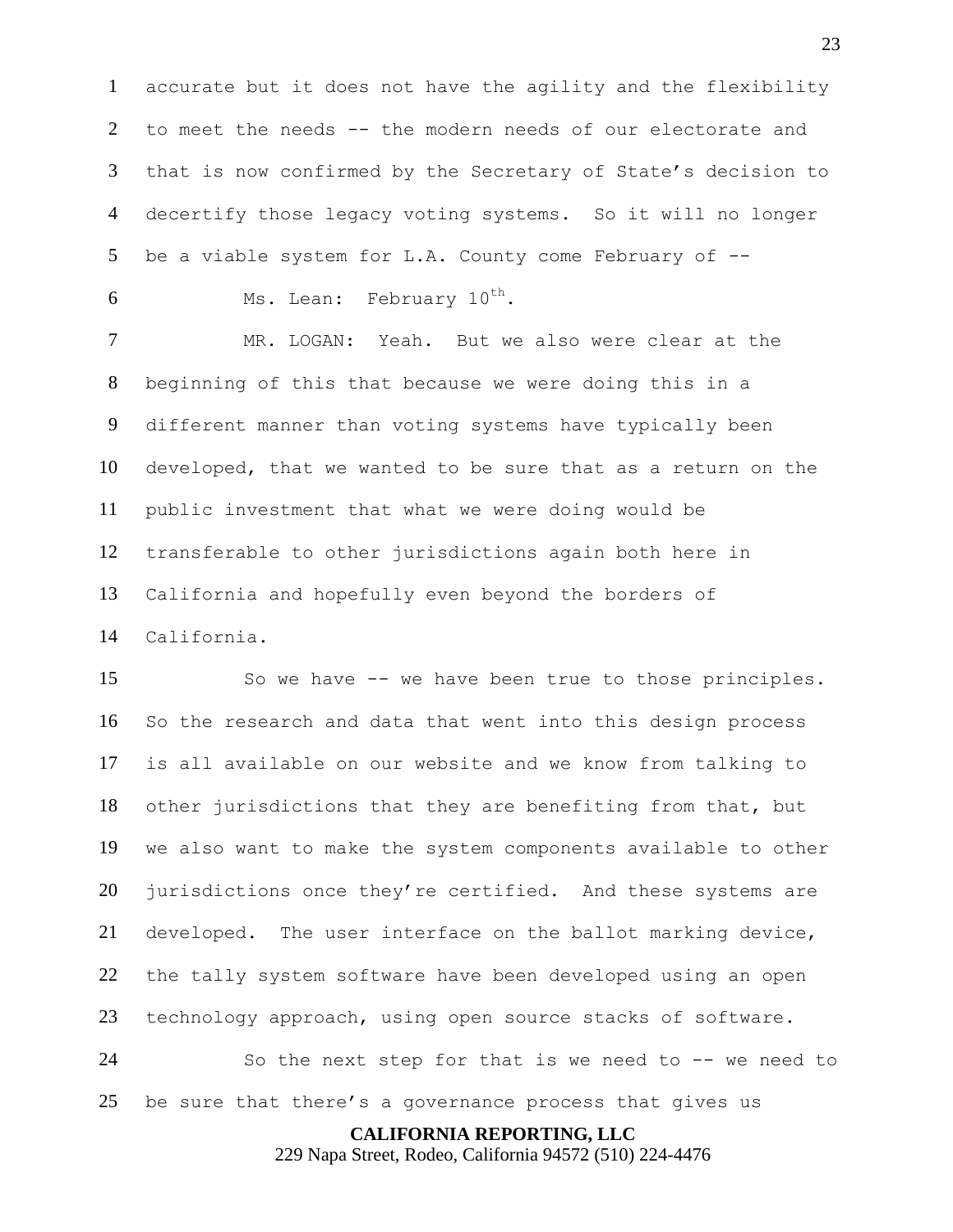direction on how we can share that in a way that doesn't put us in the position of being a voting system vendor. We don't want to be a voting system vendor. Our job is significant enough with that. But we do want to be able to share this in a way that other jurisdictions don't have to make the same sizeable investment.

7 So we have established an open technology working group that is assisting us with that. We're going to work with the Secretary of State's Office, and if needed the legislature to establish the governance model so that we can have a -- either a co-op or an open source library where we can deposit the software but where we can still remain secure in terms of the certification standards that are necessary for the integrity of the election process. That necessarily is going to happen after we do our rollout in March of 2020 because we have to -- we have to serve our voters first. But we do intend to move forward with that and we think that that will still be timely for counties to give extensions from the recent decertification of systems here in California and other jurisdictions beyond California.

 So I will stop there and take any questions. Again, our website at VSAP.lavote.net has a wealth of information and education materials. Provided you with our little handout that we're using for public education now and I'll just say again that we're very excited to finally get this

#### **CALIFORNIA REPORTING, LLC**

229 Napa Street, Rodeo, California 94572 (510) 224-4476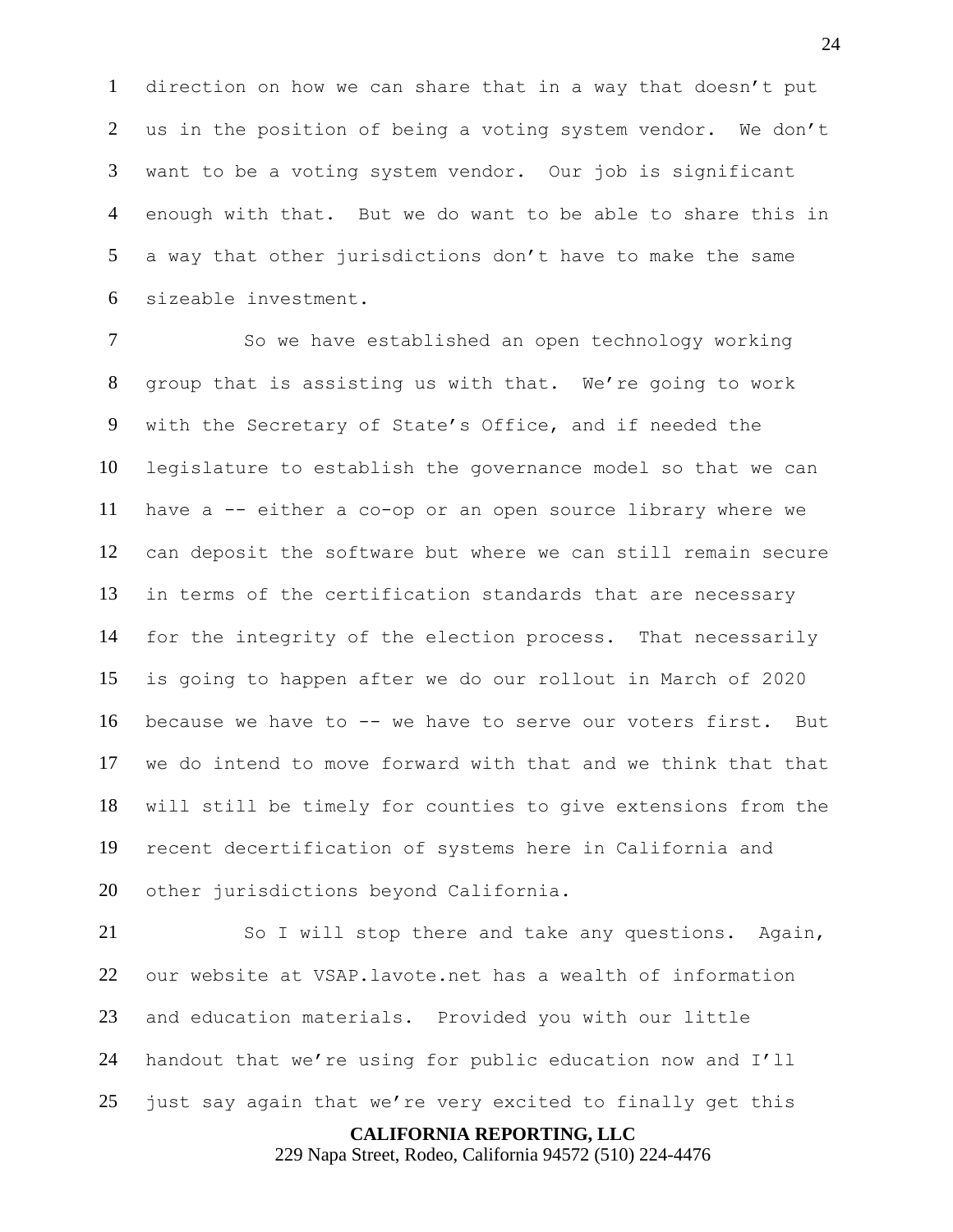point and to see this vision of a publicly owned voter centric votes -- voting system come to fruition in Los Angeles.

 CHAIR KAUFMAN: Thank you. We are equally excited and very excited to be able to give out some money.

 Let me just begin by asking a couple of questions. I just wanted to understand the certification process. So Phase I has been certified. We're looking into Phase II. Looks like you start -- start the certification process in July with an end date of December.

 Can you just give us a little benefit of kind of what goes into that and the timing considerations there? And of course we're all assuming and hoping that you get certification in December 2019 because if you don't, the legacy system will be decertified before our March election. So.

MR. LOGAN: Yes.

 CHAIR KAUFMAN: How do we make sure that everything goes on track and that you get certified by December?

 MR. LOGAN: So I think -- that's a great question. So it's an interesting process and we have worked hand in hand with the Voting System Certification Office here and the Secretary of State's Office. Because this is a publicly owned system, it doesn't -- it doesn't easily fit into the model that has been used for voting system certification in

#### **CALIFORNIA REPORTING, LLC**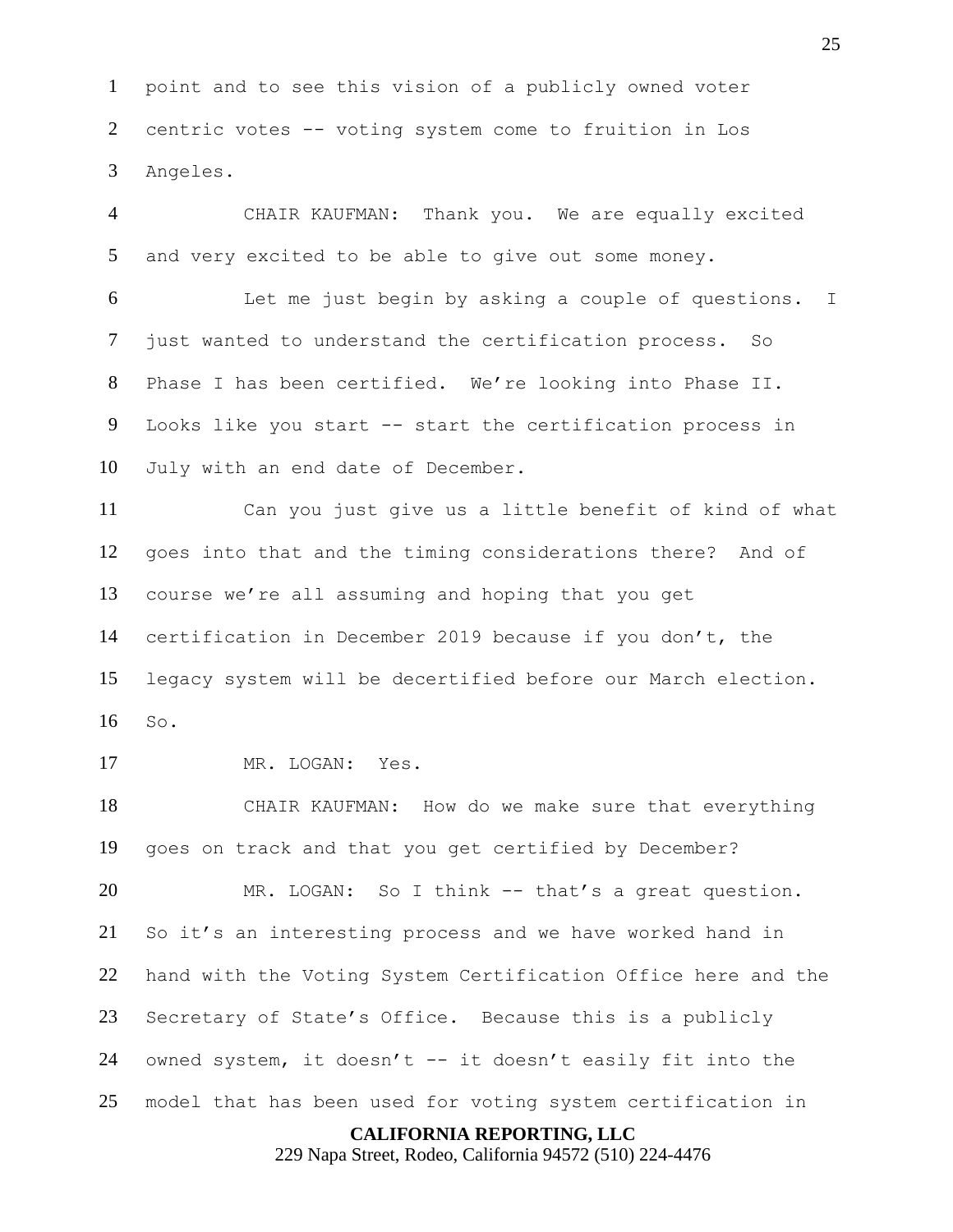the past. And they have been great partners in meeting with us and walking through this incrementally and we've been and will continue to try and be transparent in terms of feeding them information as we go along so that we can identify any issues early on in the process, recognizing just as you pointed out that success is the only option in this environment.

 So we have submitted the application for certification. We have -- we have deposited our escrow funds for certification. And we're following the same process that we did last year for the -- it was just for the tally system.

 So what you see on the timeline really represents the end points of that certification process. The hardware is the final engineering and design specifications for the hardware is being finalized now. Once that's done, we'll be ready to submit that along with the source code. And the Secretary of State will then employ a third-party testing lab to go through a battery of tests on that. Inevitably that will result in issues that we probably have to have dialog between our office, the test lab, and the Secretary of State's Office. And then ultimately what we anticipate is that the Secretary of State's Office will certify. But likely that certification will include specific conditions related to the blended system that we're operating in L.A. County. And the goal is for that to be the December date,

**CALIFORNIA REPORTING, LLC**

229 Napa Street, Rodeo, California 94572 (510) 224-4476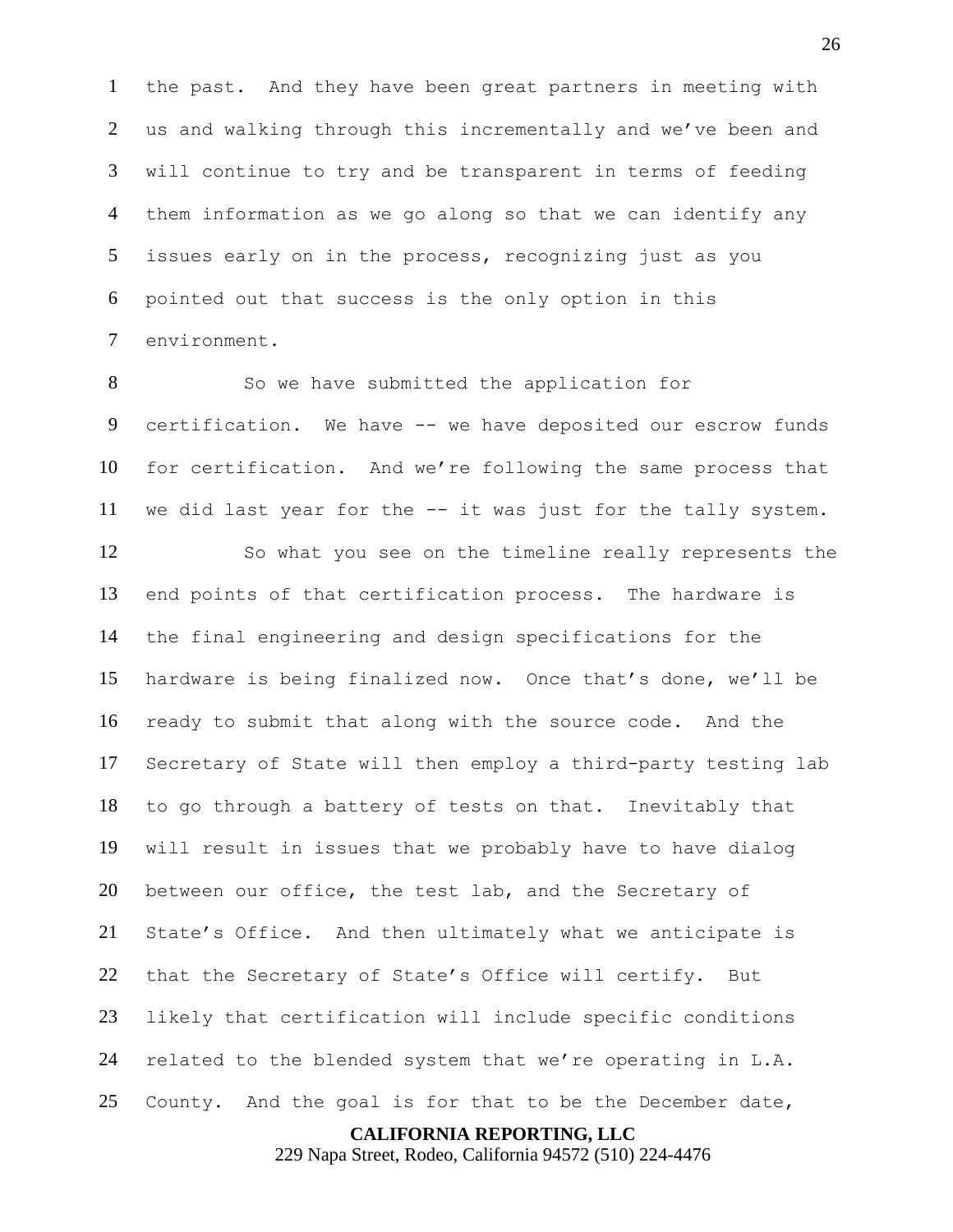that that's the point where we actually have the

 certification and the conditions so that we can proceed with the March election.

 CHAIR KAUFMAN: Other questions for Mr. Logan? MS. AWANO LAGMAY: I have a question. Hi, Dean. Keeping in mind that March 2020 election is so critical not only for what it means to switch L.A. County over but that it will be the first election that the county will be running for the city of Los Angeles, correct?

10 MR. LOGAN: Yes.

 MS. AWANO LAGMAY: Can you speak a little bit about the level of cooperation and integration of the city's input toward the March 2020 election?

 As an example, this mock election that you're planning to do in September 2019, will that also integrate aspects of L.A. city so that the city can enjoy seeing the effects of the mock election before the March '20 real election?

 MR. LOGAN: Yes. And thank you for that question 20 because that is another  $--$  it's not really represented on the timeline but you're absolutely right and this is somewhat unique again to Los Angeles County that 2020 will mark the first election not just for the city of Los Angeles but for a number of our cities that have consolidated their elections now with the even year elections. Some of them won't do that

**CALIFORNIA REPORTING, LLC**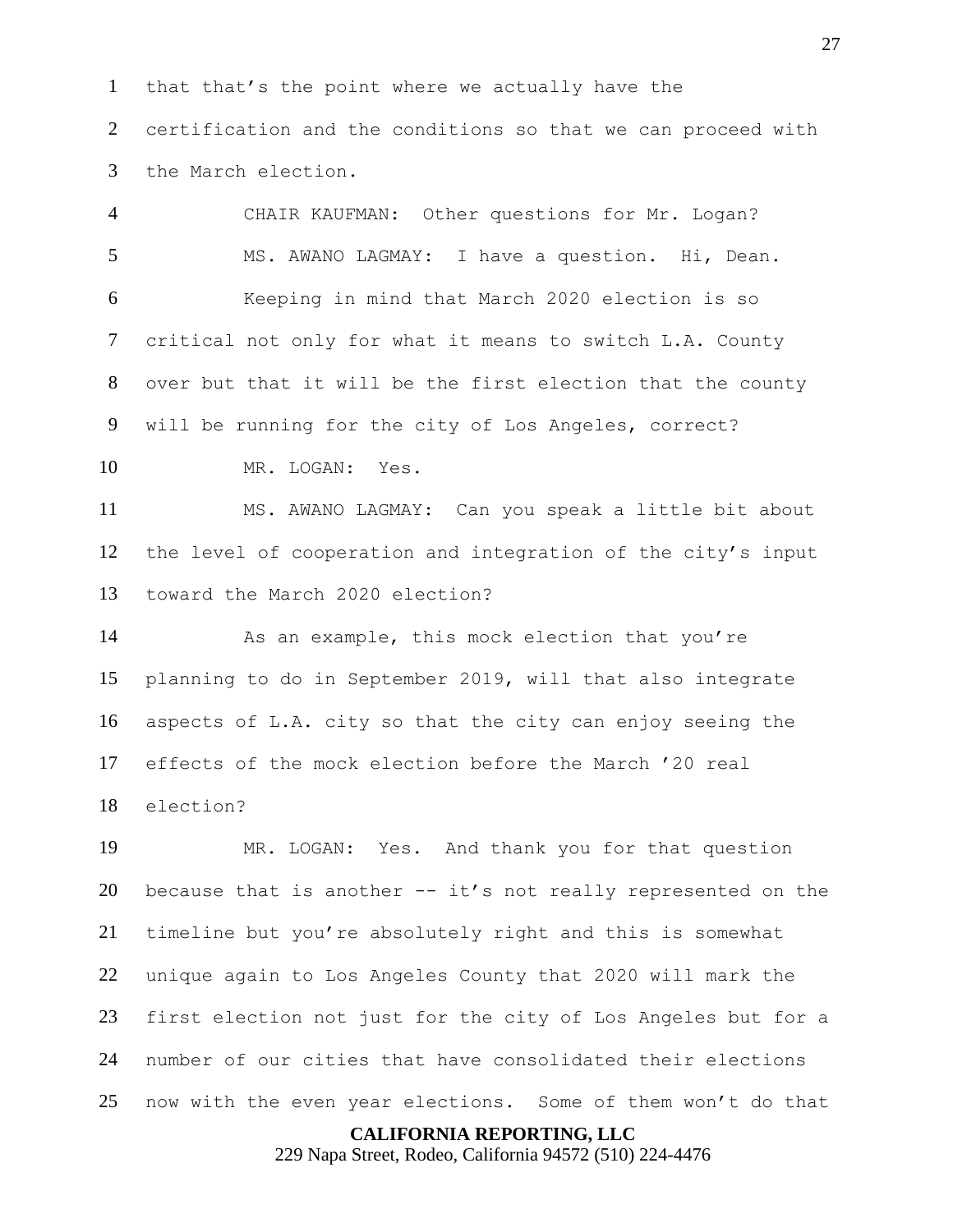till 2022, but a good number of those cities are doing that in 2020.

 So city -- city clerks and their staff have been partners in this process. They're -- they sit on our advisory committee and are part of the planning process. They're part of the books and replacement project that I spoke about and yes, they will be partners with us in the mock election. There are a handful of cities -- not L.A. city, but there are a handful of small cities that have elections this fall where we are actually doing a pilot project with some of the equipment. So we're working very closely with those cities in the process to be sure that they know what to expect as well.

 We're doing presentations right now, we have an ongoing schedule where we're appearing the city council meetings in all of the cities in L.A. County doing presentations like this, presenting on the new model. And the mock election will be a great opportunity for them to kind of do a hands-on demonstration of that process.

 MS. AWANO LAGMAY: And, Dean, what is the difference between your mock election in September and your pilot election in November?

 MR. LOGAN: Yeah. So the mock election is a community-wide event. And the purpose of the mock election is to -- to begin to socialize the new voting experience with

**CALIFORNIA REPORTING, LLC**

229 Napa Street, Rodeo, California 94572 (510) 224-4476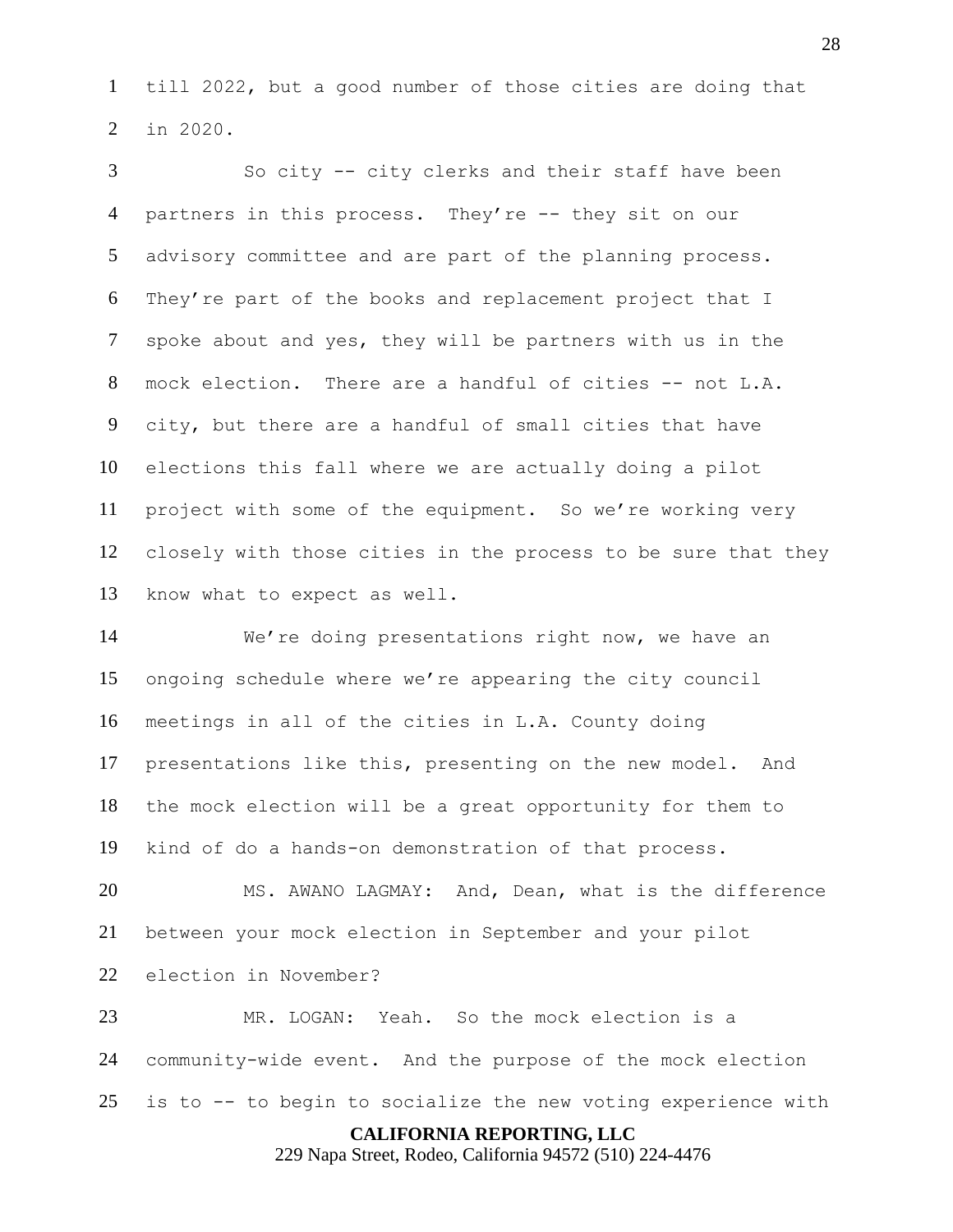the electorates. So it's a literally to bring people into vote centers, have them use the equipment, sample it, and see how it works.

 The pilot project is actually more about demonstrating the viability of the actual equipment. So the pilot project when and if authorized by the Secretary of State will allow us to use the equipment in a limited fashion even before certification to identify if there are any issues that we need to iron out before the system is fully certified.

 So the pilot is a little bit still in development because we don't know yet who all will be holding elections in November of 2019 and there are -- there are restrictions in the law of how many devices can be used during the pilot and how many locations that could be used at.

 So that's more about hardening, testing, and the viability of the equipment, where the mock election is really about voter outreach and education.

MS. AWANO LAGMAY: Okay. Thank you.

 MR. SANDOVAL: Now you're working with stakeholders like NALEO and also specialty press to ensure that there is enough information that is going to a community about this new system.

 MR. LOGAN: Absolutely. So we have a stakeholder advisory committee that includes I think more than 20

**CALIFORNIA REPORTING, LLC**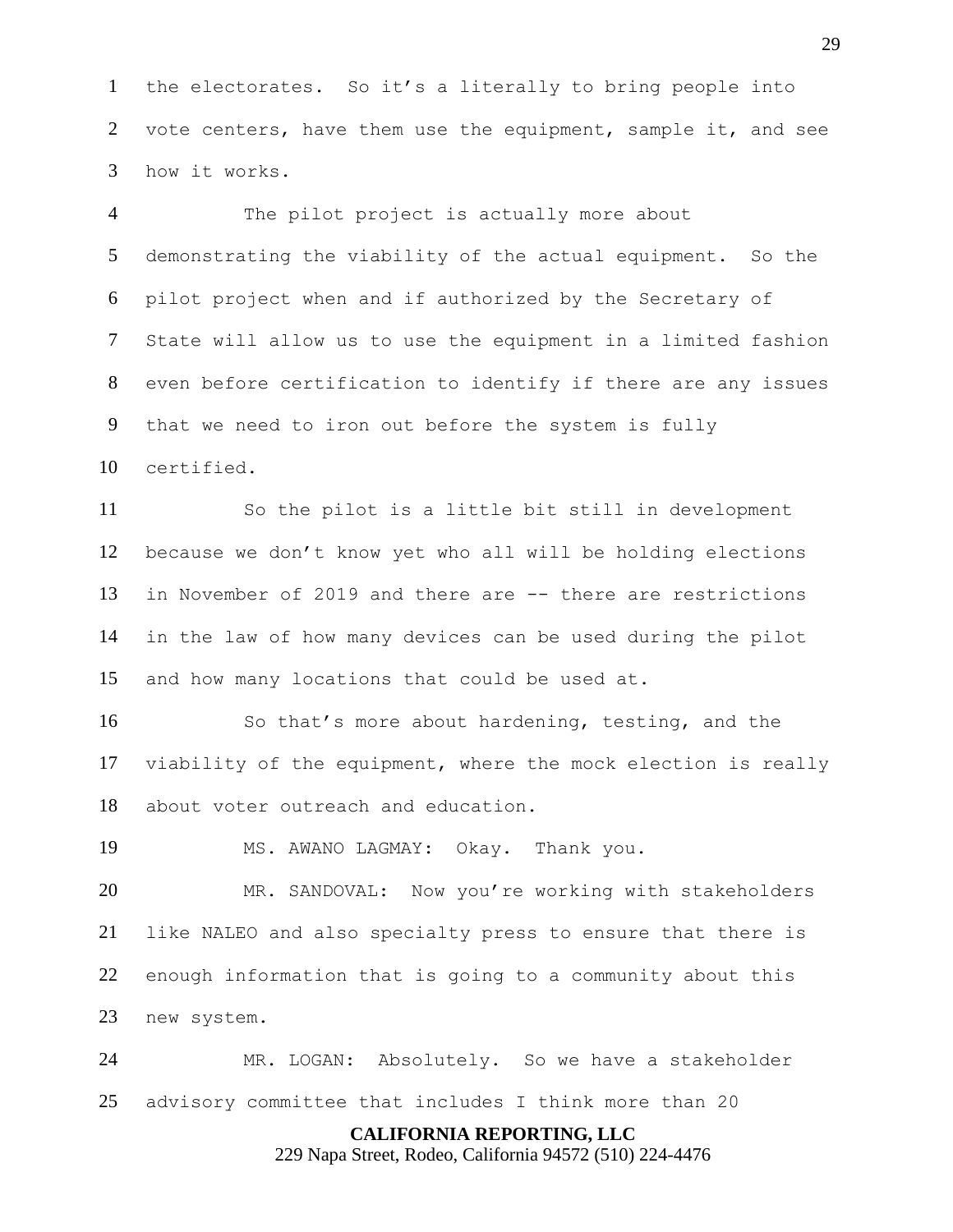organizations --

 MR. LOGAN: -- League of Women Voters, NALEO, Asia-Americans Advancing Justice --

MR. SANDOVAL: Sure.

MR. SANDOVAL: Okay.

 MR. LOGAN: -- the disability community, the [indiscernible] parties that have been with us on this project from the beginning. We also have a technical advisory committee that includes people with expertise in security, usability, again accessibility. So a wide range of people who are advising us on the process.

 The vote center placement project that I talked about, the model that we did for that is we did not -- while we identified the geographic locations to hold those meetings, we actually provided stipends to community-based organizations to facilitate the meetings. So they did the outreach and actually conducted the meetings in the community

because they're closer to the community --

MR. SANDOVAL: Sure.

 MR. LOGAN: -- and they can draw in people to those meetings. So there's a lot of interaction like that.

MR. SANDOVAL: Glad to hear. Thanks.

 CHAIR KAUFMAN: Okay. Well, thank you for that presentation. Sounds like we will look forward to seeing you around summertime for your Phase I funding request.

#### **CALIFORNIA REPORTING, LLC**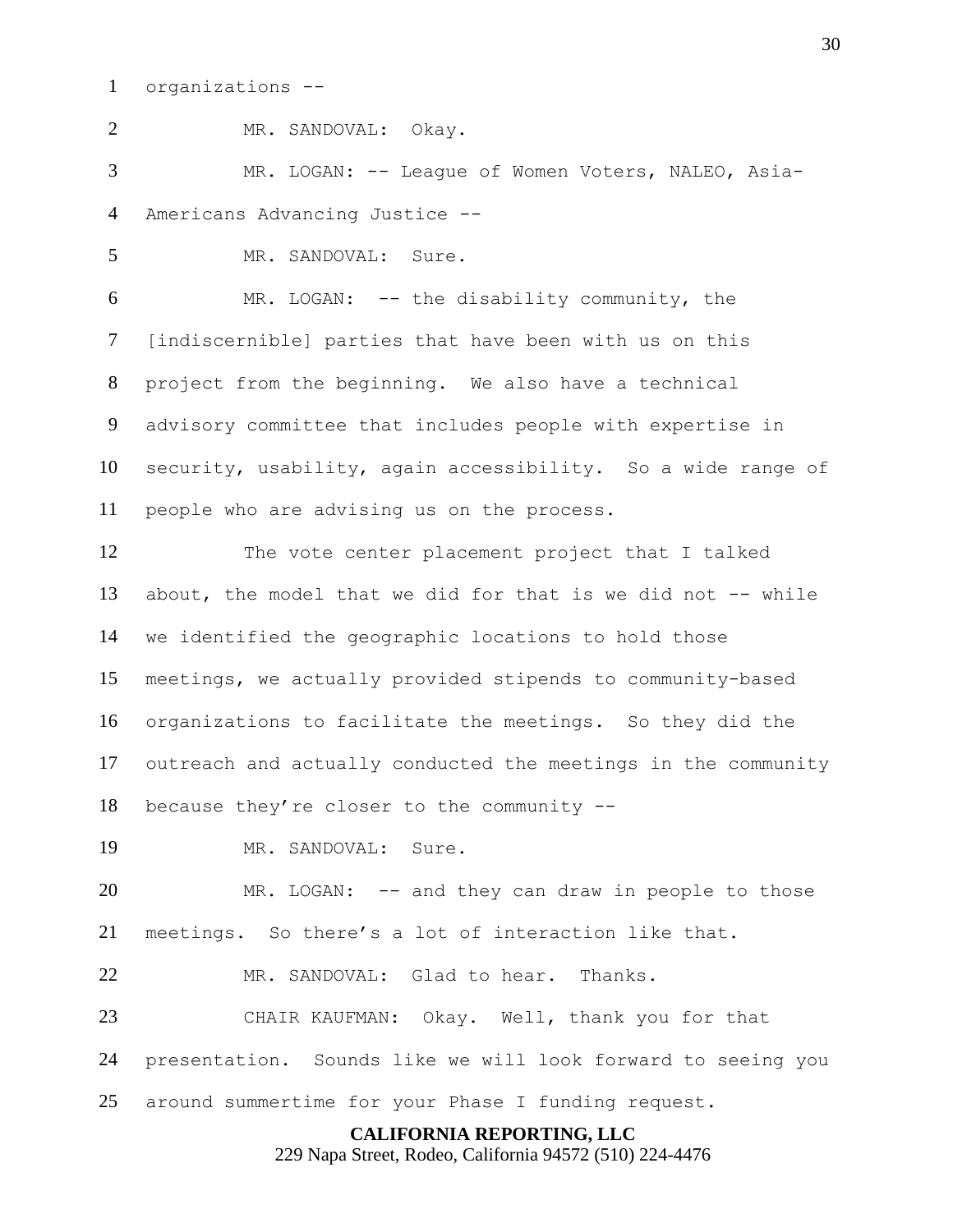MR. LOGAN: Look forward to it.

CHAIR KAUFMAN: Okay.

MR. LOGAN: Thank you.

CHAIR KAUFMAN: Thank you.

5 MR. SANDOVAL: Thank you.

MS. AWANO LAGMAY: Okay. Thank you.

 CHAIR KAUFMAN: Okay. Now we'll go to the next item on our agenda. Staff report on the -- and this is something that Mr. Logan just alluded to and that's the Impact of the Secretary of State's Notice of Withdrawal of Certification

and Conditional Approval of Voting System.

Robbie, Jana, who's taking --

MS. LEAN: NaKesha's going to take this on for us.

CHAIR KAUFMAN: Okay. Even better.

 MS. ROBINSON: All right. Thank you. Good morning, members of the board --

CHAIR KAUFMAN: Good morning.

18 MS. ROBINSON: -- and distinguished quests.

19 On February  $27<sup>th</sup>$  of 2019, Secretary of State Alex Padilla initiated the process for withdrawing certification or conditional approval of voting systems that were not tested or certified under the most recent state security standards.

 The Secretary of State pursuant to the authority granted an Elections Code Section 19232 withdraws,

# **CALIFORNIA REPORTING, LLC**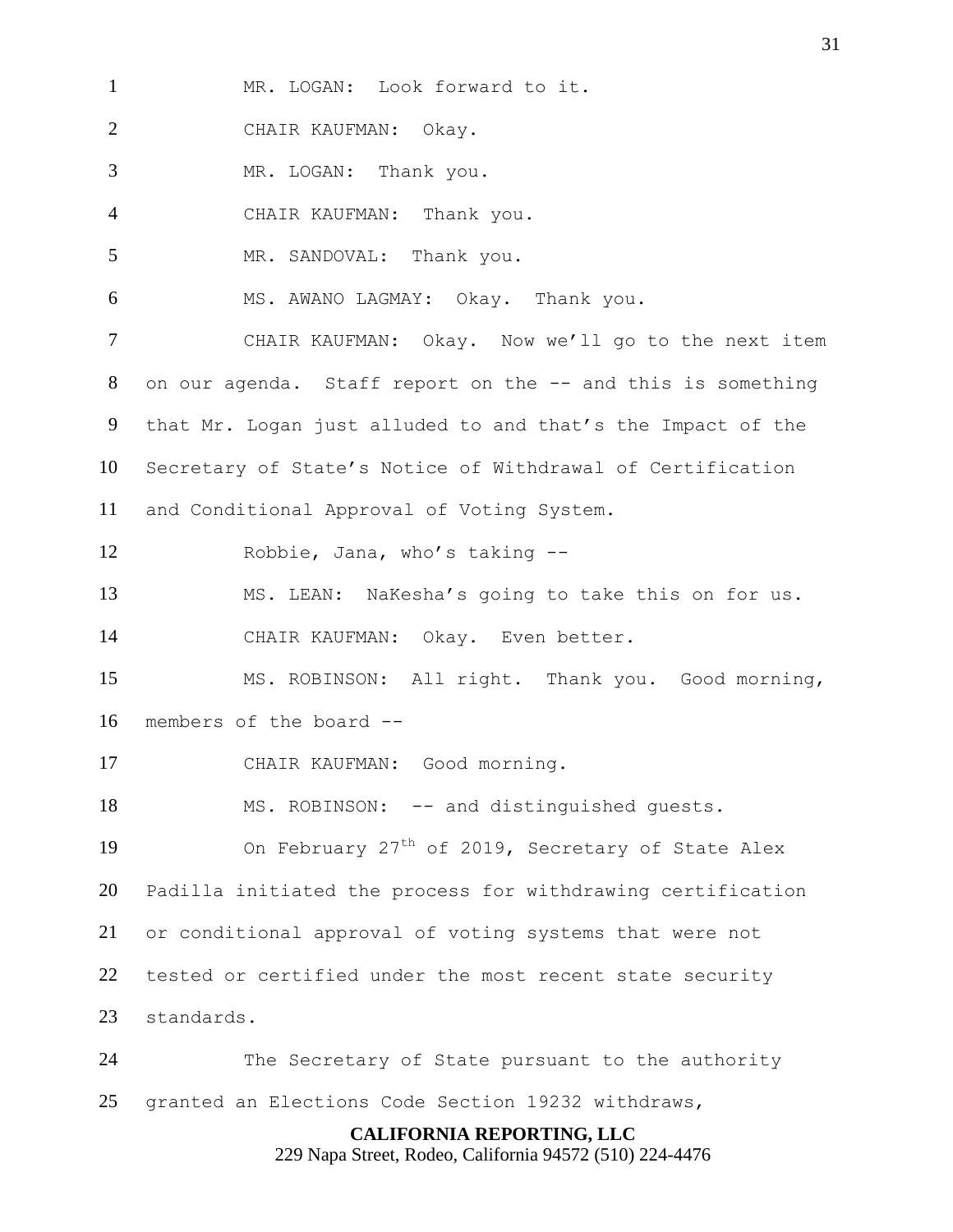certification and conditional approval of all California voting systems in whole or in part not tested and certified to the California Voting System Standards or CVSS, effective 4 August  $27<sup>th</sup>$ , 2019. Elections Code Section 19232 states that the Secretary of State may decertify any voting system or part thereof determined to be defective, obsolete, or unacceptable.

 The voting systems being decertified contain obsolete hardware and software components and employ end of life operating systems that are no longer supported. This notice of withdrawal does not apply to other voting technology such as remote accessible vote by mail systems or RAVBMs or electronic poll books.

14 As of today, three voting systems have been tested and certified to CVSS. Dominion Voting Systems, Incorporated, Democracy Suite 5.2 Voting System; the County of Los Angeles's Voting Solutions for All People or VSAP Tally 1.0; and Hart InterCivic, Incorporated Verity Voting 3.0.1 Voting System.

20 Additionally, the following voting systems are currently being reviewed and tested to CVSS. Dominion Voting Systems, Incorporated's, Democracy Suite 5.10; the County of Los Angeles's Voting Solutions for All People or VSAP Tally Version 2.0; and Election Systems and Software, Incorporated, EVS 6.0.4.2.

# **CALIFORNIA REPORTING, LLC**

229 Napa Street, Rodeo, California 94572 (510) 224-4476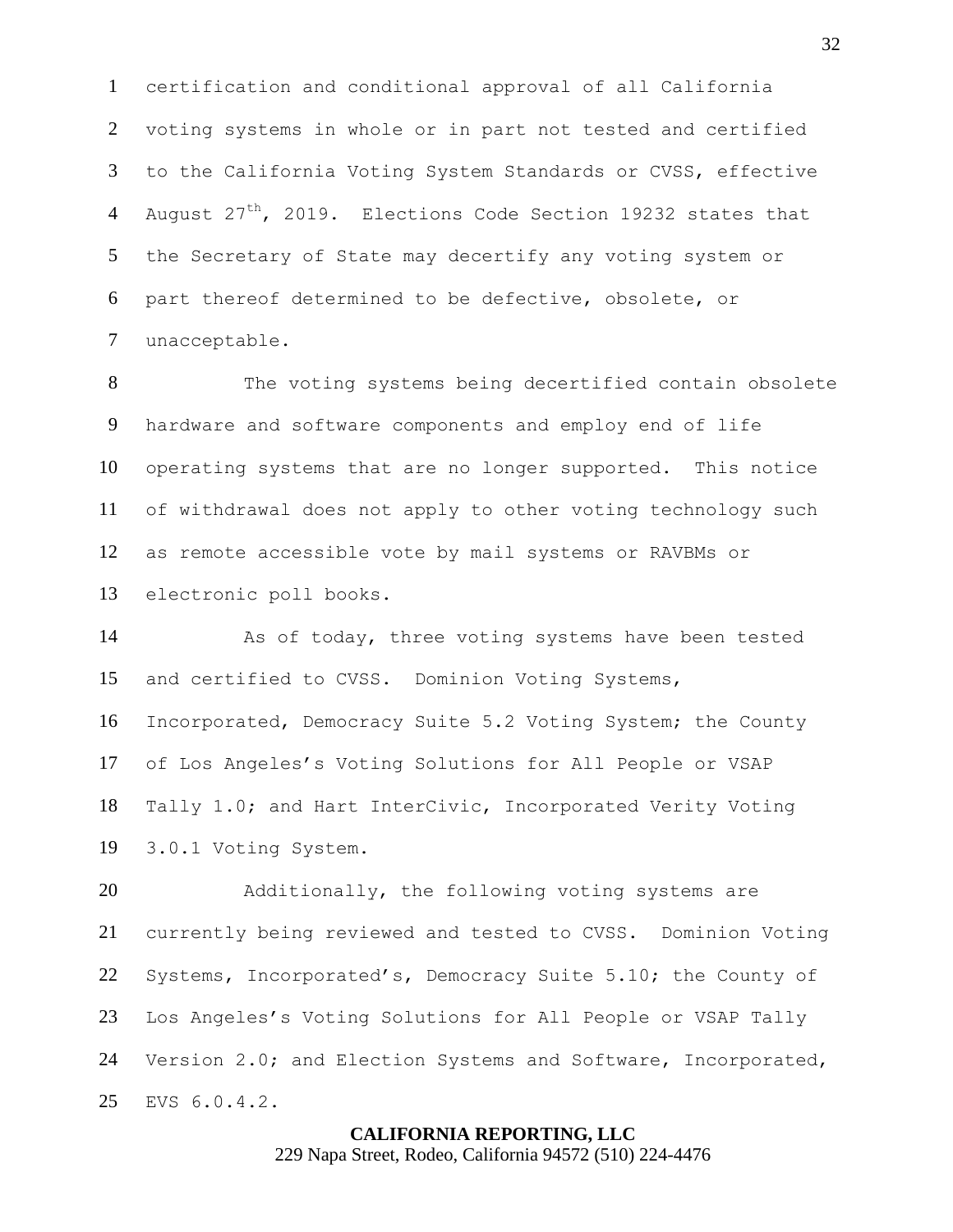The Secretary of State calls for a public hearing to provide interested persons an opportunity to express their reviews regarding the withdrawal of certification and conditional approval of voting systems not tested and certified to CVSS. The hearing will take place on Tuesday, 6 March  $19^{th}$ , 2019 at the state capitol, 1315  $10^{th}$  Street, Room 3191 here in Sacramento. For those unable to attend in person, written comment will be accepted via U.S. mail, hand 9 delivery to our office at 1500  $11^{\text{th}}$  Street,  $6^{\text{th}}$  floor, or by e-mailing it to [votingsystems@sos.ca.gov](mailto:votingsystems@sos.ca.gov) by 5:00 p.m. on 11 March  $27^{th}$ , 2019.

 The Secretary of State acknowledges that there may be circumstances that may hinder a jurisdiction from 14 implementing a CVSS certified voting system by February  $27<sup>th</sup>$  of 2020 including but not limited to delays in the procurement process or a county budget. As such, counties can submit a written request for conditional approval for 18 extension of use for election schedule after February  $27<sup>th</sup>$ , 2020.

20 The request must be submitted by April  $5<sup>th</sup>$ , 2019, and must include the following at a minimum: The jurisdiction's justification for conditional approval for extension of use. The jurisdiction's plan and schedule to implement a CVSS certified voting system which shall include at a minimum, an executive summary, a procurement schedule, staff training

**CALIFORNIA REPORTING, LLC**

229 Napa Street, Rodeo, California 94572 (510) 224-4476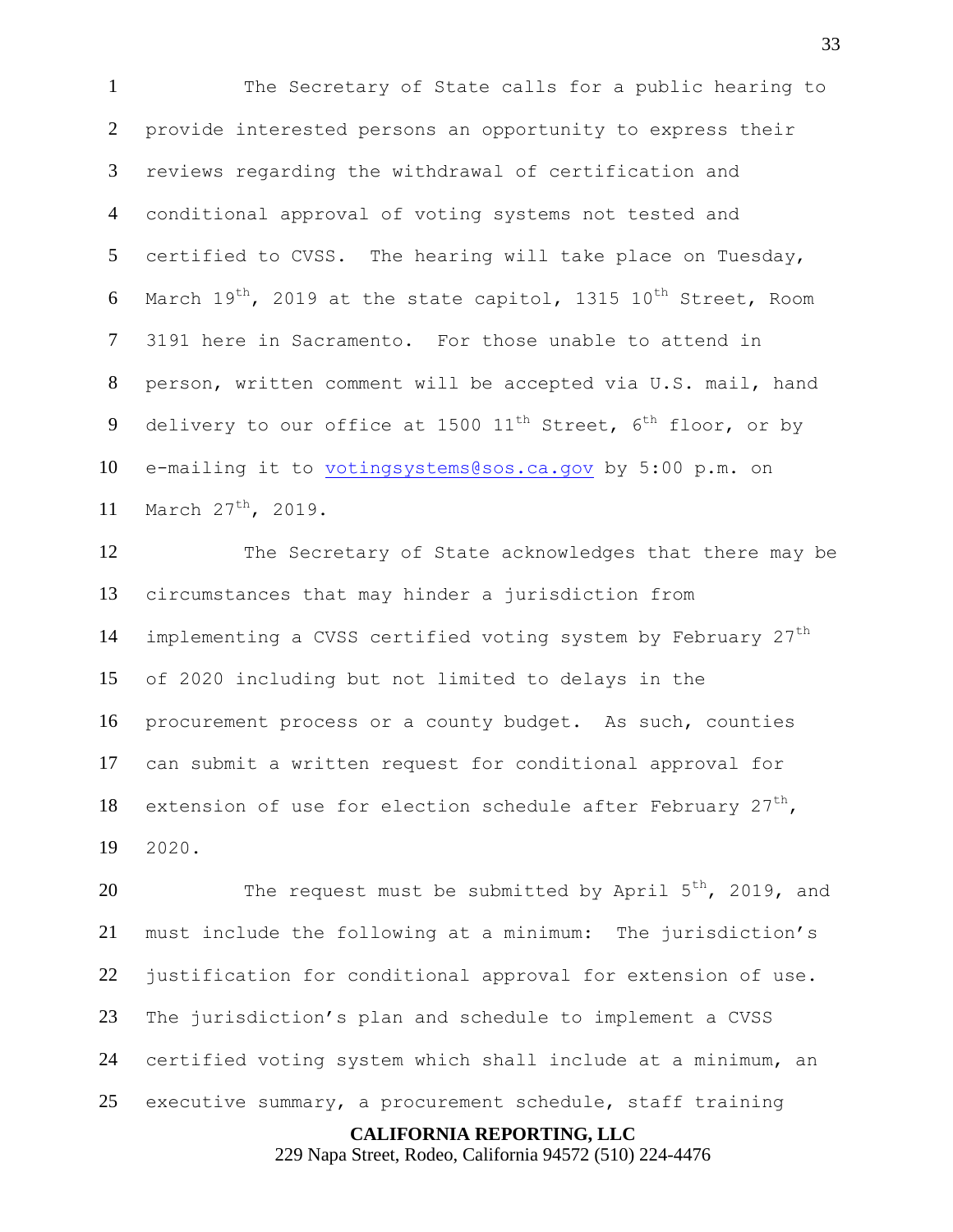1 schedule, and implementation date.

2 Again, to reiterate some key dates here. Between 3 February  $27^{th}$ , 2019 to March  $27^{th}$  of 2019, our office will 4 accept written public comment. On March  $19^{th}$ , 2019, we will 5 hold a public hearing located at the state capitol. On 6 April  $5^{\text{th}}$ , 2019, all requests for conditional approval for 7 extension of use will be due to our office. The withdraw 8 effective date is August  $27<sup>th</sup>$ , 2019. Election schedule, six 9 months from August  $27^{th}$ , 2019 shall not be affected by this 10 action. Therefore, any federal, state, county, municipal, 11 district, or schools election scheduled from August  $27<sup>th</sup>$ , 2019 12 until February  $27<sup>th</sup>$ , 2020 may continue to use voting systems 13 not tested and certified to CVSS.

14 On February 28<sup>th</sup>, 2020, voting systems not tested and certified to CVSS may no longer be used except for those jurisdictions that have received a conditional approval for extension of use by the SOS.

18 And that ends my report and I will entertain any 19 questions you may have.

20 CHAIR KAUFMAN: Thank you, NaKesha.

21 Just wondering how many counties --

22 MS. ROBINSON: Uh-huh.

23 CHAIR KAUFMAN: -- currently have voting systems that 24 are among the -- either the three -- the three that have

25 already been certified or the three that are pending

# **CALIFORNIA REPORTING, LLC**

229 Napa Street, Rodeo, California 94572 (510) 224-4476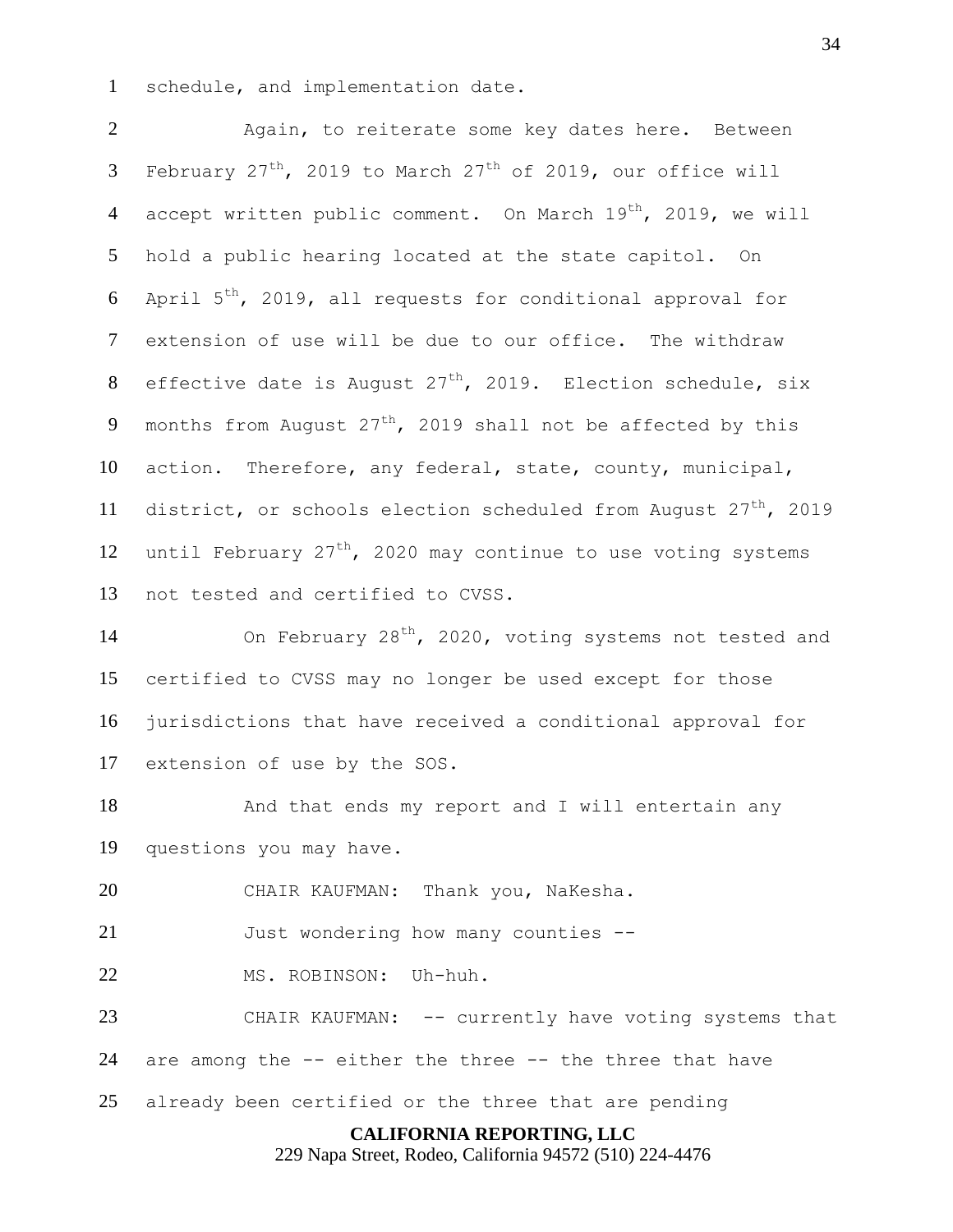certification on the list.

**CALIFORNIA REPORTING, LLC** 229 Napa Street, Rodeo, California 94572 (510) 224-4476 MS. ROBINSON: So there are approximately 20 counties that have moved to CVSS certified systems with roughly 16 that are in some phase of moving towards a CVSS certified voting system. And that leaves another 22 that will probably be directly impacted by this decision. 7 MS. AWANO LAGMAY: So then adversely, how many are outside those borders that are -- that have not moved? MS. ROBINSON: Have not moved at all, 22. MS. AWANO LAGMAY: Oh, 22. MS. ROBINSON: Yes. MS. AWANO LAGMAY: So it's 20 yes; 22, no. Okay. Thank you. CHAIR KAUFMAN: And so do you anticipate getting requests for deferrals or whatever you call it -- MS. ROBINSON: Yes, absolutely -- CHAIR KAUFMAN: -- current exemptions from those 22? MS. ROBINSON: -- we have received various inquiries from counties inquiring about the details that they should specify in their justification and to just -- also in addition to any guidance that we could provide to them regarding that justification. 23 CHAIR KAUFMAN: Has -- is -- I'm sorry, let me just finish my thing. Is there an effort to help move those counties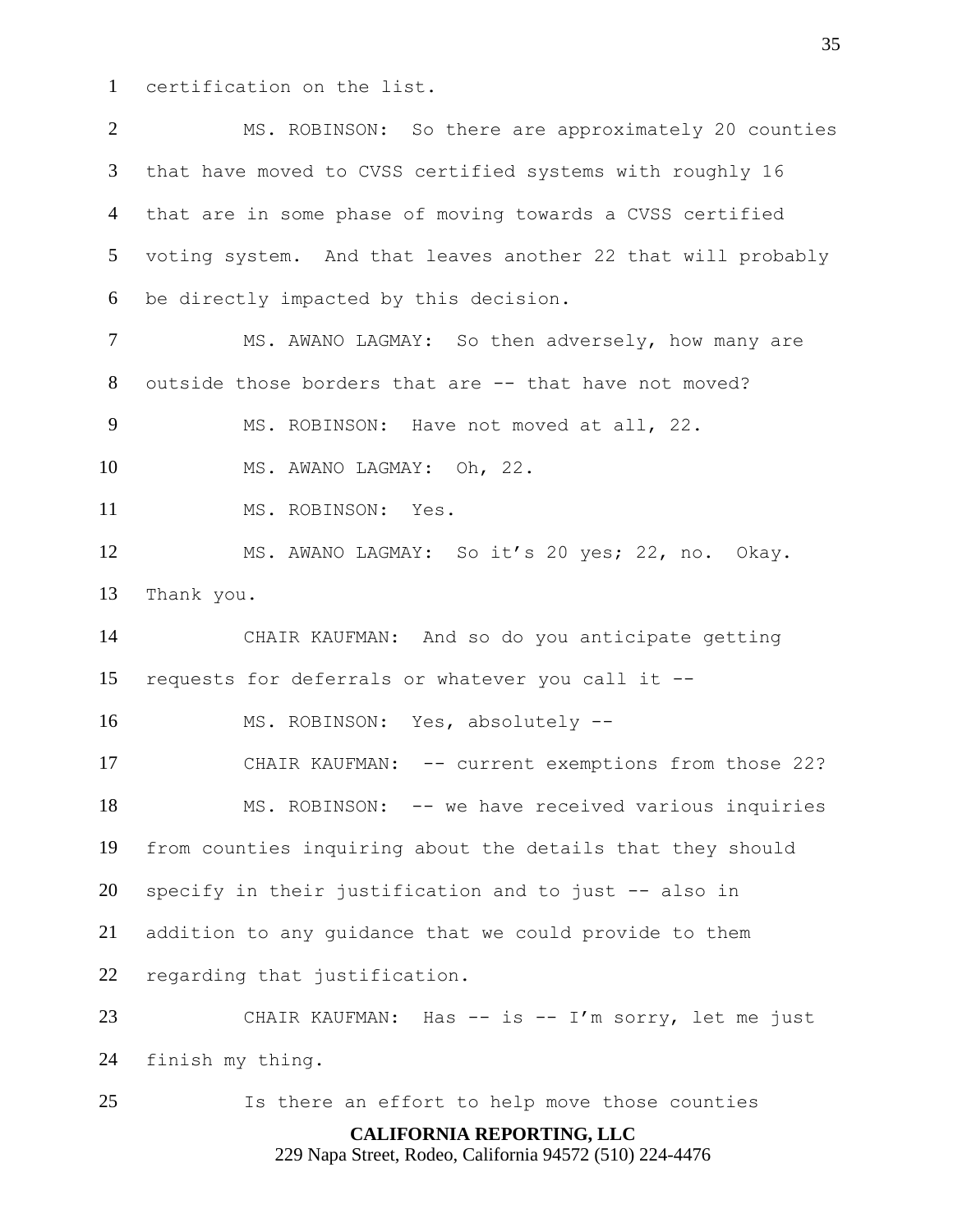towards a certified system --

MS. ROBINSON: Absolutely --

3 CHAIR KAUFMAN: -- by --

MS. ROBINSON: Yes.

5 CHAIR KAUFMAN: -- February?

 MS. ROBINSON: Yes. Absolutely. So as you may be 7 aware of, just this last year in this fiscal year, there was approximately \$134 million allocated to the counties throughout the state. Each county received a specific allocation amount that can be used towards the purchase of voting systems and other voting technologies.

CHAIR KAUFMAN: Gabe.

 MR. SANDOVAL: There are some requirements with regard to requests for having an extension granted by the Secretary of State and there are references to the procurement process in its delay or the budget. So are there any hard deadlines that the county has to come back and comply with this particular requirement?

 MS. ROBINSON: Not necessarily. The only deadline that we have stipulated right now is that the request has to 21 be in by April  $5^{th}$  --

MR. SANDOVAL: Right.

23 MS. ROBINSON: -- of this year.

24 MR. SANDOVAL: Subsequent to that?

MS. ROBINSON: The procurement schedule, essentially

# **CALIFORNIA REPORTING, LLC**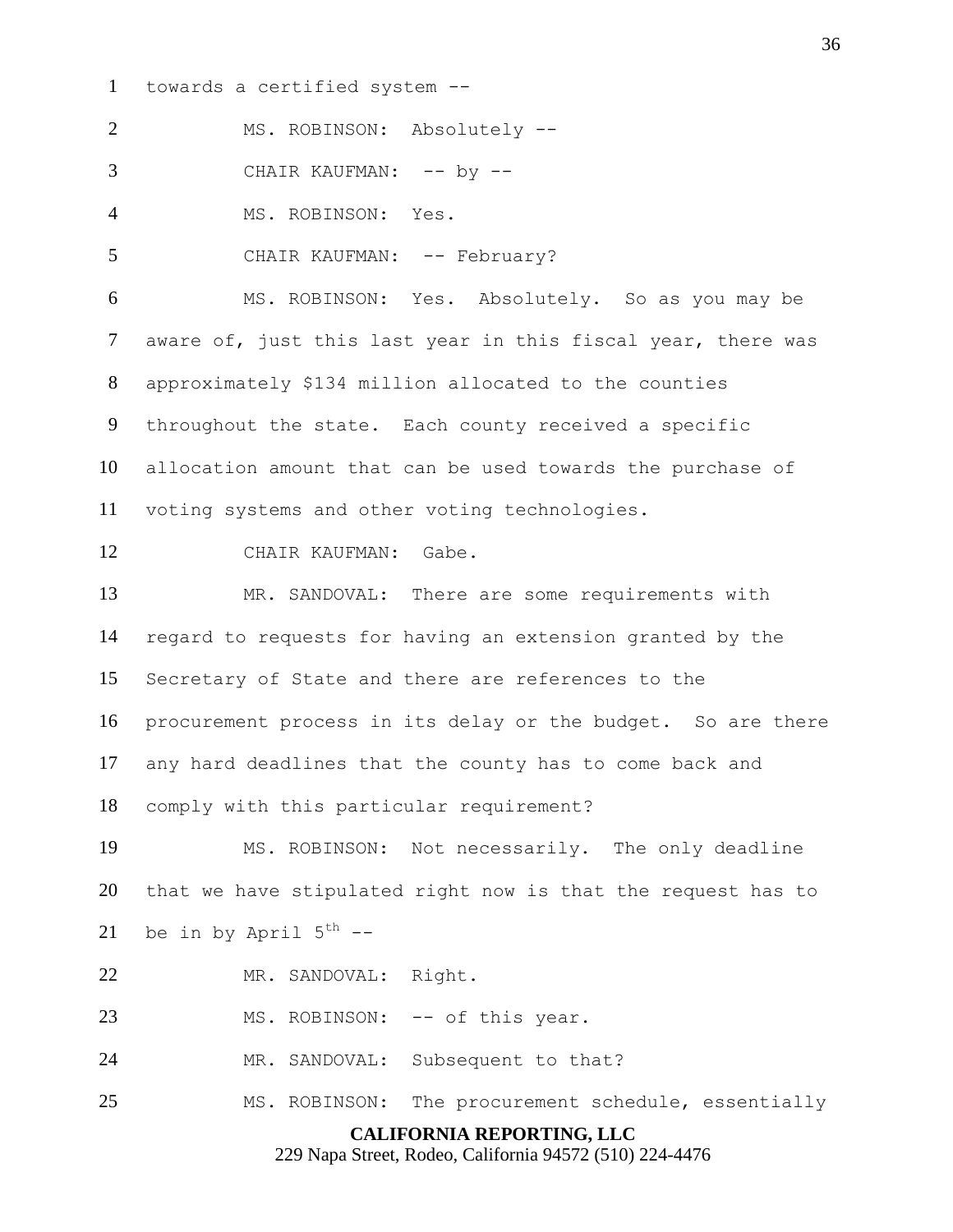it is what it is. Procurement delays happen all the time, you're certainly familiar with that --

MR. SANDOVAL: Sure.

4 MS. ROBINSON: -- from the Secretary of State's perspective. And thus if they can at least just give us the ballpark figures, we will certainly entertain those.

 CHAIR KAUFMAN: So you referenced some funding that had been extended to all of the counties. So outside of what we've got here, there was additional funding that was provided for these most recent upgrades that was allocated among the counties.

MS. ROBINSON: Yes, that is correct.

 CHAIR KAUFMAN: Was that -- I remember when we were at the last -- two years ago --

MS. ROBINSON: Uh-huh.

 CHAIR KAUFMAN: -- we were talking about AB 668. Did that make it out and --

MS. LEAN: So this is --

CHAIR KAUFMAN: -- did that provide additional

funding or this is something else?

 MS. LEAN: No, this is something different. So this actually was some general fund money that was put in from the budget, from the legislature, so it was \$134 million right from the general fund.

25 CHAIR KAUFMAN: But there's no -- is there any source

# **CALIFORNIA REPORTING, LLC**

229 Napa Street, Rodeo, California 94572 (510) 224-4476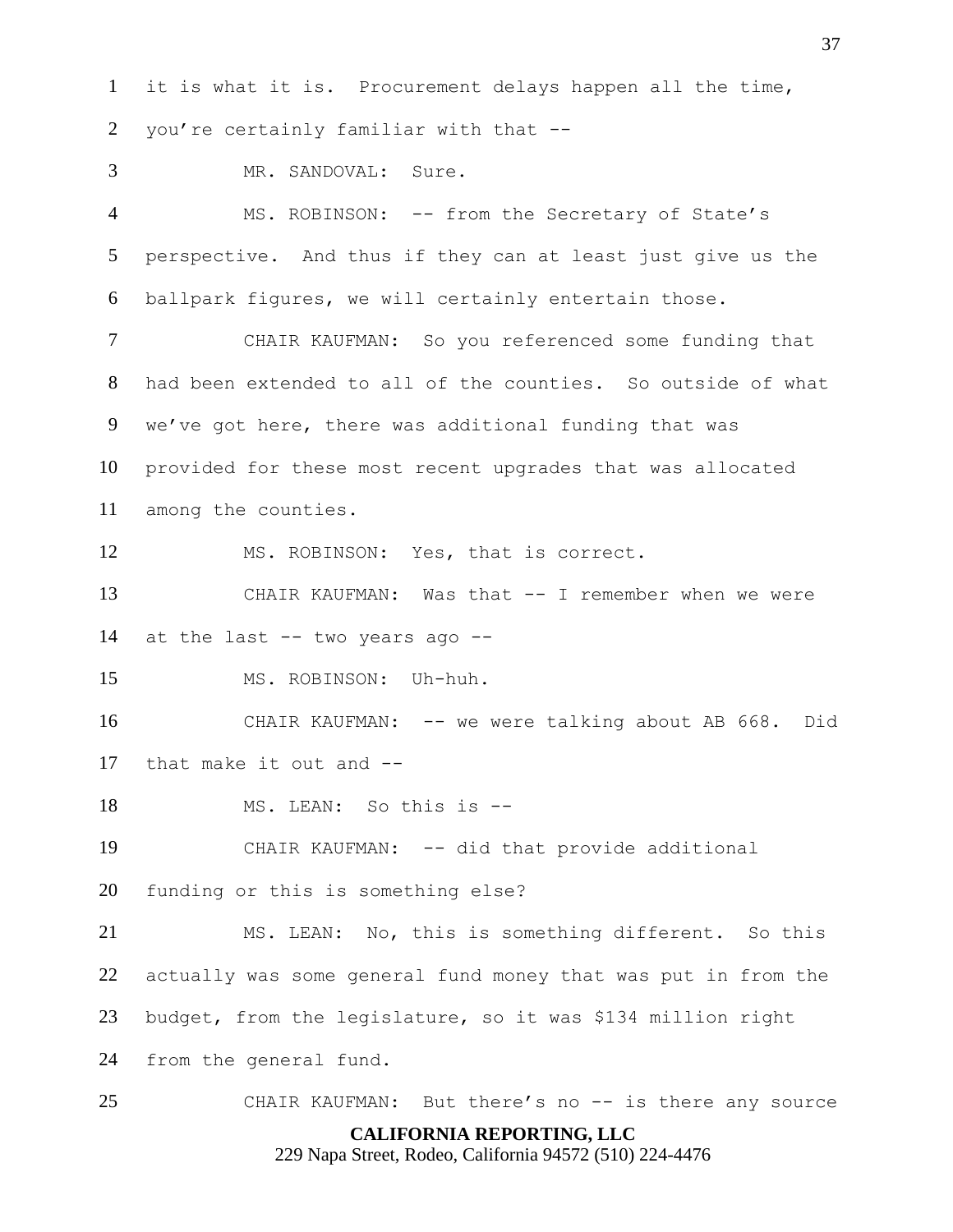of funding in the last couple of years -- with all of this 2 movement, has there been -- there hasn't been any source of funding, additional source of funding that's been added to our pot, is it? MS. LEAN: Correct, no. CHAIR KAUFMAN: Okay. Well, did you have any other questions? 8 MS. AWANO LAGMAY: No. Uh-uh. CHAIR KAUFMAN: We'll look forward to further word on that. 11 MR. SANDOVAL: Thank you. CHAIR KAUFMAN: Hope that everybody can get their systems in place for March of 2020. That would be great if we could get kind of a progress report on that. MS. LEAN: Yeah. CHAIR KAUFMAN: As we set our schedule for the year which I know is a [indiscernible]. So we look forward to your updates. Okay. Next, Item 7 on the agenda is the Project Documentation Plan Review and Funding Award Approval for Madera County, Phase II. I guess why don't we start with the staff report and then we'll invite the folks from Madera up front to add to that.

#### **CALIFORNIA REPORTING, LLC**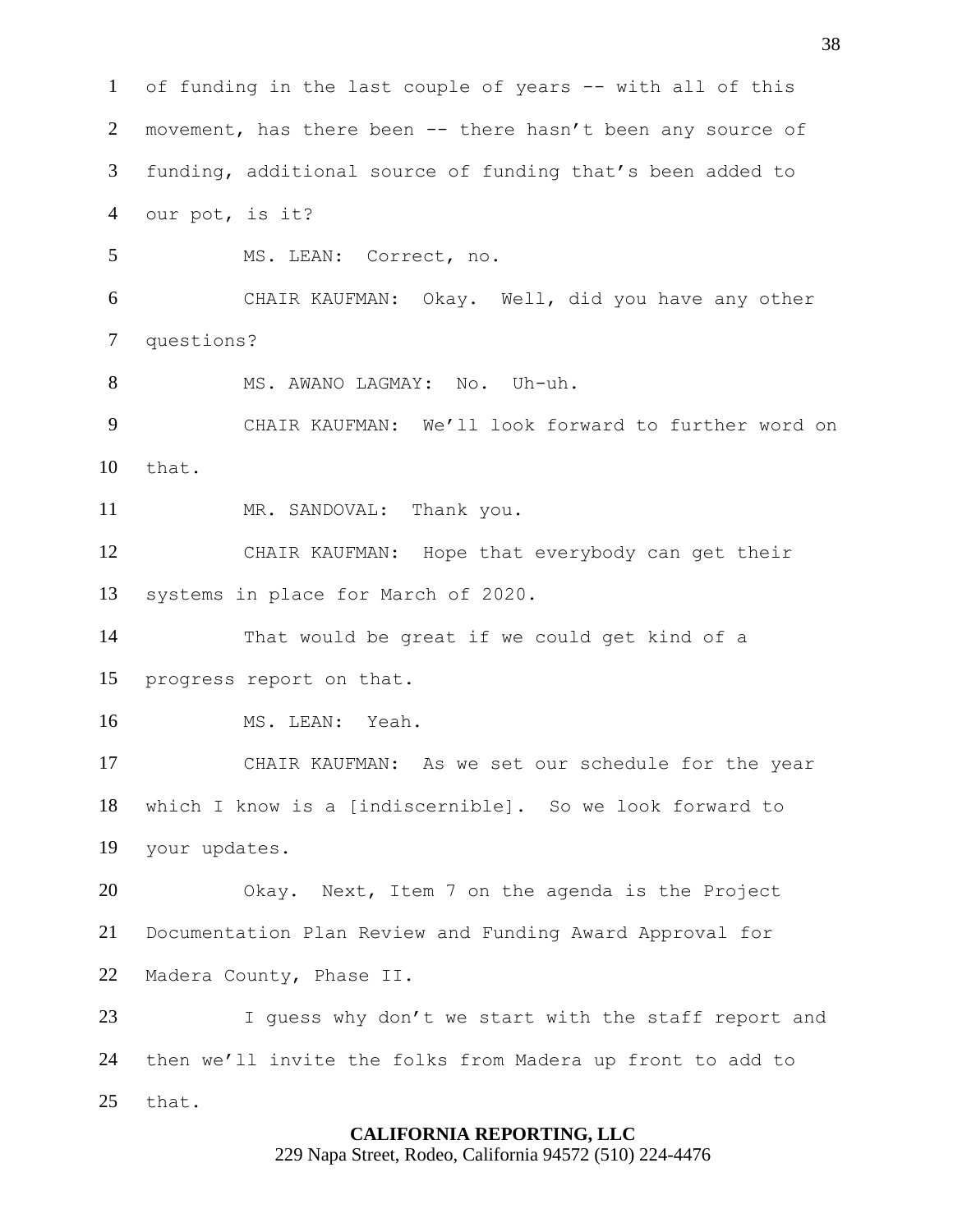MR. HIROSE-AFSHARI: So this is Madera County's Phase II Project Documentation Plan Staff Report Summary Highlights.

 Phase II county requested and staff recommended funding award amount is \$183,179.65. Phase II county estimated total system cost is \$834,856.70. And Madera's vendor is Dominion Voting Systems. And their voting system is called ImageCast Voting Equipment which is composed of hardware which is ImageCast central tabulating units as well as other items and software called the Democracy Suite software.

 Madera County's Phase II project documentation package meets the requirements for completeness. The ImageCast Voting System and corresponding components are certified for use in California. Madera County began a search for a new voting system after the November 2016 general election. Upon conducting an assessment of its existing system, Madera County determined that the Mark-a- Vote system has become antiquated and that significant maintenance issues became present from the lack of available repair parts in supply.

 The Dominion Voting Systems was selected to provide a comprehensive voting system that could encompass a wide array of functions. In September of 2017, Madera County entered into an eight-year agreement with Dominion Voting

**CALIFORNIA REPORTING, LLC**

229 Napa Street, Rodeo, California 94572 (510) 224-4476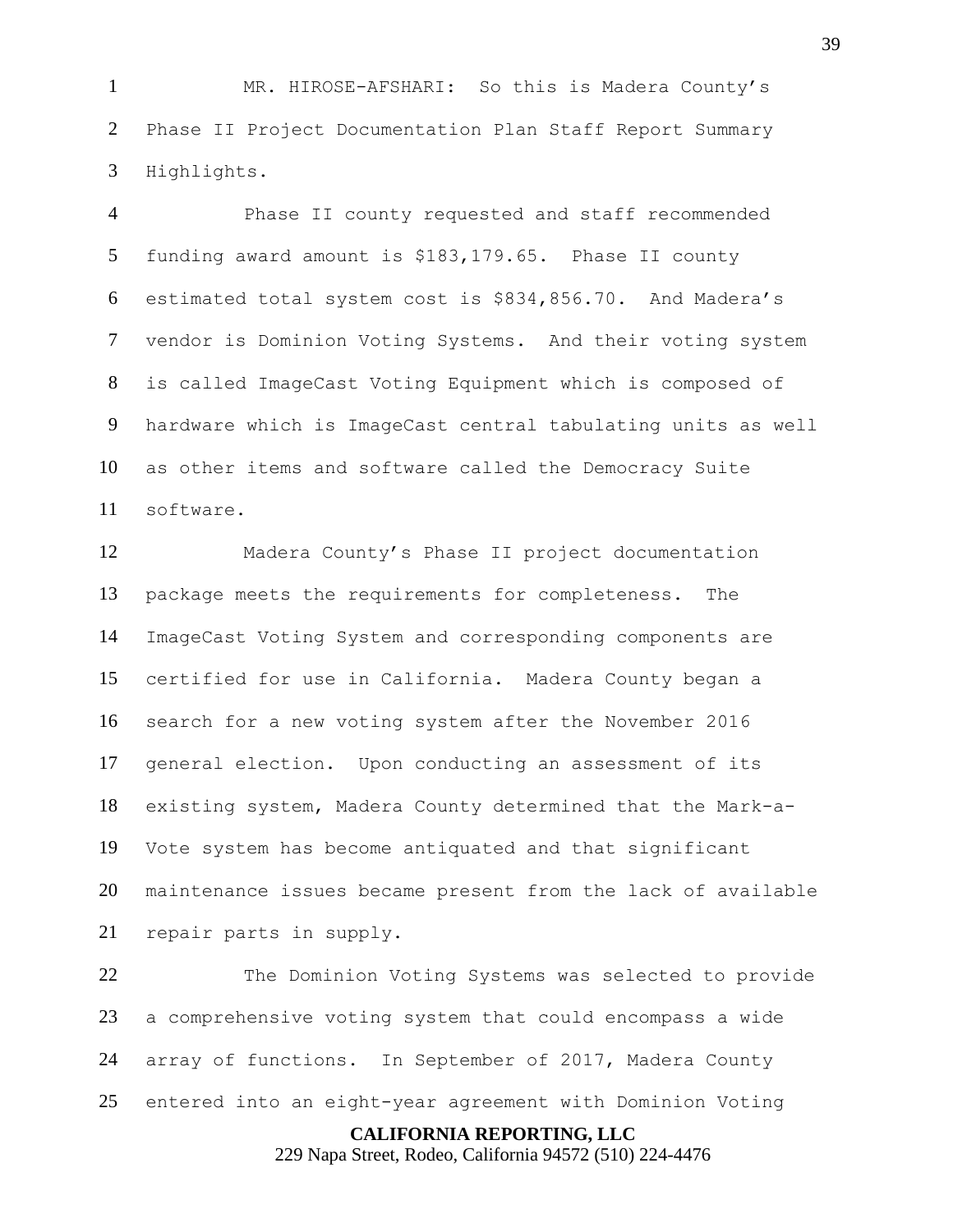Systems to purchase and employ the ImageCast Voting System.

 Unlike the disparate model of the previous system, the ImageCast Voting System is an integrated suite of equipment that allows for ballot scanning, remote accessible vote by mail, accessible marking devices, ballot adjudication, and results reporting among other functions.

 Madera asserts that the comprehensive design of the system reduces staff training time and increases accuracy of ballot tabulation providing greater efficiency in conducting an election.

 The new system provides enhanced flexibility to meet the diverse needs of a voting population in Madera County. Voters may select from different options of how to vote, including a touch screen display of utilizing an Audio Tactile Interface device. Voters also have the capability to listen to their ballot, customize their language, text size, contrast, volume, and speak speed. The ImageCast 1 system was fully implemented in the election administration process with a June 2018 primary and November 2018 general election.

 Madera County reports that the new system was heavily utilized by walk-in voters at six vote centers in Madera County on election day. Poll workers and election staff received feedback from voters that the new voting system was both user friendly and trustworthy to cast their ballots accurately. Madera County will only receive VMB payments

**CALIFORNIA REPORTING, LLC**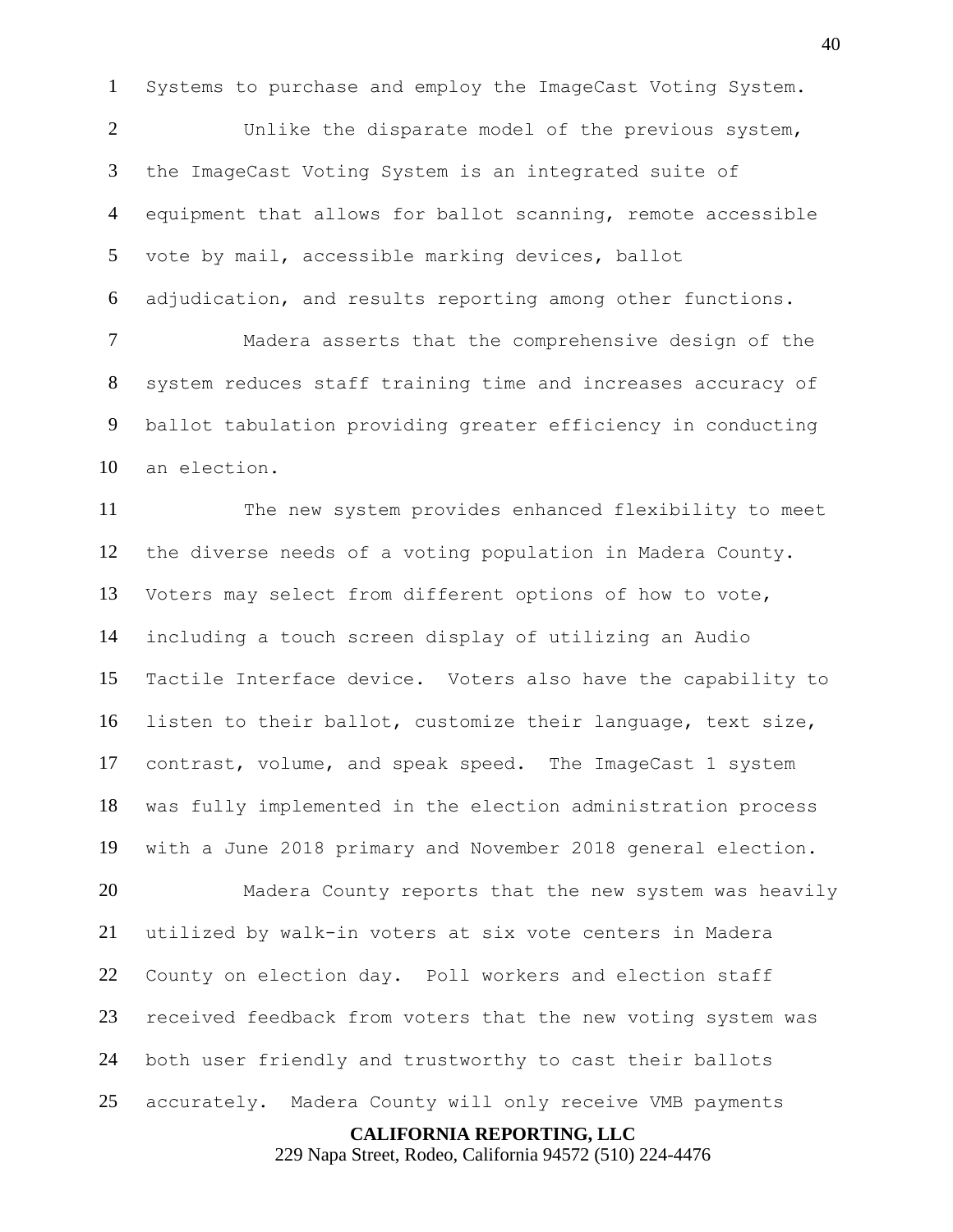once it has submitted detailed invoices for its certified voting equipment. Please note that the staff proposed funding award is based upon allowable reimbursement under Proposition 41 for voting equipment -- for voting equipment, hardware, and software only.

 The professional services and extended warranty items listed in the Madera County contract with the Dominion voting systems would not be covered by a reimbursable claim under Proposition 41. It is our staff recommendation that Madera County's Project Documentation Plan be approved and that funding or letter be issued in the amount \$183,179.65.

 CHAIR KAUFMAN: Why don't we have folks from Madera come up and then we can all ask questions of staff or of our guest form Madera.

Please introduce yourself.

 MS. MARTINEZ: Yes. Good morning. Rebecca Martinez, county clerk recorder and registrar of voters for Madera County.

CHAIR KAUFMAN: Good morning.

MR. SANDOVAL: Good morning.

21 MS. AWANO LAGMAY: Good morning.

 MS. MARTINEZ: I'm really here because I knew Dean was going to ask for money so I need to get mine before he gets his.

CHAIR KAUFMAN: Your money is safe with us.

## **CALIFORNIA REPORTING, LLC**

229 Napa Street, Rodeo, California 94572 (510) 224-4476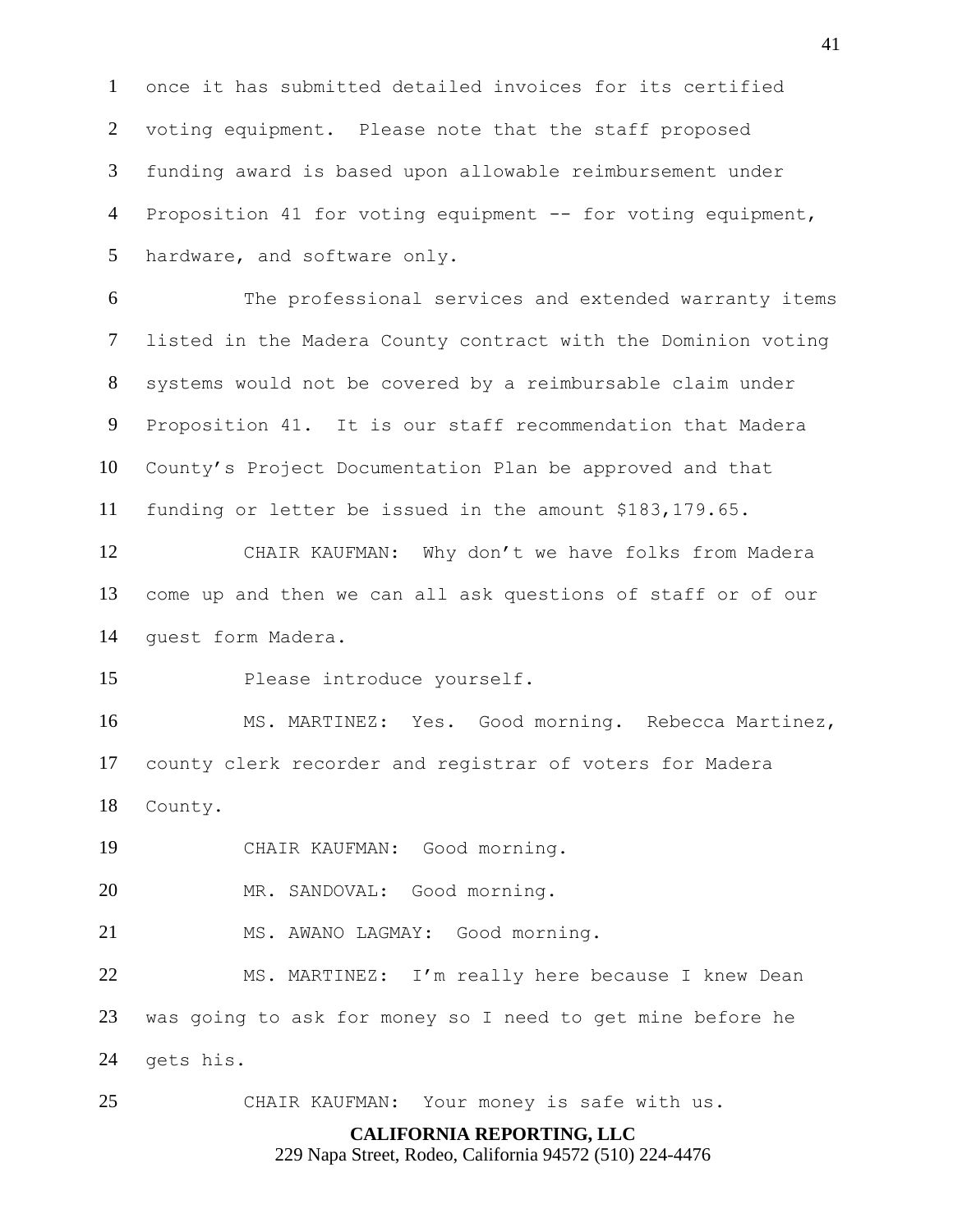MS. MARTINEZ: I knew it was. I'm trying to save you from continually accounting for it.

CHAIR KAUFMAN: Okay. Great.

 MS. MARTINEZ: So Madera County had a voting system that I purchased, frankly, in 1990 and we've used it successfully since then. And -- but it became old and antiquated which had nothing to do with its reliability or its accuracy but it was time to find a voting system that would work for our county.

 And because we were considering the Voter's Choice Act and becoming a Voter's Choice Act county which was authorized by law, we knew that we needed to do something and that something was to purchase a new voting system, move to the new voting model which was the Voter's Choice Act which we conducted Voter's Choice Act elections in June of 2018 and again in November of '18.

 The model not only was successful but so was the equipment. It worked very, very well for us. We have purchased some additional components just because we needed -- we ended up needing more equipment. But it was more feasible for us to make the purchase under the Voter's Choice Act model for the equipment as it was for traditional polling places because we would have had to purchase way more equipment for that.

CHAIR KAUFMAN: And I don't want to take you off

**CALIFORNIA REPORTING, LLC**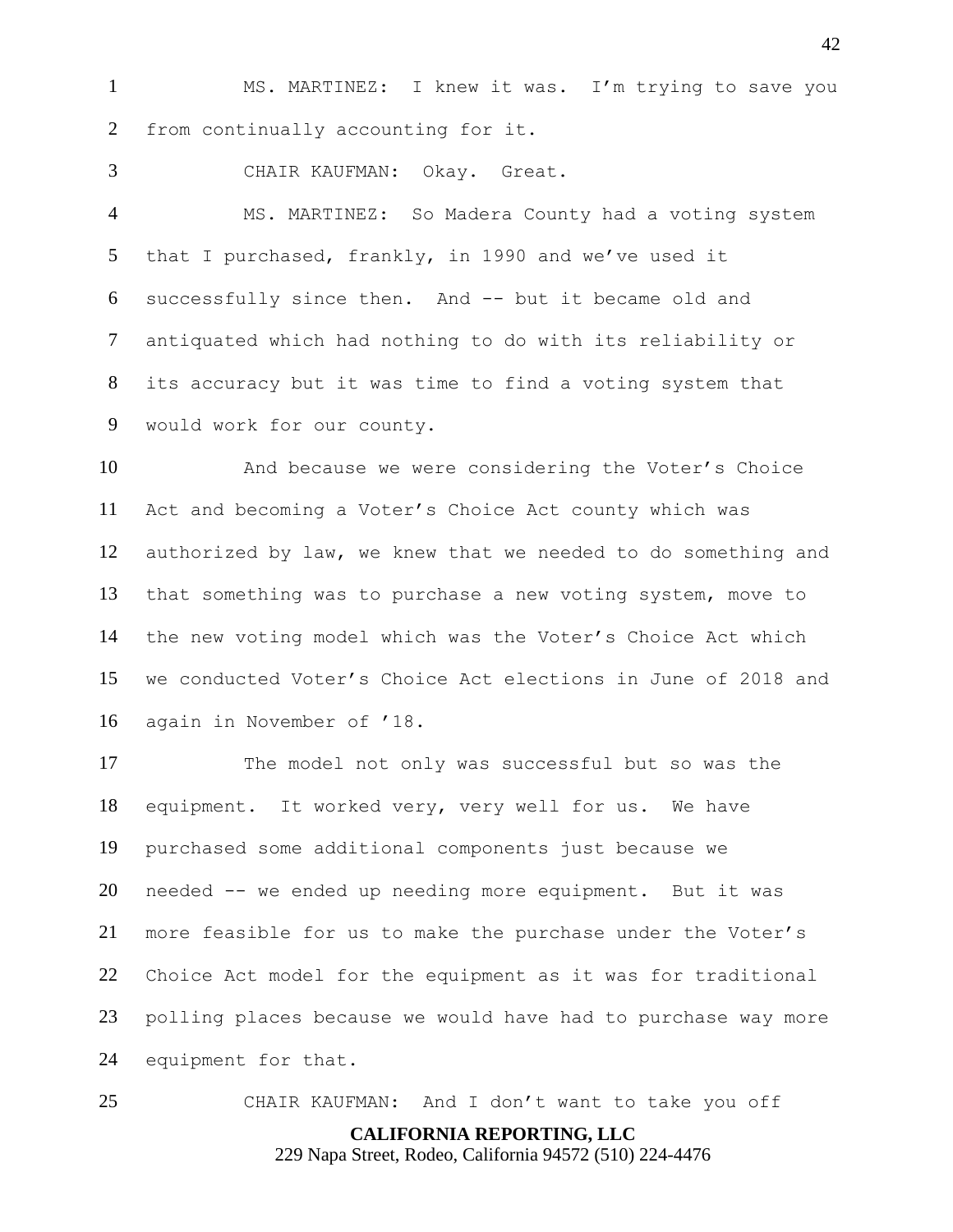track but if I can just interrupt for a minute to clarify for the record and for everybody in the room. By being a Voter's Choice Act jurisdiction, you only had voting by mail and in voting centers in those last elections, correct?

 MS. MARTINEZ: Every voter, every registered voter received a ballot in the mail. They then were able to vote in an 11-day period at those vote centers. They could either vote the ballot that we sent them and we included postage in November. They could have put it in the mail or dropped their ballot in a drop box or dropped it at a vote center.

 In addition to that, they could vote at the vote center if that's what they so choose -- chose. They could have voted on paper or they could have voted on the electron equipment which was well received actually.

 They could have dropped their ballot off at the drop boxes which we had out. Three of them were open for 24 hours up to election day. The others were indoors so they were open basically 8 to 5 during that period after we issued the ballot.

 So we enjoy the luxury of the Voter's Choice Act because our voters truly were able to go and decide when they wanted to vote and how they wanted to vote. And so it worked very well -- very well for our population and the system worked very well with that system.

**CALIFORNIA REPORTING, LLC** CHAIR KAUFMAN: Can you talk about your selection?

229 Napa Street, Rodeo, California 94572 (510) 224-4476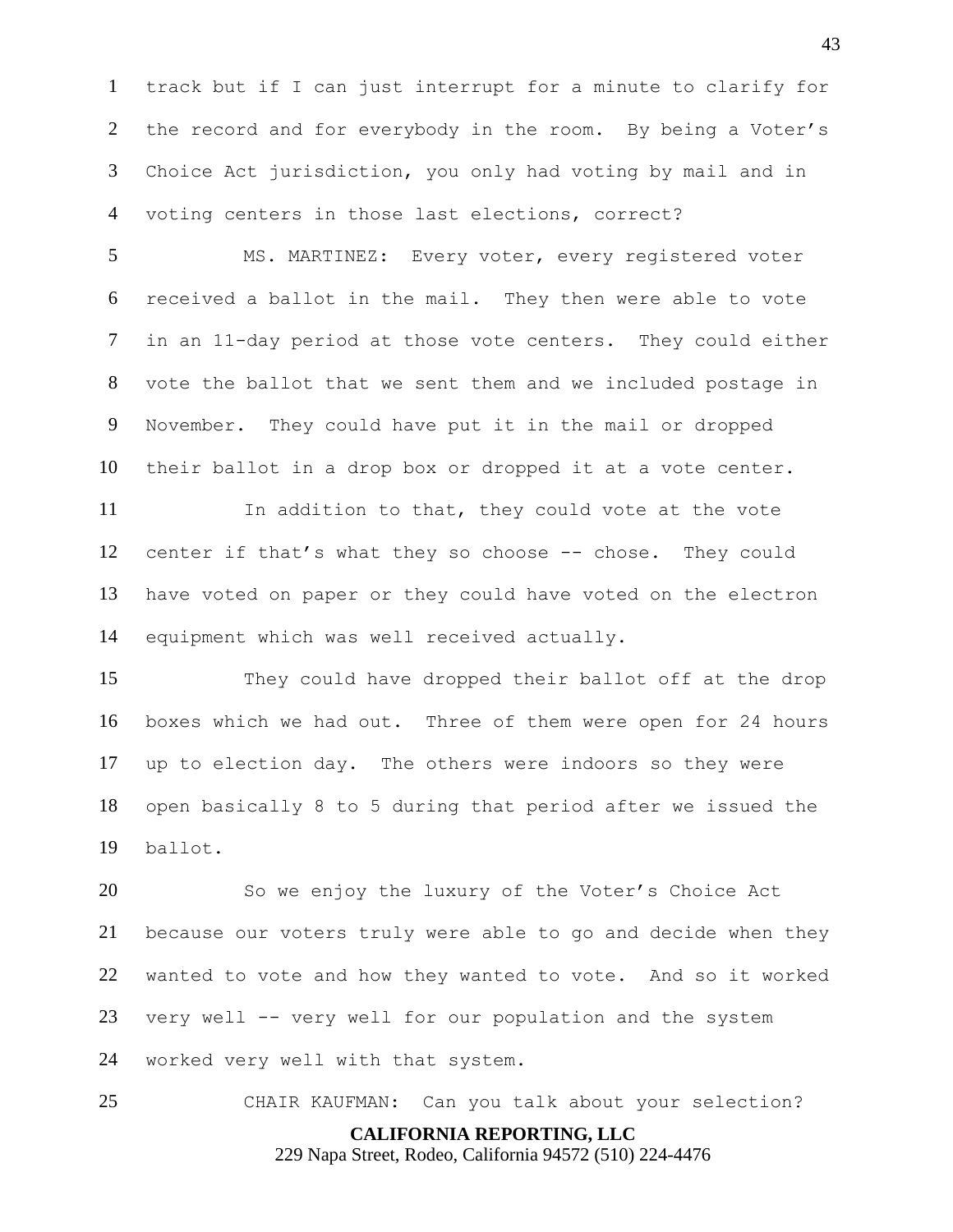This is kind of following up on the conversation with Dean. Madera's a very different county than Los Angeles County and has very different needs. Can you talk about how your early voting centers or your vote centers were selected and what type of needs you had to address with your population in selecting those particular locations?

 MS. MARTINEZ: So there was criteria within the SB 450 section that spelled out the criteria like, you know, the paths of travel, your -- the kinds of population that you were trying to serve and attract. And I can't remember how many criteria there were.

12 MS. LEAN: Fourteen.

 MS. MARTINEZ: There were about 14. So we ended up with six vote centers, two of which are 10-day or 11 days and the other four are the 4-day vote centers.

16 And we were able to use -- we used the government center, we used the city building, we used the school theater room, we used a mobile home park that's for seniors, and two community centers. So it's kind of widespread throughout the county. We don't know if we're going to increase those numbers for November yet because we did have high foot traffic in those vote centers so for November.

 The equipment, we started out with three units of the ICXs and we increased those to six at some locations for November. We anticipate --

> **CALIFORNIA REPORTING, LLC** 229 Napa Street, Rodeo, California 94572 (510) 224-4476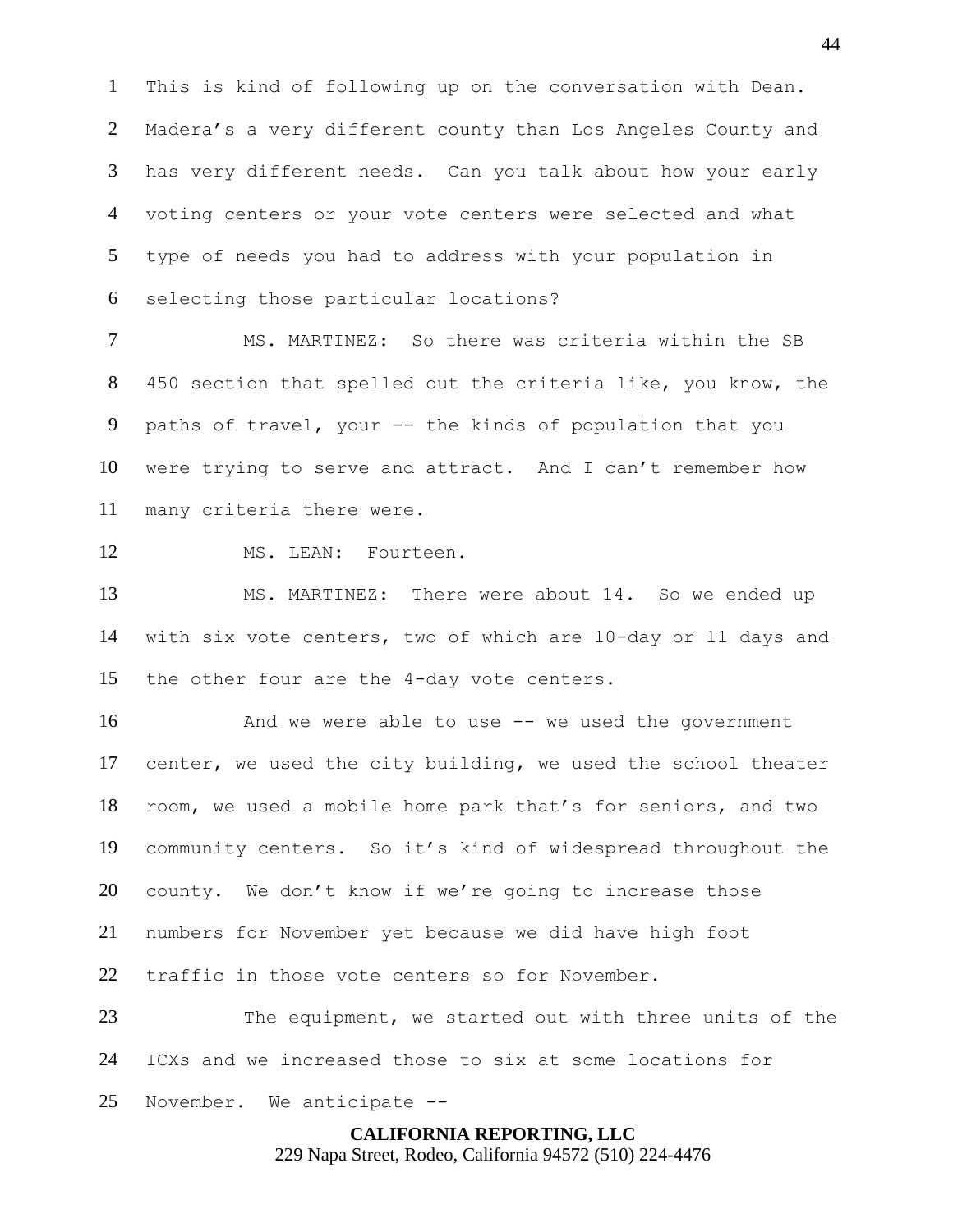CHAIR KAUFMAN: You're talking about at each location, starting with three at each location? MS. MARTINEZ: Correct. CHAIR KAUFMAN: Okay. MS. MARTINEZ: Correct. We expect that we'll increase those numbers for 2020 just because of the volume that we believe that we'll have.

 So we'll -- so we'll have more units out there for people to 9 vote on. But again, they -- they will all have in possession a ballot that they could have voted on and turned in or mailed.

 CHAIR KAUFMAN: And one last question for me, I don't want to monopolize this. I'm just kind of curious. So this system allows them to either vote a paper ballot or vote electronically? Can you just explain how that takes place?

 MS. MARTINEZ: One of the reasons I think that the new voting system was so well embraced from the community is because they came from an Optical Scan Voting System. That's what the voting system was that -- that we used from 1990 forward. So the system that we have now accommodates that very same idea. It can still be a paper balloting system and it technically is. So they can receive this ballot by mail or they can go into the vote center and get a ballot printed that they can fill out or they can vote that ballot on a piece of equipment and then print their ballot out.

**CALIFORNIA REPORTING, LLC**

229 Napa Street, Rodeo, California 94572 (510) 224-4476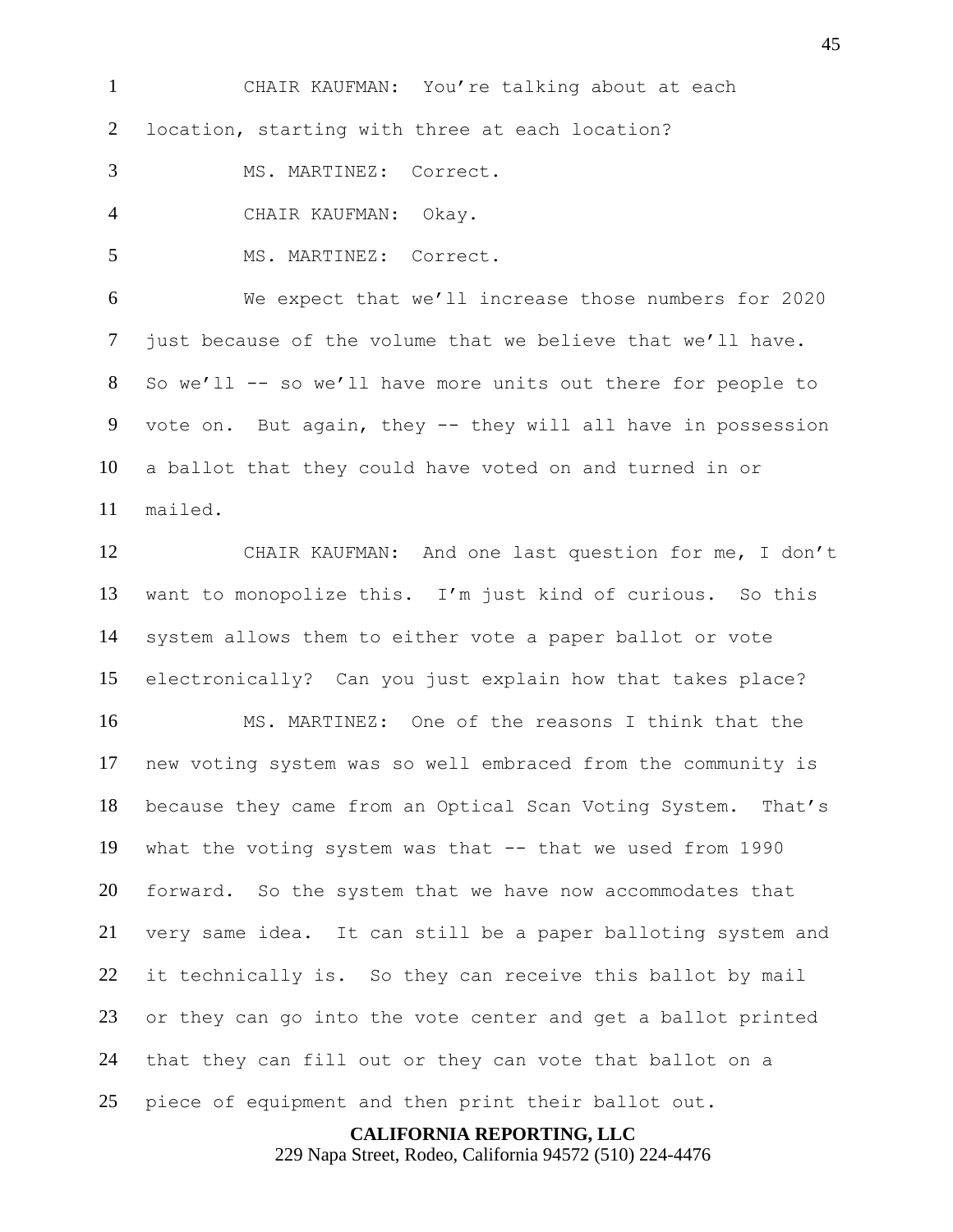**CALIFORNIA REPORTING, LLC** 229 Napa Street, Rodeo, California 94572 (510) 224-4476 CHAIR KAUFMAN: Okay. So when they're -- when 2 they're casting a paper ballot at the vote center, they're not doing it -- they're not really using the machine, this is a separate process. MS. MARTINEZ: Correct. CHAIR KAUFMAN: Okay. 7 MS. MARTINEZ: Correct. We're printing a ballot on demand, which we weren't able to do before. We were -- we were having to order ballots in advance of the election. Make sure that we had, you know, large enough quantities. So it was a lot of waste. We don't have that any longer because now we're printing on demand. CHAIR KAUFMAN: Okay. Understand. June, Gabe, questions? MS. AWANO LAGMAY: I don't have any questions. CHAIR KAUFMAN: Okay. Thank you. Any questions of staff? No? 18 Thank you, Ms. Martinez. MS. MARTINEZ: Thank you very much. CHAIR KAUFMAN: Thank you so much. So with that, do we have a motion to approve Madera County's Phase II Project Documentation Plan and Funding Award in the amount of \$183,179.65? MR. SANDOVAL: So moved. MS. AWANO LAGMAY: The question and it says so in the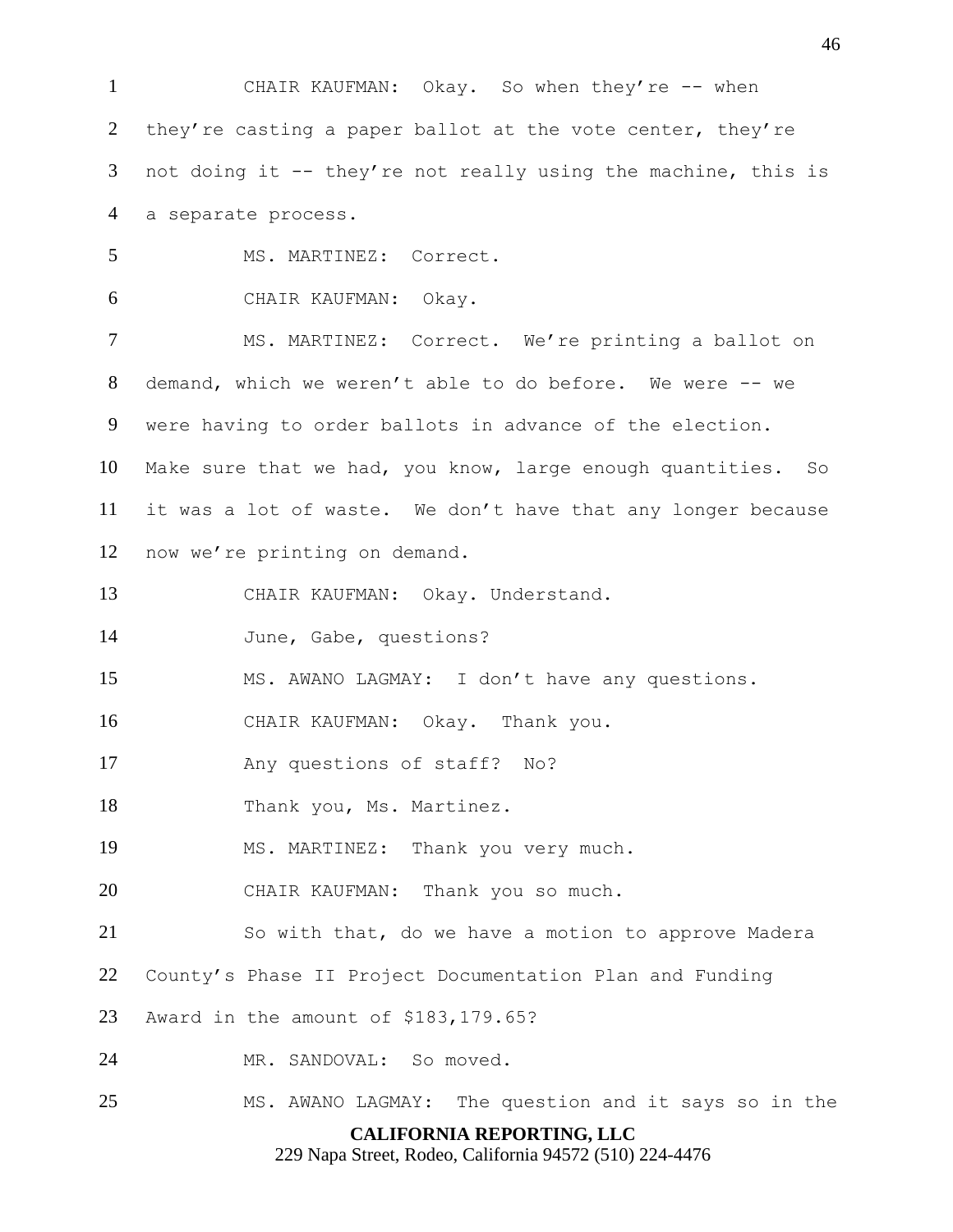**CALIFORNIA REPORTING, LLC** county sheet in front of me but this pretty much clears out their account, correct? CHAIR KAUFMAN: This would mean that there is no more funding left -- 5 MS. AWANO LAGMAY: For -- CHAIR KAUFMAN: -- for VMB pot -- 7 MS. AWANO LAGMAY: Thank you. CHAIR KAUFMAN: -- for Madera County after this one. MS. AWANO LAGMAY: I second Gabriel's motion. CHAIR KAUFMAN: Okay. We have a first and a second. All in favor of the motion and the funding award for Madera County say aye. 13 MS. AWANO LAGMAY: Aye. 14 MR. SANDOVAL: Aye. CHAIR KAUFMAN: Okay. We have consensus and Madera County has its funding. So congratulations. MS. MARTINEZ: Appreciate it. MS. LEAN: So we'll bring you the funding award letter right after we finish. MS. MARTINEZ: Okay. MS. LEAN: Then we'll get it over to Becky. CHAIR KAUFMAN: Great. Okay. Let's look ahead now that we've got that under our belt. We received a proposed meeting date proposal from

229 Napa Street, Rodeo, California 94572 (510) 224-4476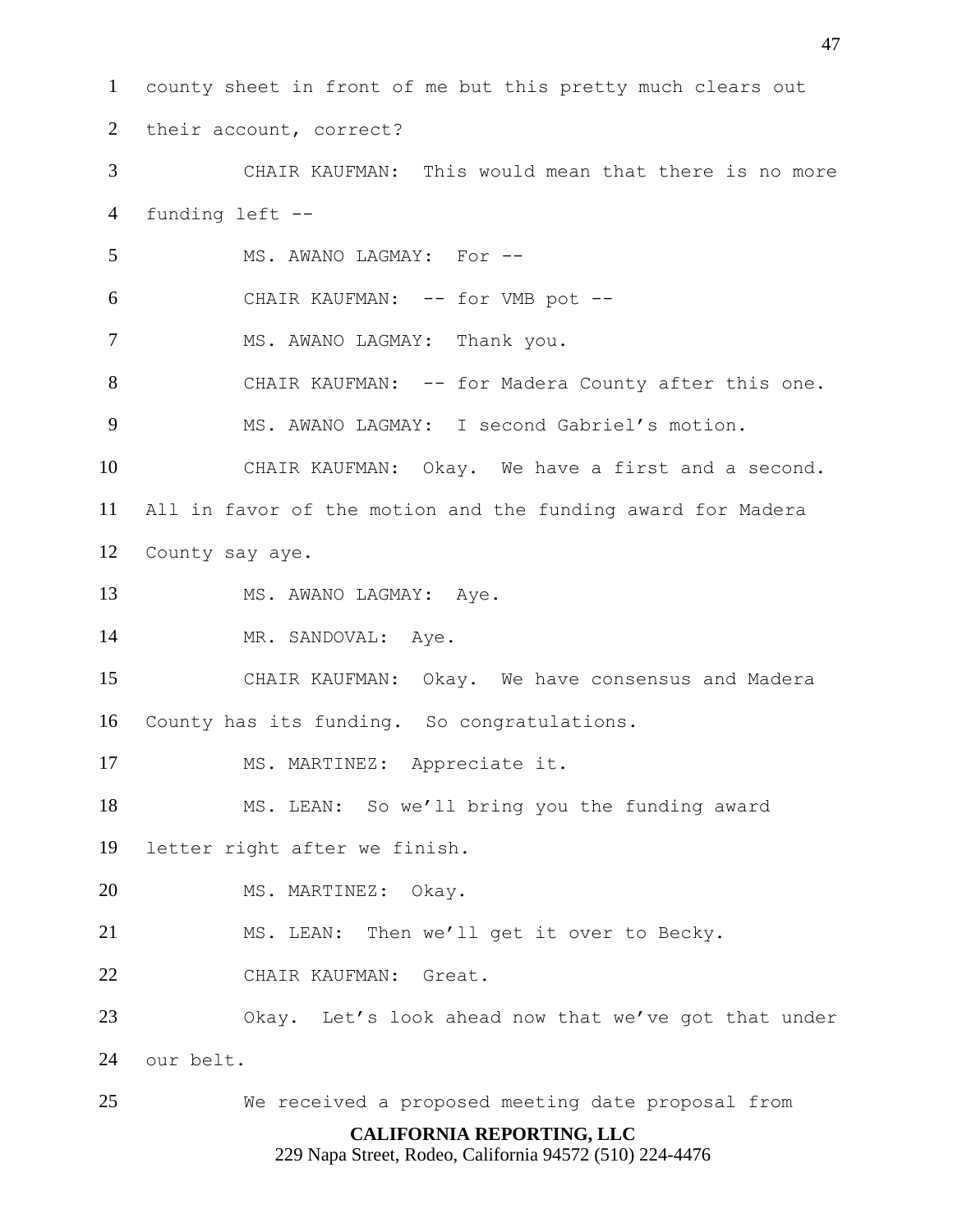staff. Presuming that we're putting these on to reserve in the event we have matters coming before us, it sounds like L.A. County will be coming to us sometime in summer-ish. Due -- and I'm totally fine with putting -- reserving calendars. Do we anticipate something in the next month or two that may as likely?

 MS. LEAN: We have had a few counties that have come forward who are interested who have purchased new voting equipment, they just haven't been reimbursed for it yet.

CHAIR KAUFMAN: Okay.

 MS. LEAN: So -- or they're in the process of finalizing their request for proposals. So they have shown some interest, they've come forward, they have some allocations remaining. And just in anticipation of that, we'd like to at least get something on your calendars reserved. If these dates don't work, we can modify them at any time and they're subject to change, of course.

 If we do not have any systems that are ready to come forward, then we will let you know, we'll cancel the meeting and just continue with the next one.

 CHAIR KAUFMAN: Okay. And just one -- and on that note, if there's something that we need to talk about like for example an important development on the certification issue, even if we don't have a funding request that's coming before us but we have important updates and developments to

#### **CALIFORNIA REPORTING, LLC**

229 Napa Street, Rodeo, California 94572 (510) 224-4476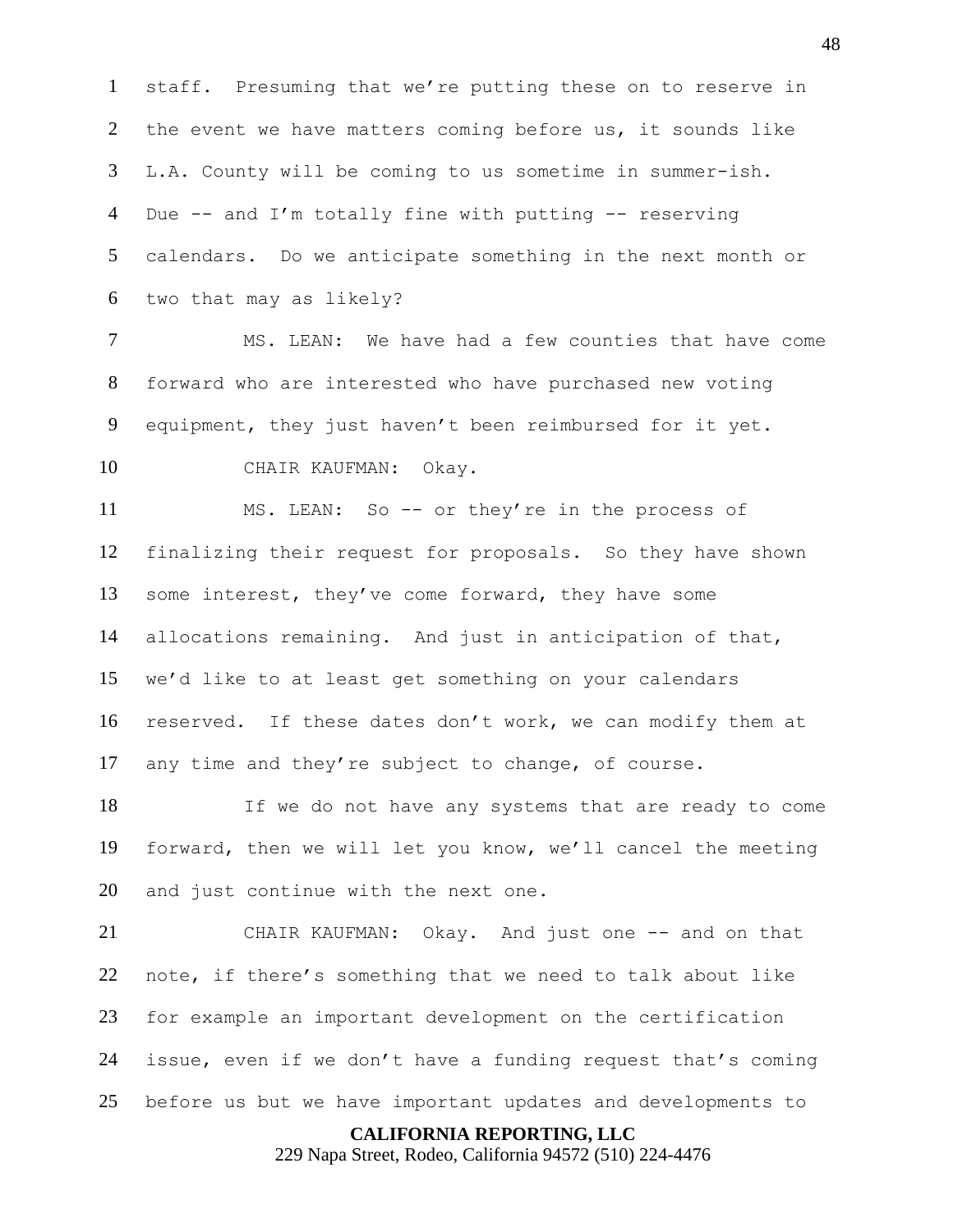talk about, I don't want to put them off so long, you know, just because we don't want to -- we feel like we're wasting a meeting.

 So let's do a meeting, let's talk about it so we can at least receive that information.

MS. LEAN: Understood.

 CHAIR KAUFMAN: Okay. And I know we were kind of informally just looking at this calendar at the beginning of 9 the meeting. I think I have a concern on the July  $31^{st}$  date only because it's filing deadline day, probably not a good day for me to be away from the office. So if we could move that a few days, I would be in favor of that. And I think we had  $-$ 

 MS. LEAN: The week before didn't we say? CHAIR KAUFMAN: Yeah, the week before would be fine 16 if you wanted to target for July 24<sup>th</sup>, that would be okay. It's just that one day.

 Assuming one week doesn't impact L.A. County's ability to --

 MR. SANDOVAL: Are you submit to changing the days, it seems as Wednesday's been selected.

 CHAIR KAUFMAN: Yeah. We could do it on -- MR. SANDOVAL: I feel like Friday is to -- CHAIR KAUFMAN: -- any day of the week, too,

although --

#### **CALIFORNIA REPORTING, LLC**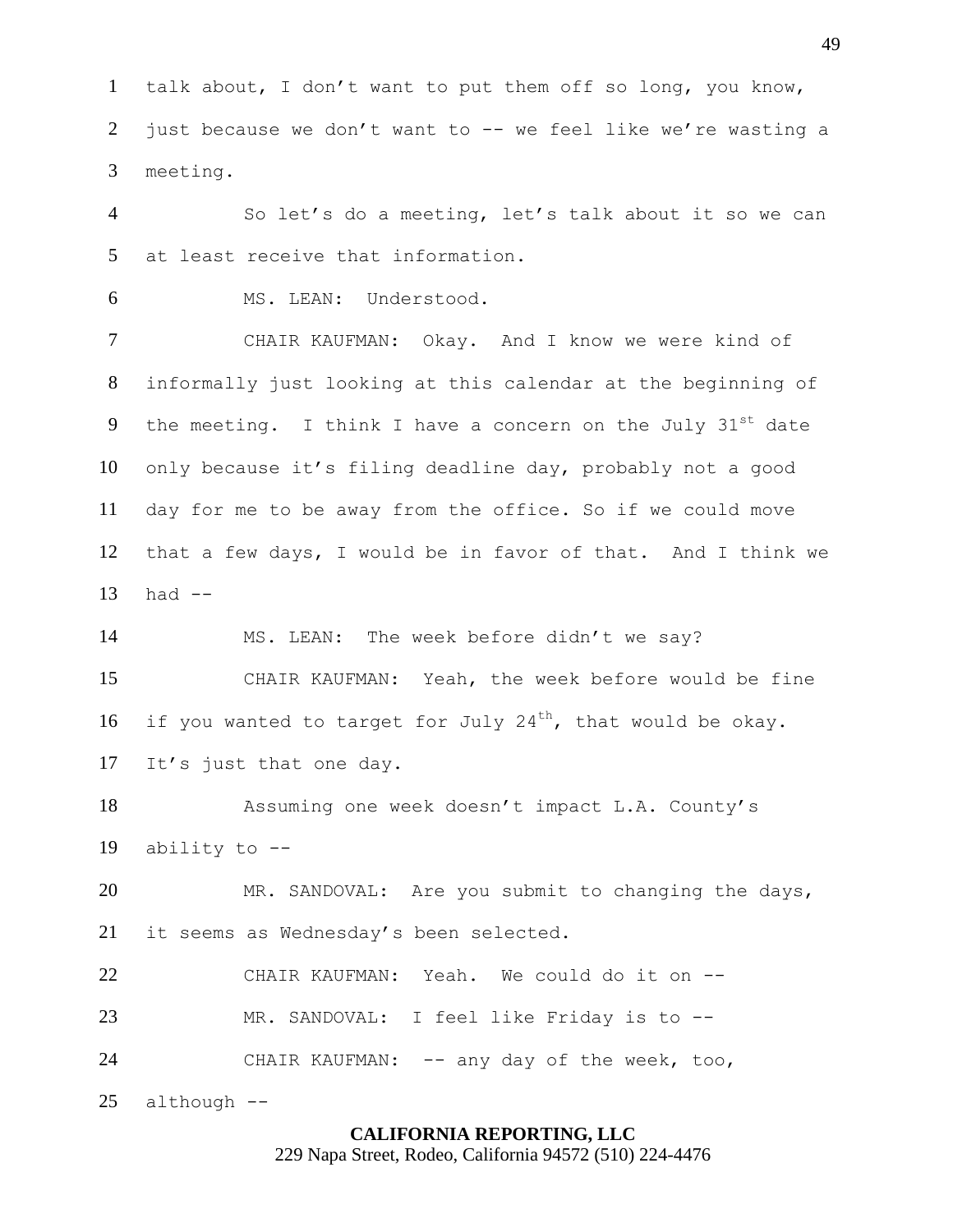**CALIFORNIA REPORTING, LLC** 229 Napa Street, Rodeo, California 94572 (510) 224-4476 MS. LEAN: Absolutely. It was just the day of the week, we decided that midweek would be a good -- MR. SANDOVAL: I'd prefer a Friday or a Monday morning or something as opposed to the middle of the week. CHAIR KAUFMAN: Generally? MR. SANDOVAL: Generally. Just Fridays or Mondays, if possible. CHAIR KAUFMAN: Okay. Those sometimes can be complicated with weekends, particularly as we work through the summer, there's less availability. 11 I mean, you know, we can be as flexible as we need be but I think we should put some dates on calendar. So. MR. SANDOVAL: Okay. 14 MS. AWANO LAGMAY: Okay. CHAIR KAUFMAN: I mean, do you have -- other than Wednesdays generally not being as convenient for you, do you have conflicts on these dates? MR. SANDOVAL: I don't have conflicts on those as far as I know at this time. CHAIR KAUFMAN: All right. Why don't we try and move 21 the Wednesday, July  $31^{st}$  to another day of the week. We can 22 try for Monday, July  $29<sup>th</sup>$  if that serves purposes. 23 MS. AWANO LAGMAY: I'm sorry, I'm gone July 16<sup>th</sup> 24 through August  $1^{st}$  --CHAIR KAUFMAN: Okay.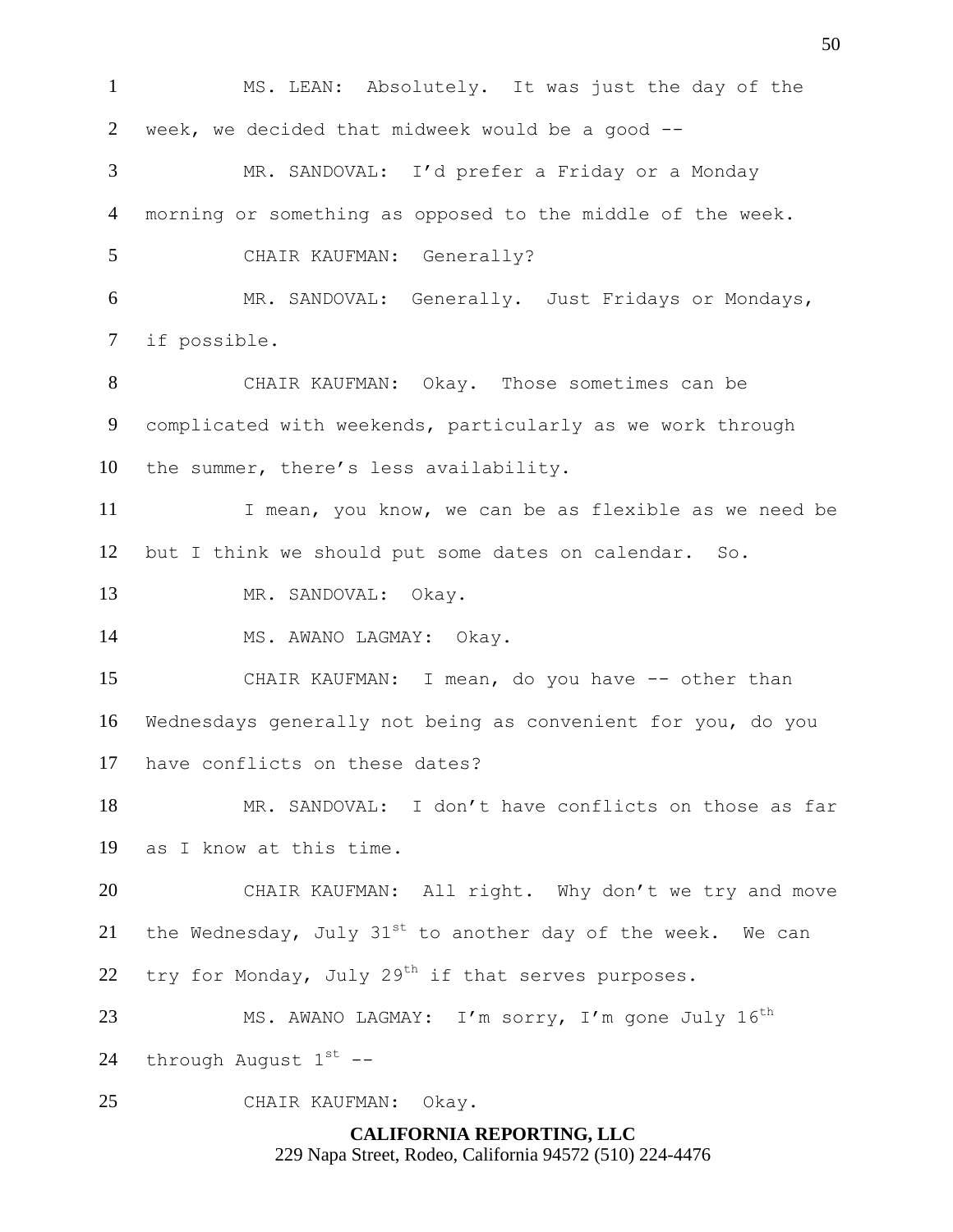1 MS. AWANO LAGMAY: -- so it would have to be the week, the -- the second week of July or first week of August. CHAIR KAUFMAN: Okay. So it could be -- why don't we 4 look at the week of August, I think  $2^{nd}$ ,  $3^{rd}$ ,  $4^{th}$ , like the  $5^{th}$ ,  $6^{th}$ ,  $7^{th}$  -- sometime middle, middle or later that week. I know I'm out a little bit a little bit at the end of July, beginning of August but later that week. 8 MS. AWANO LAGMAY: Like August  $7<sup>th</sup>$ ,  $8<sup>th</sup>$ , or  $9<sup>th</sup>$ ? 9 CHAIR KAUFMAN: Something like that or --10 MS. LEAN:  $7^{th}$  is a Wednesday, the 9<sup>th</sup> is a Friday. CHAIR KAUFMAN: So to accommodate Mr. Sandoval's 12 concerns, maybe we can shoot for the  $9<sup>th</sup>$ , assuming staff is around. MS. LEAN: That works better. CHAIR KAUFMAN: Thank you. 16 MS. AWANO LAGMAY: Yeah, August 9<sup>th</sup> is fine. MS. LEAN: That date would not work for -- CHAIR KAUFMAN: I think that's it, right? MS. LEAN: Okay. We'll get that modified and we'll put that on the website so those are the standing dates right now. If we have anything that comes up ahead of that, we'll get a hold of everybody and we'll try to schedule a meeting if we need to. CHAIR KAUFMAN: Thank you. MR. SANDOVAL: Okay.

> **CALIFORNIA REPORTING, LLC** 229 Napa Street, Rodeo, California 94572 (510) 224-4476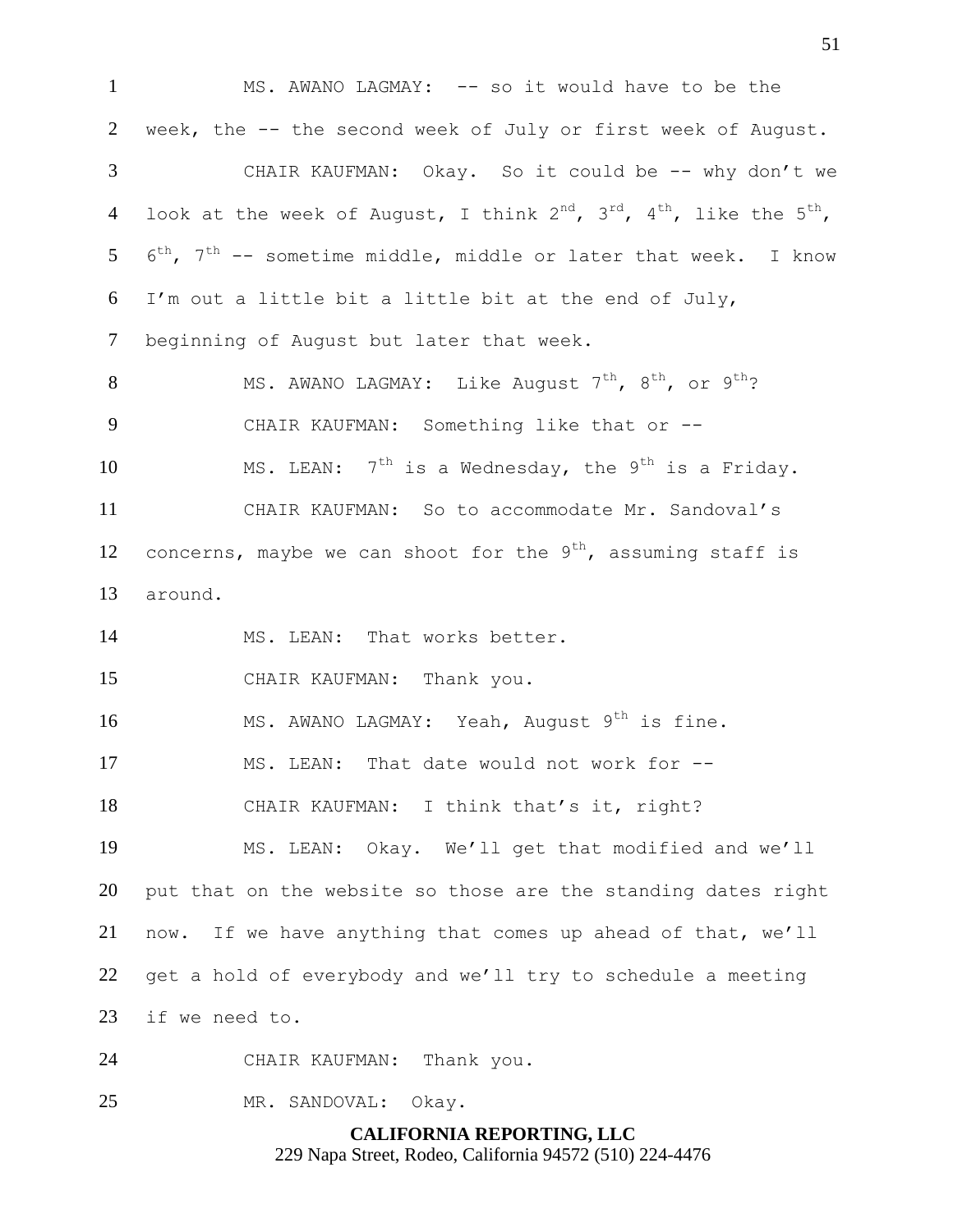CHAIR KAUFMAN: Good. Any other business we need to discuss? We're all good?

 Okay. With that, I'll take a motion to adjourn. MS. AWANO LAGMAY: Before we do that, Mr. Chair, excuse me. Loved your suggestion that we get continued updates on the withdrawal of certification as -- in real time as it goes forward. I'd like to suggest that we do the same with the L.A. County's VSAP as this is their last year as they're drawing to a close.

 We don't have to have Mr. Logan personally, a staff could certainly -- or in writing. But if we're going to monitor this as we get closer to launch date, it would be great to have that as a standing item as well.

 CHAIR KAUFMAN: So if staff can, as part of our meeting agenda, just put a kind of update status on county of L.A.'s efforts and make sure they're on the timeline that Dean gave us this morning, that would be great.

18 And as June said, it doesn't mean you have to -- MS. AWANO LAGMAY: Right. Right. Thank you. Communication in writing is fine too.

MS. LEAN: Yes, I can do that.

CHAIR KAUFMAN: Thank you.

23 MS. SANDOVAL: Thank you.

CHAIR KAUFMAN: Okay.

MS. LEAN: Okay. I'm done.

**CALIFORNIA REPORTING, LLC** 229 Napa Street, Rodeo, California 94572 (510) 224-4476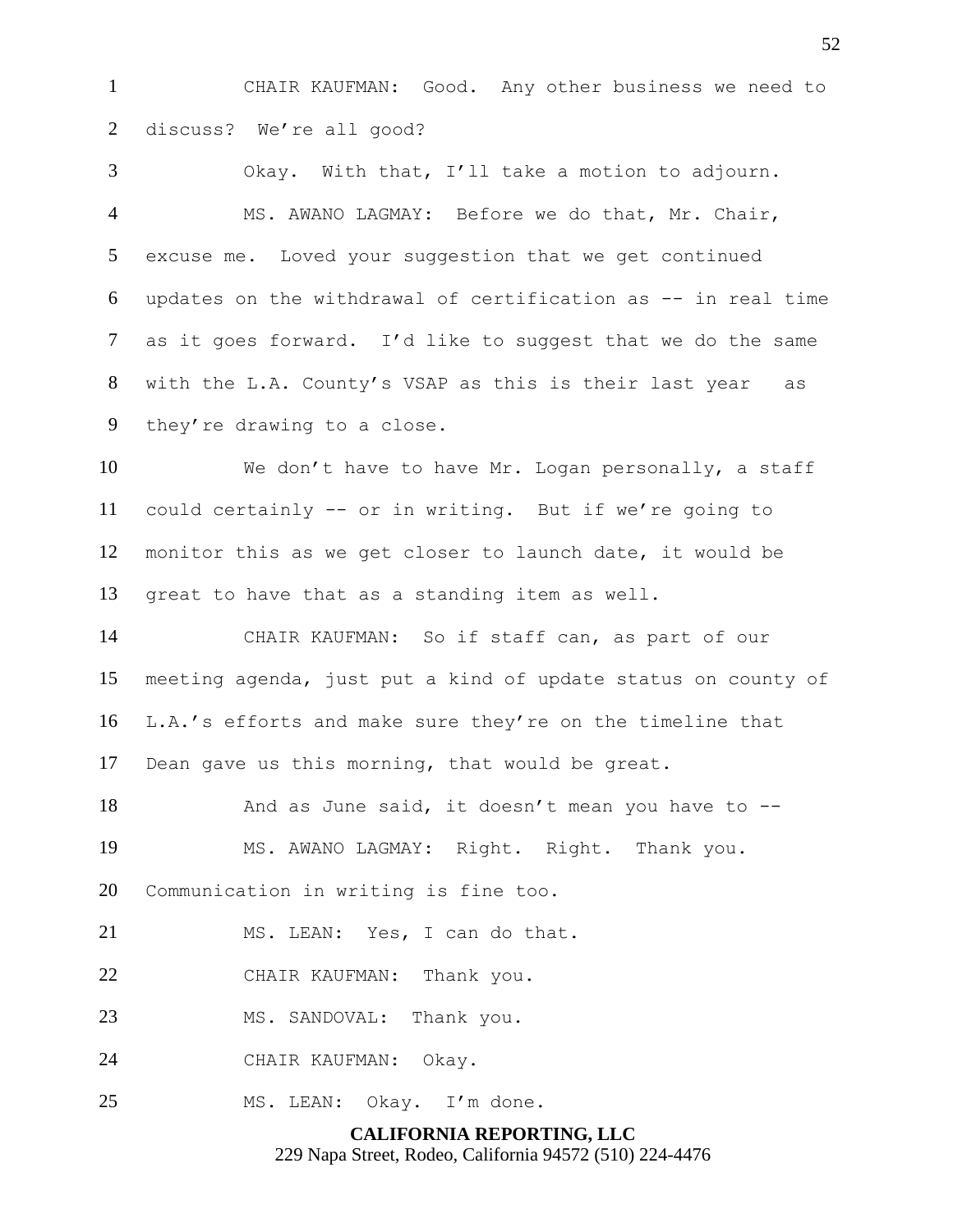CHAIR KAUFMAN: Motion to adjourn? Good? You do it. MS. AWANO LAGMAY: Mr. Chairman, I move that -- that we adjourn. MR. SANDOVAL: Second. CHAIR KAUFMAN: Okay. Gabe, second? MR. SANDOVAL: Second. Yeah. That is correct. CHAIR KAUFMAN: I presume we're all in favor of that? 8 MS. AWANO LAGMAY: Aye. 9 MR. SANDOVAL: Aye. CHAIR KAUFMAN: Aye. Thank you all for coming today and we look forward to seeing you again soon. (Thereupon, the hearing was adjourned at 11:36 a.m.)  $13 - -000 - -$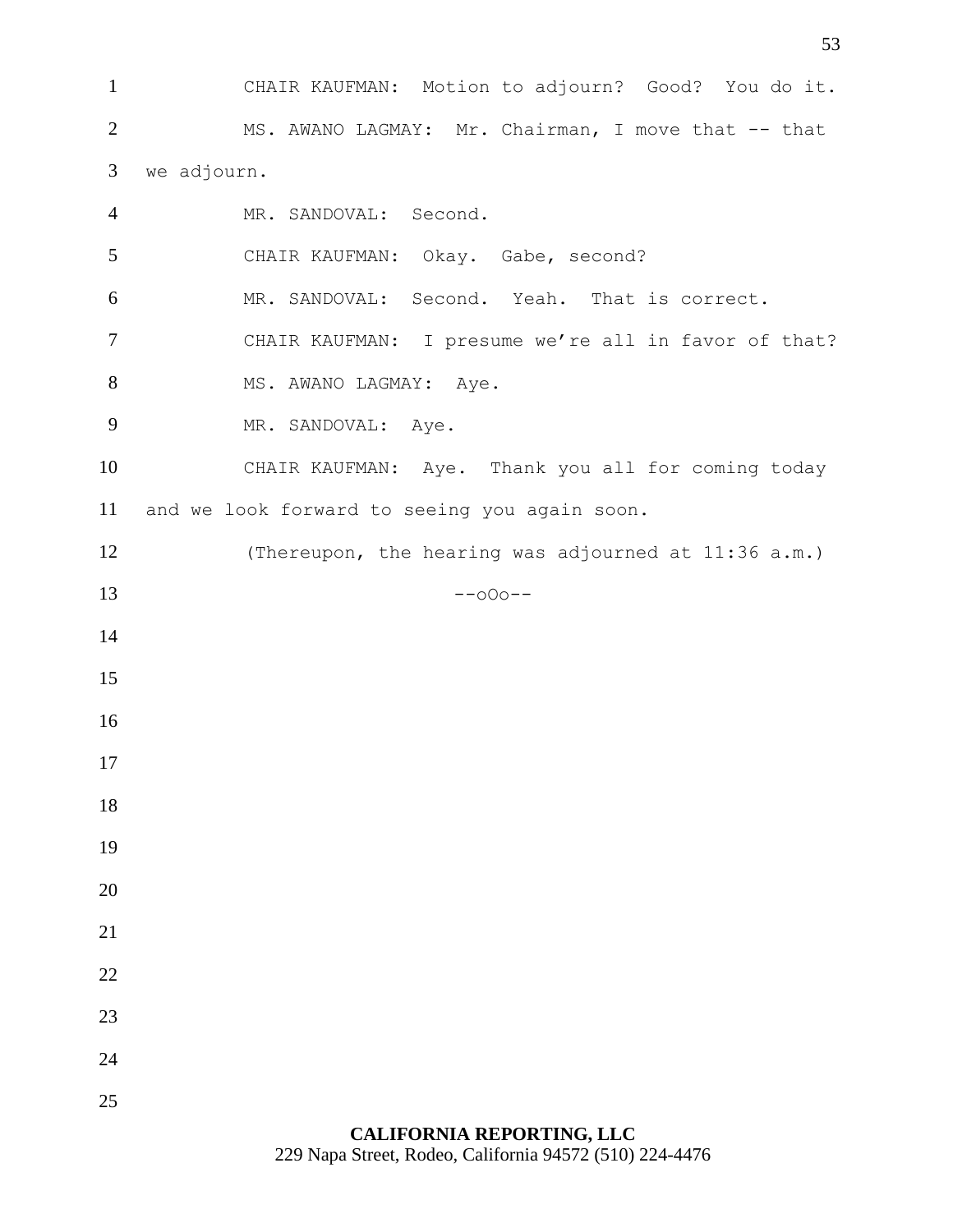#### **REPORTER'S CERTIFICATE**

I do hereby certify that the testimony in the foregoing hearing was taken at the time and place therein stated; that the testimony of said witnesses were reported by me, a certified electronic court reporter and a disinterested person, and was under my supervision thereafter transcribed into typewriting.

And I further certify that I am not of counsel or attorney for either or any of the parties to said hearing nor in any way interested in the outcome of the cause named in said caption.

IN WITNESS WHEREOF, I have hereunto set my hand this 14th day of May, 2019.

 $\equiv$ 

PETER PETTY CER\*\*D-493 Notary Public